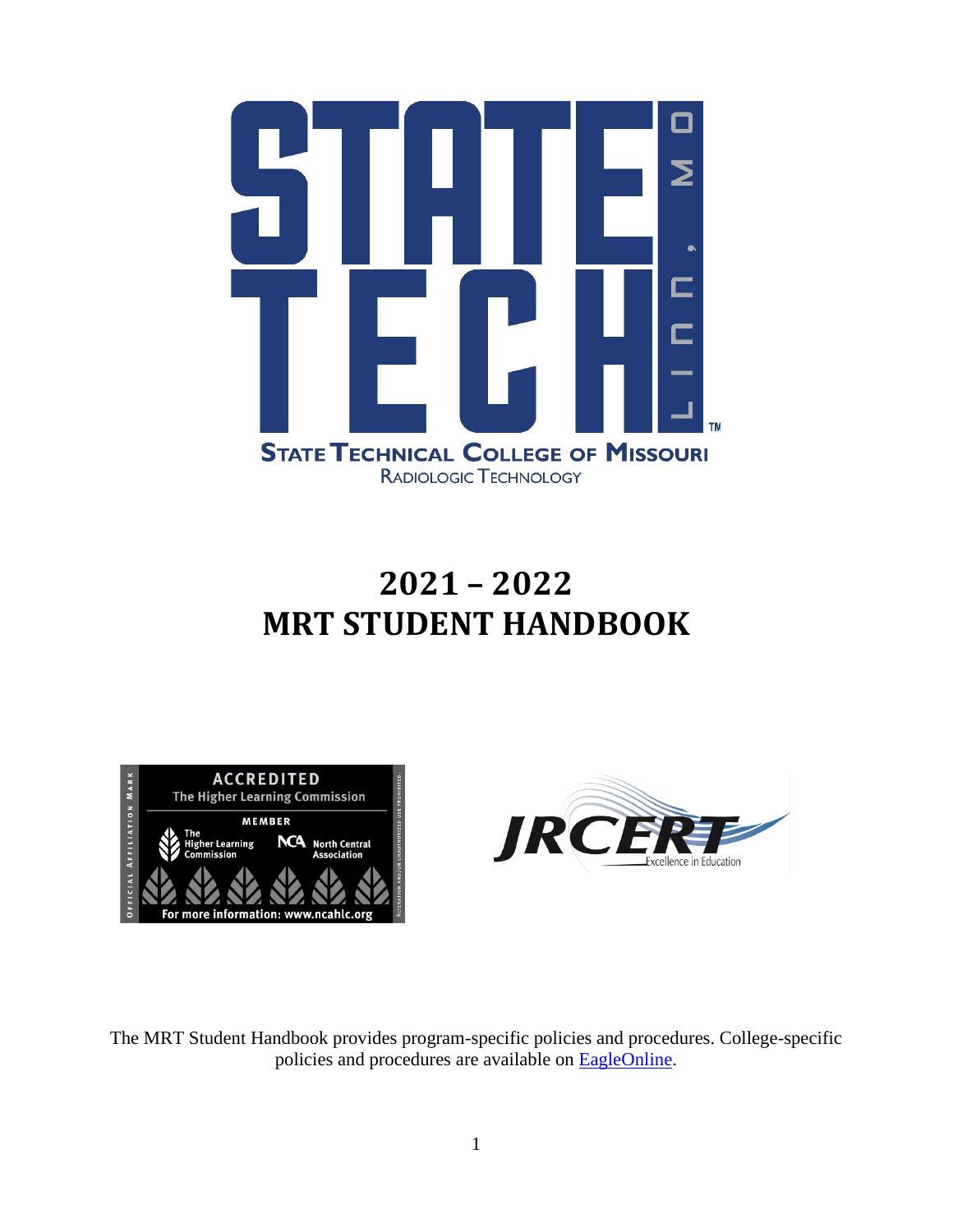### **TABLE OF CONTENTS**

| <b>DRESS CODE</b> |  |
|-------------------|--|
|                   |  |
|                   |  |
|                   |  |
|                   |  |
|                   |  |
|                   |  |
|                   |  |
|                   |  |
|                   |  |
|                   |  |
|                   |  |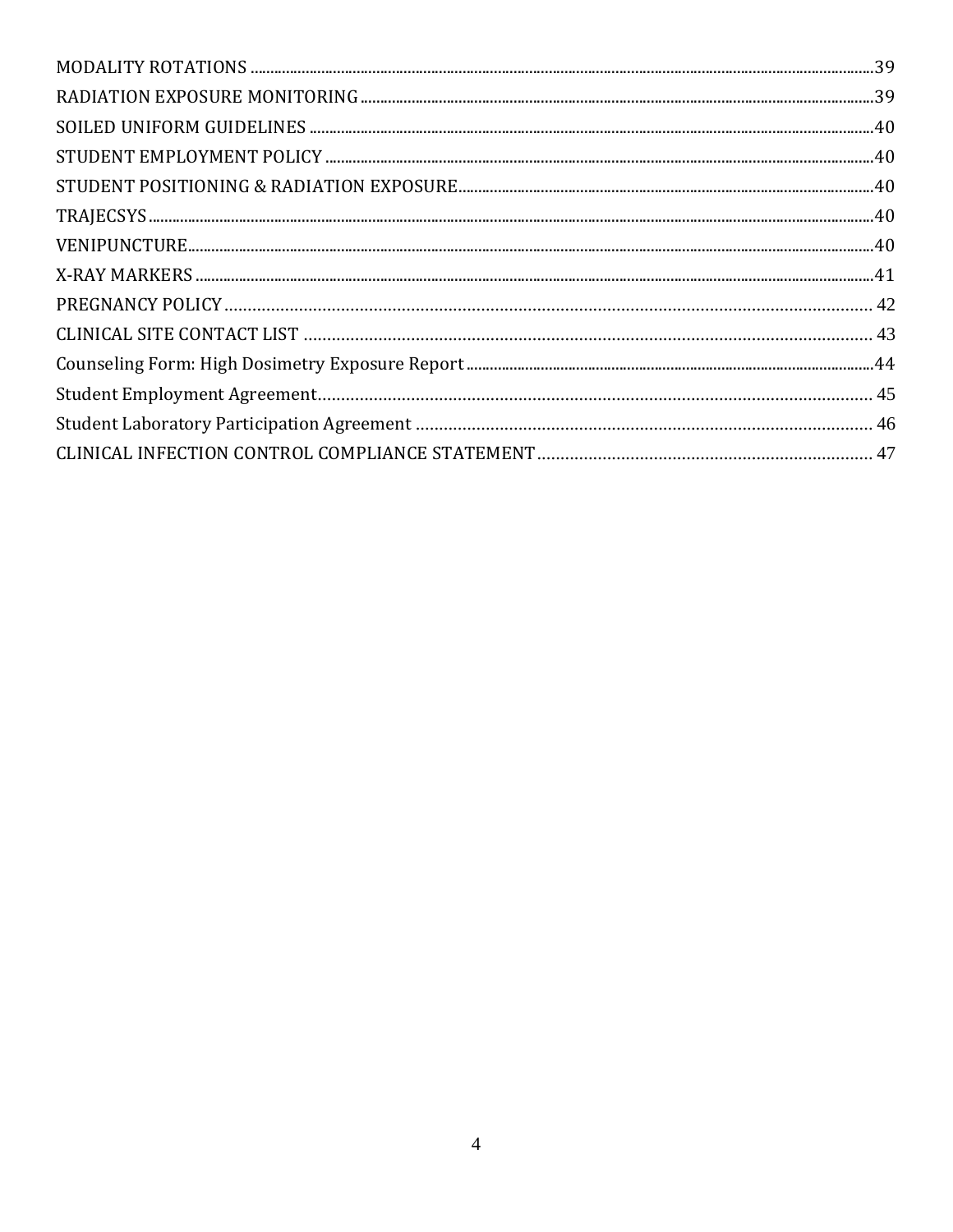#### **MRT PROGRAM ACADEMIC CALENDAR 2021-2023**

<span id="page-4-0"></span>

| <b>FALL SEMESTER</b>                                       | 2021-2022       | 2022-2023         |
|------------------------------------------------------------|-----------------|-------------------|
| Power Up                                                   | August 23, 2021 | August 22, 2022   |
| <b>Fall Semester Begins</b>                                | August 24       | August 23         |
| Labor Day/College Closed                                   | September 6     | September 5       |
| Professional Development/No<br>Classes/Clinical in session | September 7     | September 6       |
| Advisory Council/No<br>Classes/Clinical in session         | October 8       | October 7         |
| End of 1 <sup>st</sup> Block                               | October 15      | October 14        |
| Beginning of 2 <sup>nd</sup> Block                         | October 18      | October 17        |
| Thanksgiving/College Closed                                | November 24-26  | November 23-25    |
| <b>Finals</b>                                              | December 13-16  | December 12-15    |
| Winter Break Begins/No Classes                             | December 17     | December 16       |
| SPRING SEMESTER                                            |                 |                   |
| <b>Spring Semester Begins</b>                              | January 6, 2022 | January 5, 2023   |
| Martin Luther King Day/College                             |                 |                   |
| Closed                                                     | January 17      | January 16        |
| Professional Development/No<br>Classes/Clinical in session | January 18      | January 17        |
| Presidents' Day/College Closed                             | February 21     | February 20       |
| End of 1 <sup>st</sup> Block                               | March 3         | March 2           |
| Advisory Council/No<br>Classes/Clinical in session         | March 4         | March 3           |
| Spring Break/College Closed                                | March 7-11      | March 6-10        |
| Beginning of 2 <sup>nd</sup> Block                         | March 14        | March 13          |
| Skills USA Contest/No<br>Classes/Clinical in session       | April 7-8       | March 30-31       |
| <b>MoSRT Conference</b>                                    | April 6-8       | TBA               |
| Free Days/College Closed                                   | April 14-15     | April 6-7         |
| <b>Finals</b>                                              | May 9-12        | May 8-11          |
| Spring Semester Ends/No Classes                            | May 13          | <b>May 12</b>     |
| Commencement                                               | May 14          | <b>May 13</b>     |
|                                                            |                 |                   |
| <b>SUMMER SEMESTER</b>                                     |                 |                   |
| <b>Summer Clinical Begins</b>                              | May 23, 2022    | May 22, 2023      |
| Memorial Day/College Closed                                | <b>May 30</b>   | May 29            |
| <b>MRT Summer Classes Begin</b>                            | June 7          | June 6            |
| Independence Day/College Closed                            | July 4          | <b>July 3-4</b>   |
| <b>MRT Finals</b>                                          | July 26-27      | <b>July 25-26</b> |
| MRT Summer Break Begins / No Classes                       | July 29         | July 28           |

*The MRT Program Academic Calendar is adapted from the State Tech Academic Calendar, approved June 25, 2021 by the Board of Regents. The calendar is subject to change.*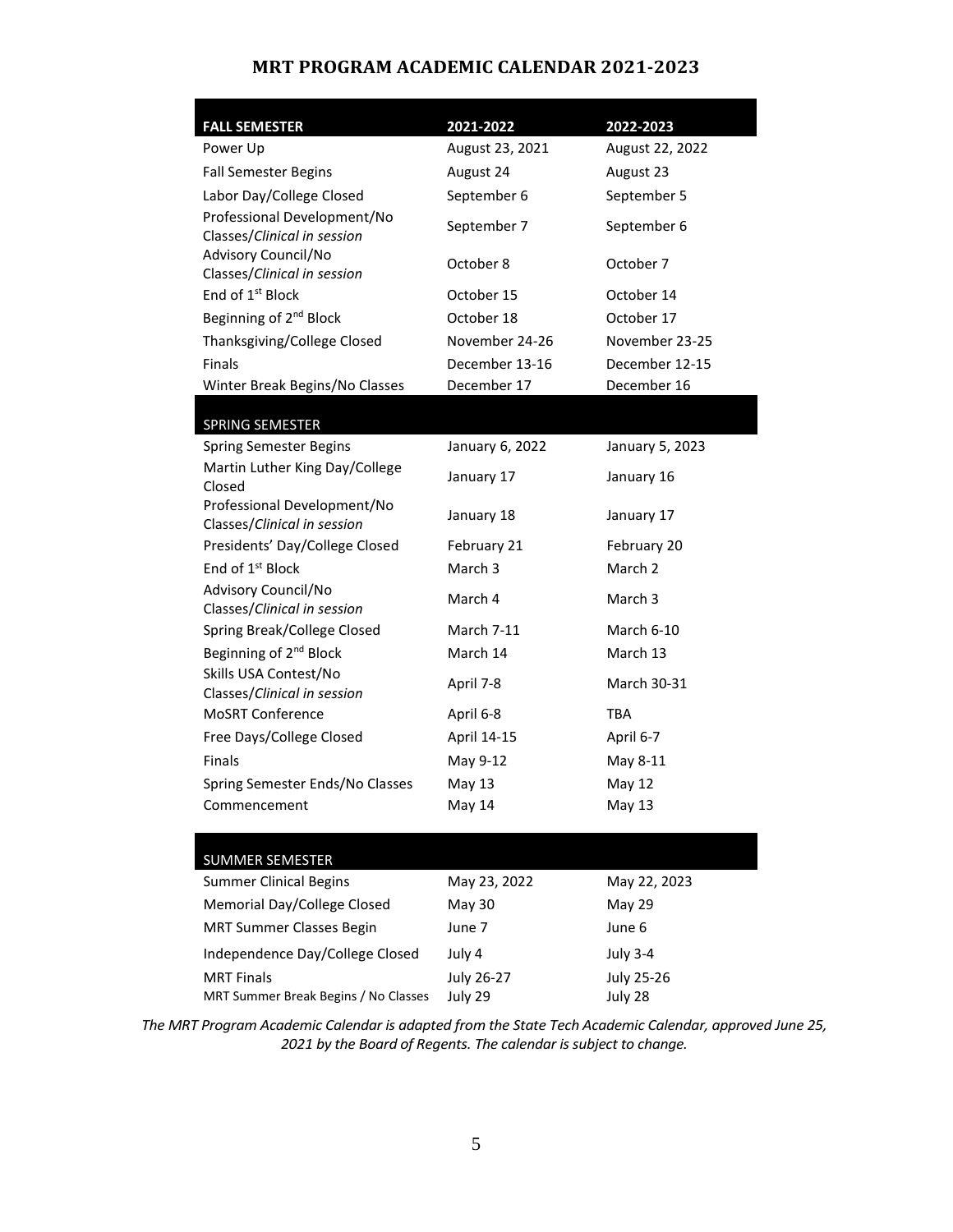#### <span id="page-5-0"></span>**PROGRAM ACCREDITATION**

This program is accredited by the Joint Review Committee on Education in Radiologic Technology (JRCERT). The JRCERT is the only organization recognized by the U.S. Department of Education and Council for Higher Education Accreditation to accredit educational programs in radiography. Program accreditation supports excellence in education and ensures graduates are provided with the knowledge, skills, and values required to competently perform professional responsibilities. Consequently, the quality and safety of patient care is elevated.

The JRCERT can be contacted at:

20 N. Wacker Drive, Suite 2850 Chicago, IL 60606-3182 312-704-5300 [www.jrcert.org](http://www.jrcert.org/)

#### <span id="page-5-1"></span>**MISSION STATEMENT**

The mission of the Medical Radiologic Technology program is to prepare graduates for a career in the healthcare industry as a radiologic technologist.

#### <span id="page-5-2"></span>**STATEMENT OF PHILOSOPHY**

This We Believe:

- All patients deserve quality care.
- Students deserve quality education.
- Radiography students are adults; they should behave as such, and be treated as adults.
- Competency-based education affords students the opportunity to acquire clinical skills while providing optimum patient care.
- Radiography education is a continual process, empowering students and technologists with enhanced knowledge and abilities.
- All persons deserve equal opportunity and care, regardless of age, gender, race or disability.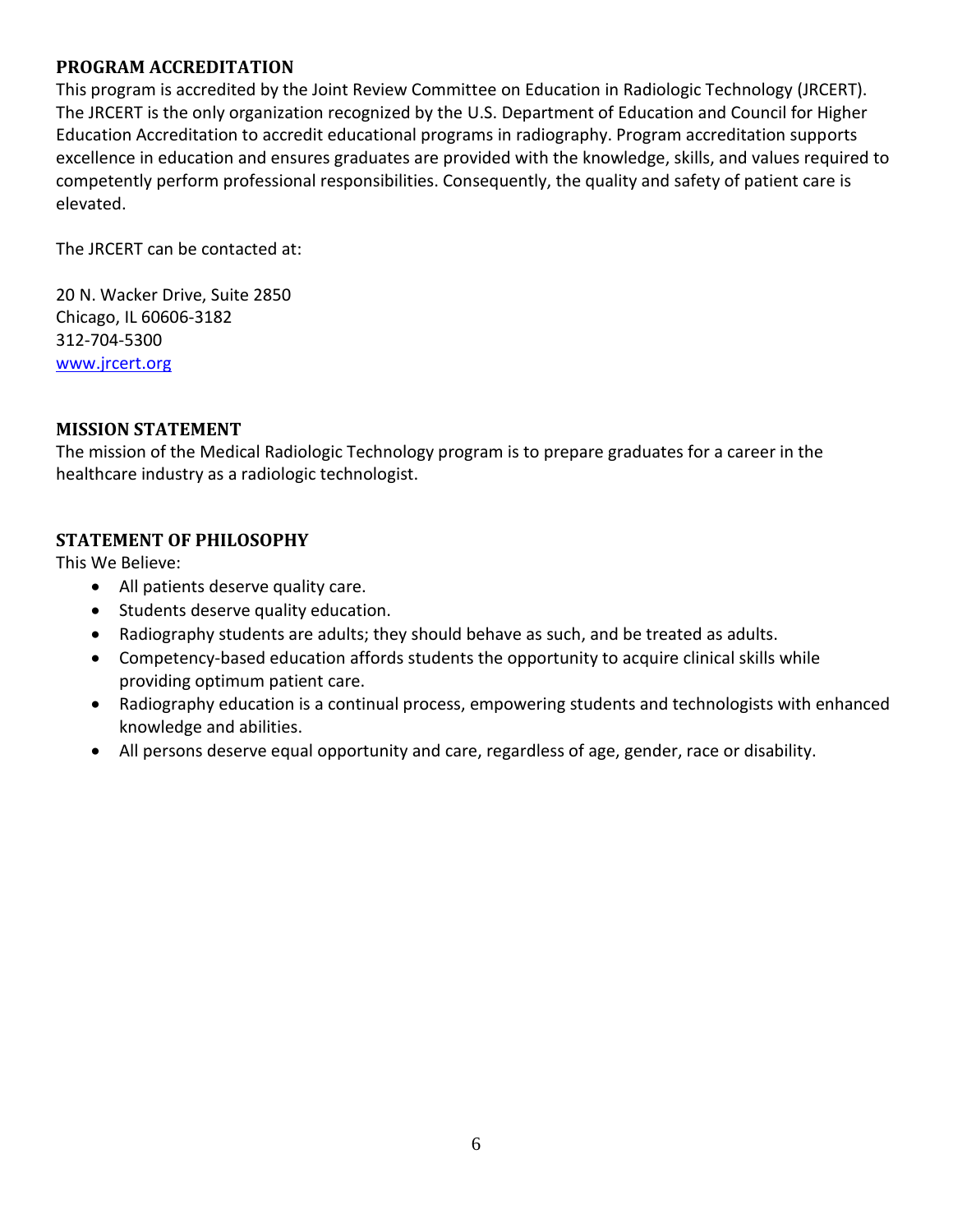#### **PROGRAM GOALS**

<span id="page-6-0"></span>*Goal #1: Provide the opportunity for students to develop critical thinking and problem-solving skills.*

- Student Learning Outcomes:
	- $\circ$  Students will adapt radiographic exams according to patient needs and conditions.
	- o Students will use problem solving skills in the clinical setting.

*Goal #2: Provide the opportunity for students to develop communication skills required for direct patient care.*

- Student Learning Outcomes:
	- o Students will demonstrate effective oral communication skills.
	- $\circ$  Students will demonstrate effective written communication skills.

*Goal #3: Provide the opportunity for students to develop entry-level technical skills in radiologic technology.*

- Student Learning Outcomes:
	- o Students will demonstrate technical skills necessary to assume a position as a radiologic technologist.
	- o Students will follow radiation protection protocols.

#### *Goal #4: Provide the opportunity for students to develop basic abilities, employability skills, and an appreciation for lifelong learning.*

- Student Learning Outcomes:
	- $\circ$  Students will adhere to the job readiness/work ethics standards set forth by the college.
	- $\circ$  Students will understand the importance of ethics, leadership, & professionalism.

*Goal #5: Provide the opportunity for students to develop knowledge required to take the National Certification Examination administered by the American Registry of Radiologic Technologists*

- Student Learning Outcomes:
	- $\circ$  Graduates will pass the ARRT certification exam on the 1<sup>st</sup> attempt.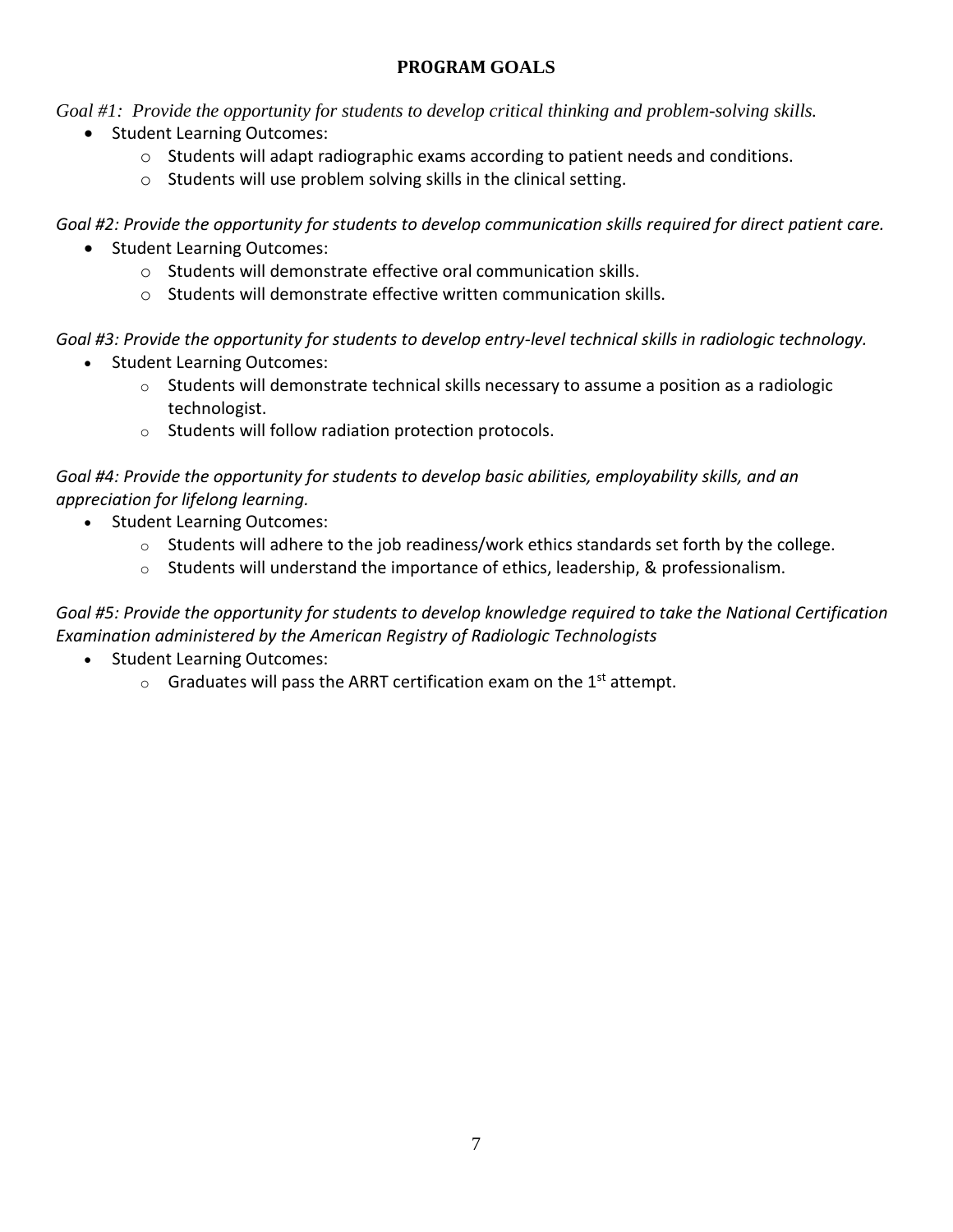#### **MRT PROGRAM FACULTY**

<span id="page-7-0"></span>**Melissa Hart, MHA, R.T. (R)(M), Program Director and Instructor,** has been in the field of radiologic technology since 2004, when she graduated with a Bachelor's Degree in Radiography from Missouri State University in Springfield. After becoming a Registered Radiologic Technologist, Mrs. Hart worked in the medical imaging departments at Cox Health in Springfield, Missouri and Audrain Medical Center in Mexico, Missouri. In 2005, Mrs. Hart specialized into mammography and began working as a Mammography Specialist at the Harris Breast Center (Boone Hospital) in Columbia, Missouri. In 2011, Mrs. Hart received her Master's Degree in Health Administration from the University of Missouri – Columbia. In July 2013, she was hired by State Tech as the Department Chair for the Medical Radiologic Technology Program. Mrs. Hart has a teaching certificate from the Missouri State Board of Education and is approved by the Joint Review Committee on Education in Radiologic Technology to teach at State Tech.

#### **Contact information:**

Office: 573.897.5343 [melissa.hart@statetechmo.edu](mailto:melissa.hart@statetechmo.edu)

**Vicki Johnson, M.Ed., R.T. (R) Clinical Coordinator and Instructor,** has been in the field of radiologic technology since 1995 when she graduated with a Bachelor's Degree from the University of Missouri – Columbia. Upon becoming a Registered Radiologic Technologist, Ms. Johnson worked in the Radiology Department at Boone Hospital in Columbia, Missouri. In 1999, Ms. Johnson became a classroom instructor for the Radiologic Technology Program at Nichols Career Center. She earned her Master's Degree in Education, with an emphasis in Career and Technical Education, in 2006 from the University of Missouri – Columbia. She taught at Nichols Career Center for fourteen years and served as the Clinical Coordinator of the Radiologic Technology Program for the summer of 2012. She was hired as the State Technical College of Missouri Medical Radiologic Technology Program's Clinical Coordinator in August of 2013. She holds a current teaching certificate from the Missouri State Board of Education and is approved by the Joint Review Committee on Education in Radiologic Technology to teach at State Tech.

#### **Contact information:**

Office: 573.897.5344 [vicki.johnson@statetechmo.edu](mailto:vicki.johnson@statetechmo.edu)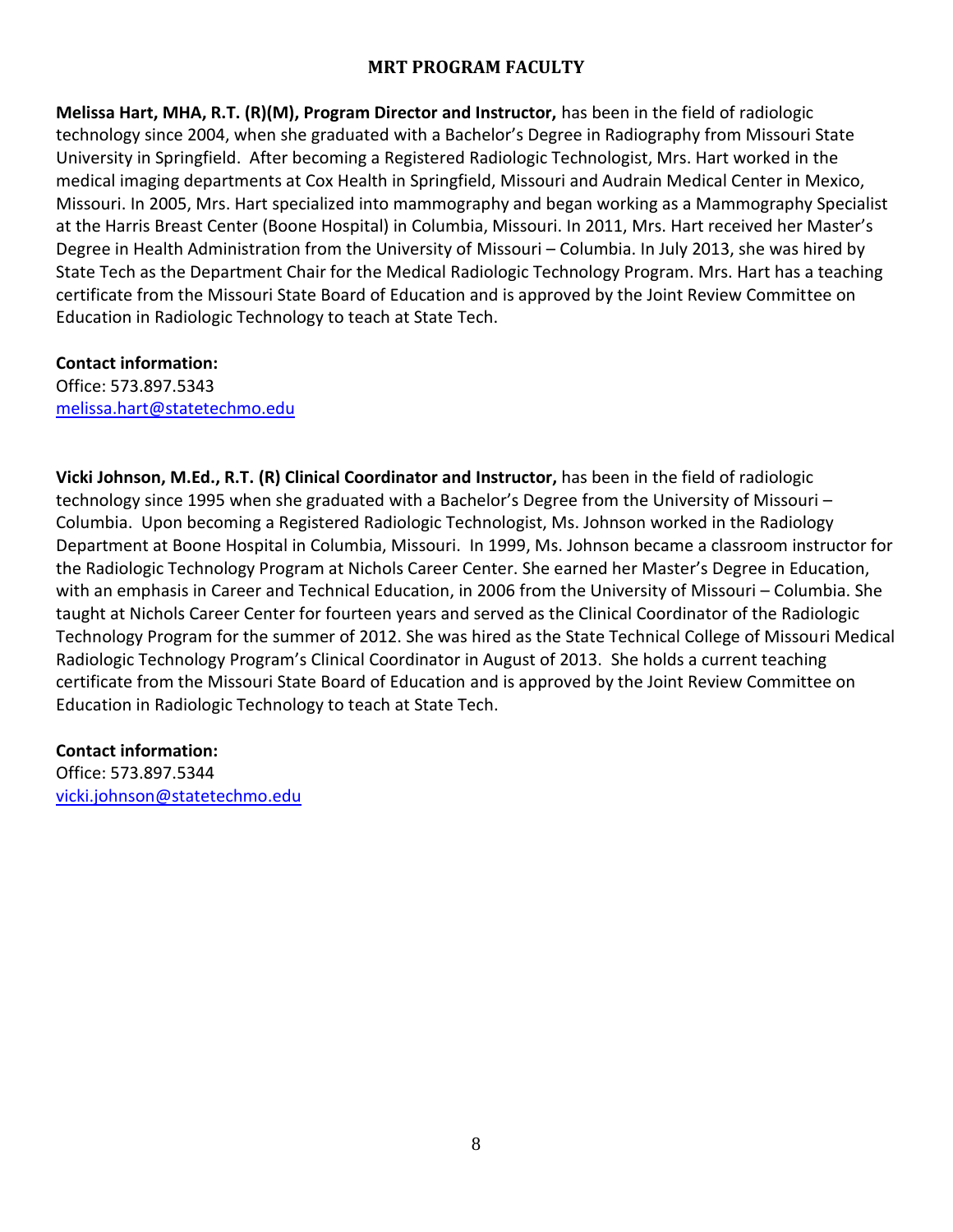#### **MRT EDUCATION PLAN**

<span id="page-8-0"></span>

|            |                                       | <b>CORE CURRICULUM</b>                                                           | <b>Credit</b><br><b>Hours</b> |
|------------|---------------------------------------|----------------------------------------------------------------------------------|-------------------------------|
| <b>MRT</b> | 101                                   | Introduction to Healthcare & Radiography (grade of C                             | 1                             |
|            |                                       | or above required)                                                               |                               |
| <b>MRT</b> | 105                                   | Patient Care & Education (grade of C or above                                    | $\overline{2}$                |
|            |                                       | required)                                                                        |                               |
| <b>MRT</b> | 110                                   | Radiation Protection (grade of C or above required)                              | $\overline{2}$                |
| <b>MRT</b> | 121                                   | Medical Terminology I (grade of C or above required)                             | $\overline{2}$                |
| <b>MRT</b> | 126                                   | Medical Terminology II (grade of C or above required)                            | $\overline{2}$                |
| <b>MRT</b> | 130                                   | Radiographic Procedures with Lab I (grade of B or                                | 4                             |
|            |                                       | above required)                                                                  |                               |
| <b>MRT</b> | 140                                   | Clinical Education I (grade of B or above required)                              | $\overline{2}$                |
| <b>MRT</b> | 150                                   | Radiation Exposures with Lab I (grade of C or above                              | $\overline{2}$                |
|            |                                       | required)                                                                        |                               |
| <b>MRT</b> | 155                                   | Radiation Exposures with Lab II (grade of C or above                             | $\overline{2}$                |
|            |                                       | required)                                                                        |                               |
| <b>MRT</b> | 160                                   | Radiographic Procedures with Lab II (grade of B or                               | 4                             |
|            |                                       | above required)                                                                  |                               |
| <b>MRT</b> | 170                                   | Clinical Education II (grade of B or above required)                             | $\overline{2}$                |
| <b>MRT</b> | 180                                   | Sectional Anatomy (grade of C or above required)                                 | $\overline{2}$                |
| <b>MRT</b> | 190                                   | Radiographic Procedures with Lab III (grade of B or                              | 3                             |
|            |                                       | above required)                                                                  |                               |
| <b>MRT</b> | 200                                   | Clinical Education III (grade of B or above required)                            | $\overline{2}$                |
| <b>MRT</b> | 210                                   | Radiation Physics (grade of C or above required)                                 | $\overline{2}$                |
| <b>MRT</b> | 221                                   | Digital Imaging and Quality Assurance (grade of C or                             | 3                             |
|            |                                       | above required)                                                                  |                               |
| <b>MRT</b> | 231                                   | Radiographic Procedures with Lab IV (grade of B or                               | 3                             |
|            |                                       | above required)                                                                  |                               |
| <b>MRT</b> | 240                                   | Clinical Education IV (grade of B or above required)                             | 3                             |
| <b>MRT</b> | 251                                   | Radiographic Pathology (grade of C or above required)                            | $\overline{2}$                |
| <b>MRT</b> | 260                                   | Radiobiology (grade of C or above required)                                      | $\overline{2}$                |
| <b>MRT</b> | 270                                   | Radiographic Procedures with Lab V (grade of B or                                | $\overline{2}$                |
|            |                                       | above required)                                                                  |                               |
| <b>MRT</b> | 281                                   | Curriculum Review (grade of C or above required)                                 | $\overline{2}$                |
| <b>MRT</b> | 290                                   | Clinical Education V (grade of B or above required)                              | 3                             |
|            |                                       | <b>SUB-TOTAL</b>                                                                 | 54                            |
|            |                                       |                                                                                  |                               |
|            |                                       | <b>GENERAL EDUCATION REQUIREMENTS</b>                                            |                               |
|            | <b>General Education Requirements</b> |                                                                                  | 19                            |
|            |                                       |                                                                                  |                               |
|            |                                       | Must Include: ASC 104 Human Anatomy and Physiology w/ Lab I (grade of B or above | 4                             |
|            |                                       | required)                                                                        |                               |
|            |                                       | <b>SUB-TOTAL</b>                                                                 | 19                            |
|            |                                       |                                                                                  |                               |
|            |                                       | PROGRAM REQUIREMENT                                                              |                               |
| ASC        | 106                                   | Human Anatomy and Physiology w/ Lab II (grade of B                               | 4                             |
|            |                                       | or above required)                                                               |                               |
|            |                                       | <b>SUB-TOTAL</b>                                                                 | 4                             |
|            |                                       |                                                                                  |                               |
|            |                                       | <b>GRADUATION REQUIREMENT</b>                                                    |                               |
| COM        | 125                                   | Job Search Strategies                                                            | 1                             |
|            |                                       | <b>SUB-TOTAL</b>                                                                 | $\mathbf{1}$                  |
|            |                                       |                                                                                  |                               |
|            |                                       | PROGRAM TOTAL                                                                    | 78                            |
|            |                                       |                                                                                  |                               |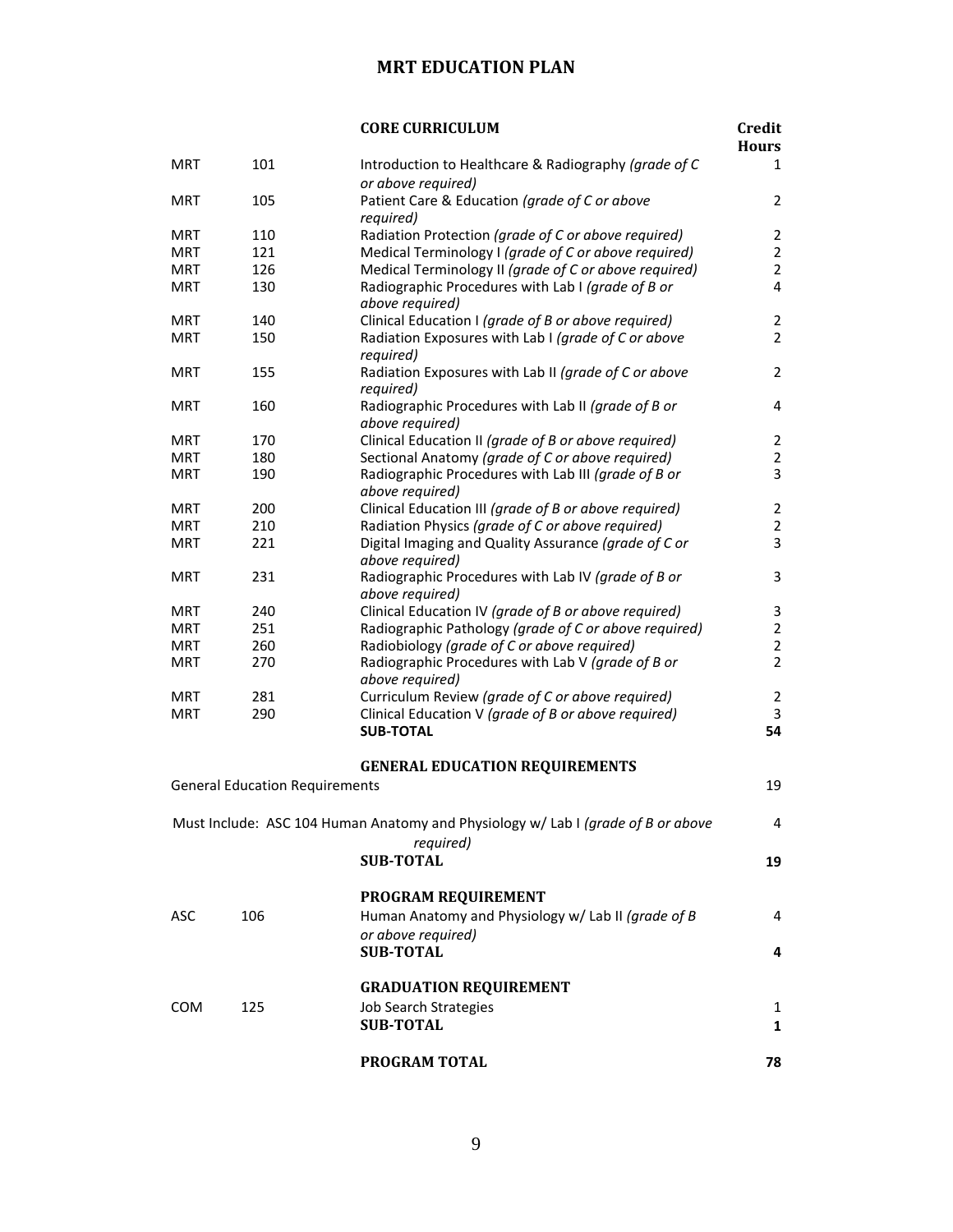### **SAMPLE COURSE OF STUDY**

<span id="page-9-0"></span>

| 1 <sup>st</sup> Fall Semester   |                                                    | 17 hours                |
|---------------------------------|----------------------------------------------------|-------------------------|
| <b>ASC 104</b>                  | Human Anatomy and Physiology w/Lab I               | 4                       |
| <b>MRT 101</b>                  | Introduction to Healthcare & Radiologic Technology | $\mathbf 1$             |
| <b>MRT 105</b>                  | <b>Patient Care and Education</b>                  | $\overline{2}$          |
| <b>MRT 110</b>                  | <b>Radiation Protection</b>                        | $\overline{2}$          |
| <b>MRT 121</b>                  | <b>Medical Terminology I</b>                       | $\overline{2}$          |
| <b>MRT 130</b>                  | Radiographic Procedures with Lab I                 | $\overline{\mathbf{4}}$ |
| <b>MRT 140</b>                  | <b>Clinical Education I</b>                        | $\overline{2}$          |
| 1 <sup>st</sup> Spring Semester |                                                    | 14 hours                |
| ASC 106                         | Human Anatomy and Physiology w/Lab II              | 4                       |
| <b>MRT 126</b>                  | <b>Medical Terminology II</b>                      | $\overline{2}$          |
| <b>MRT 150</b>                  | Radiation Exposures with Lab I                     | $\overline{2}$          |
| <b>MRT 160</b>                  | Radiographic Procedures with Lab II                | $\pmb{4}$               |
| <b>MRT 170</b>                  | <b>Clinical Education II</b>                       | $\overline{2}$          |
| Summer Semester                 |                                                    | 12 hours                |
| <b>CPP 101</b>                  | Intro to Microcomputer Usage                       | 3                       |
| <b>MRT 155</b>                  | Radiation Exposures with Lab II                    | $\overline{2}$          |
| <b>MRT 180</b>                  | Sectional Anatomy                                  | $\mathbf 2$             |
| <b>MRT 190</b>                  | Radiographic Procedures with Lab III               | $\mathsf 3$             |
| <b>MRT 200</b>                  | <b>Clinical Education III</b>                      | $\overline{2}$          |
| 2 <sup>nd</sup> Fall Semester   |                                                    | 15 hours                |
| <b>COM 111</b>                  | <b>Oral Communications</b>                         | 3                       |
| <b>COM 125</b>                  | <b>Job Search Strategies</b>                       | $\mathbf{1}$            |
| <b>MRT 210</b>                  | <b>Radiation Physics</b>                           | $\overline{2}$          |
| <b>MRT 221</b>                  | Digital Imaging and Quality Assurance              | $\mathsf{3}$            |
| <b>MRT 231</b>                  | Radiographic Procedures with Lab IV                | $\mathsf 3$             |
| <b>MRT 240</b>                  | <b>Clinical Education IV</b>                       | 3                       |
| 2 <sup>nd</sup> Spring Semester |                                                    | 14 hours                |
| <b>MRT 251</b>                  | Radiographic Pathology                             | $\overline{2}$          |
| <b>MRT 260</b>                  | Radiobiology                                       | $\overline{2}$          |
| <b>MRT 270</b>                  | Radiographic Procedures with Lab V                 | $\overline{2}$          |
| <b>MRT 281</b>                  | <b>Curriculum Review</b>                           | $\mathbf 2$             |
| <b>MRT 290</b>                  | <b>Clinical Education V</b>                        | $\mathsf 3$             |
| Social Science                  | <b>General Education Requirement</b>               | 3                       |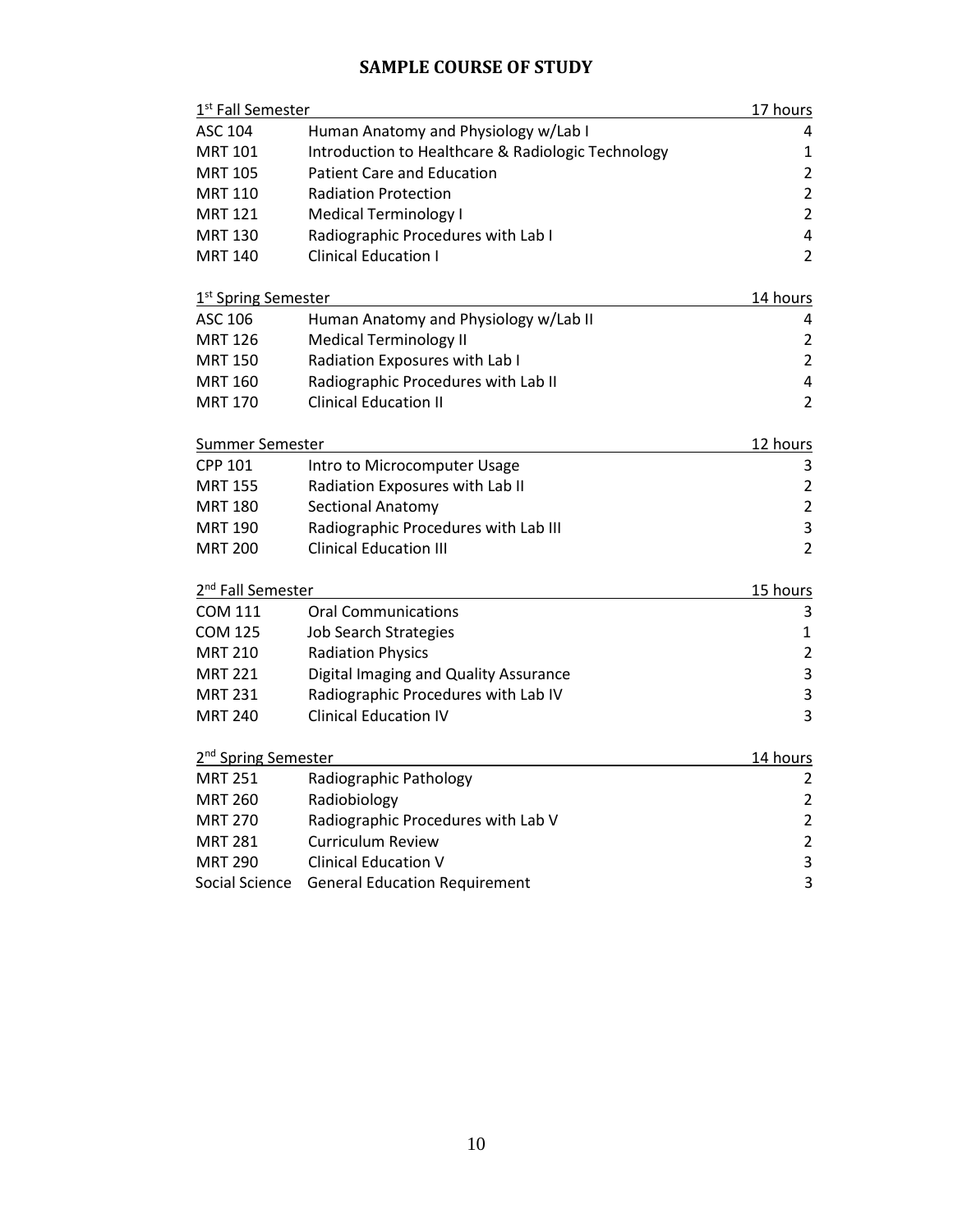| <b>Semester</b>          | Course         | <b>Textbook / Kit</b>                                                                                                             | <b>Author</b>                                | <b>Edition</b>           | <b>Publisher</b>         | <b>ISBN</b>                    |
|--------------------------|----------------|-----------------------------------------------------------------------------------------------------------------------------------|----------------------------------------------|--------------------------|--------------------------|--------------------------------|
|                          | <b>MRT 101</b> | Introduction to Radiologic & Imaging Sciences &<br><b>Patient Care</b>                                                            | Adler &<br>Carlton                           | 7 <sup>th</sup>          | Elsevier                 | 9780323566711                  |
| $1st$ Fall<br>Semester   | <b>MRT 105</b> | Same as MRT 101<br>Patient Care Kit - purchase at Bookstore                                                                       |                                              |                          |                          |                                |
|                          | <b>MRT 110</b> | Radiation Protection in Medical Radiography<br><b>Textbook and Workbook</b><br>Workbook must be purchased NEW                     | Sherer,<br>Visconti,<br>Ritenour &<br>Haynes | 8 <sup>th</sup>          | Elsevier                 | 9780323446662<br>9780323555098 |
|                          | <b>MRT 121</b> | The Language of Medicine - must purchase NEW                                                                                      | Chabner                                      | $12^{th}$                | Elsevier                 | 9780323551472                  |
|                          | <b>MRT 130</b> | Merrill's Atlas of Radiographic Positioning &<br>$Proceedures - 3 volume set$<br>Workbook for Merrill's Atlas - must purchase NEW | Long,<br>Rollins &<br>Smith                  | 14 <sup>th</sup>         | Elsevier                 | 9780323566674<br>9780323597043 |
|                          | <b>MRT 140</b> | $Clinical - no textbook$<br>Clinical Supply Kit - purchase at Bookstore                                                           |                                              |                          |                          |                                |
|                          | <b>MRT 126</b> | Same as MRT 121                                                                                                                   |                                              |                          |                          |                                |
|                          |                | Radiologic Science for Technologists                                                                                              | <b>Bushong</b>                               | 12 <sup>th</sup>         |                          | 9780323661348                  |
| $1st$ Spring<br>Semester | <b>MRT 150</b> | <b>Textbook and Workbook</b><br>Workbook must be purchased NEW                                                                    |                                              |                          | Elsevier                 | 9780323709736                  |
|                          |                | Radiographic Imaging & Exposure                                                                                                   | Fauber                                       | 6th                      |                          | 9780323661393                  |
|                          | <b>MRT 160</b> | Same as MRT 130                                                                                                                   |                                              | $\overline{\phantom{a}}$ | $\overline{\phantom{a}}$ |                                |
|                          | <b>MRT 170</b> | $Clinical - no textbook$                                                                                                          |                                              |                          |                          |                                |
|                          | <b>MRT 155</b> | Same as MRT 150                                                                                                                   |                                              |                          |                          |                                |
|                          | <b>MRT 180</b> | <b>Sectional Anatomy for Imaging Professionals</b><br><b>Textbook and Workbook</b><br>$\bullet$<br>Workbook must be purchased NEW | Kelley                                       | 4 <sup>th</sup>          | Elsevier                 | 9780323414876<br>9780323569613 |
| Summer                   |                | Same as MRT 130                                                                                                                   |                                              |                          |                          |                                |
| Semester                 | <b>MRT 190</b> | Lange Q&A Radiography Examination                                                                                                 | Saia                                         | 12 <sup>th</sup>         | McGraw                   | 9781260460445                  |
|                          |                | Radiography Prep                                                                                                                  | Saia                                         | 9th                      | Hill                     | 9781259863578                  |
|                          | <b>MRT 200</b> | $Clinical - no textbook$                                                                                                          |                                              | $\overline{\phantom{m}}$ | $\overline{\phantom{a}}$ |                                |
|                          | <b>MRT 210</b> | Same as MRT 150                                                                                                                   |                                              |                          |                          |                                |
| $2nd$ Fall               | <b>MRT 221</b> | Digital Radiography & PACS                                                                                                        | Carter/Veale                                 | 3 <sup>rd</sup>          | Elsevier                 | 9780323547581                  |
| Semester                 | <b>MRT 231</b> | Same as MRT 130                                                                                                                   |                                              |                          |                          |                                |
|                          | <b>MRT 240</b> | $Clinical - no textbook$                                                                                                          |                                              | $\overline{\phantom{a}}$ |                          |                                |
|                          | <b>MRT 251</b> | Comprehensive Radiographic Pathology                                                                                              | Eisenberg                                    | 7 <sup>th</sup>          | Elsevier                 | 9780323566704                  |
| 2 <sub>nd</sub>          | <b>MRT 260</b> | Same as MRT 110                                                                                                                   |                                              |                          |                          |                                |
| Spring<br>Semester       | <b>MRT 270</b> | Same as MRT 130<br>Venipuncture Kit – see course instructor                                                                       |                                              |                          |                          |                                |

#### <span id="page-10-0"></span>**TEXTBOOK & SUPPLY LIST (***MRT courses only***)**

*Please verify textbook edition with instructor before purchasing textbooks. Students should not sell back their textbooks at the end of each semester and should not rent their textbooks.*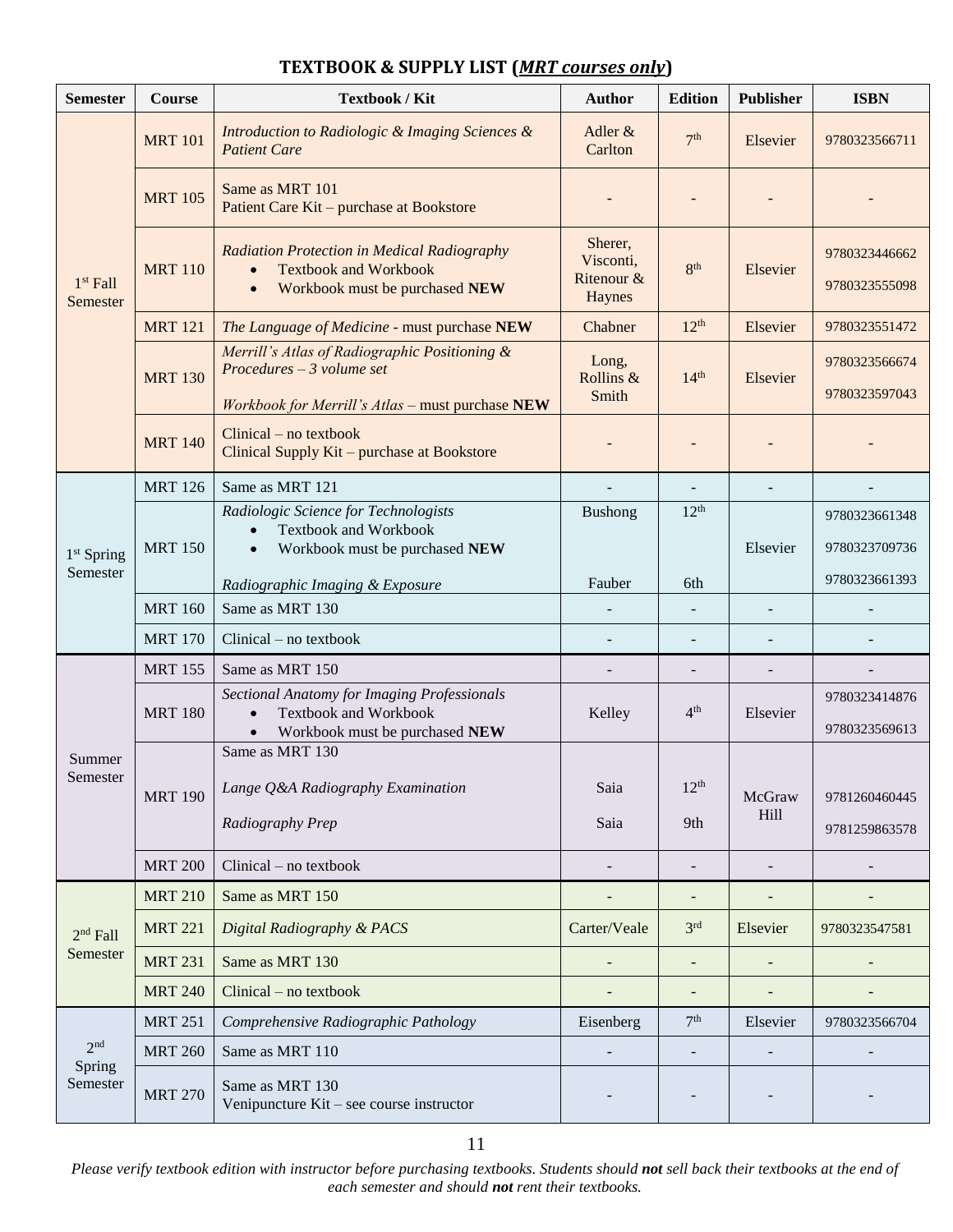#### **ORGANIZATION OF THE MRT PROGRAM**

<span id="page-11-0"></span>First year students attend classes 3 days a week and clinical rotations 2 days a week. Second year students attend classes 2 days a week and clinical rotations 3 days a week. Clinical shifts are set according to location and include day and evening shifts. Shifts begin as early as 7:30 a.m. and end as late as 9:30 p.m., with no shift being longer than 8 hours. Classroom hours will vary from semester to semester. The combined clinical and classroom hours will not exceed 40 hours per week. All health physical, drug screen, immunization, and criminal background check requirements must be met before any student can participate in clinical rotations. Students will be provided with a clinical schedule prior to their first clinical rotation and for all subsequent clinical rotations.

First year students will prepare for clinical rotations on Tuesdays and Thursdays during the first 4 weeks of the first fall semester. This will include taking CPR class and attending clinical site orientations and tours. A preclinical schedule will be provided to the student. First year students will not begin clinical rotations until the 5<sup>th</sup> week of the first fall semester (subject to change).

*\*Due to challenges created by the COVID-19 pandemic, or any other future pandemics or states of emergency, the didactic and clinical schedules are subject to change. This may be necessary to ensure students graduate on time. Any changes made to the didactic and/or clinical schedules will follow guidelines put forth by the JRCERT, ARRT, and State Tech. Alterations may include, but are not limited to, temporarily delivering courses online, temporarily altering the course of study, and/or requiring clinical time to be made up in the event that clinical education centers close to students. Make-up time will be completed according to guidelines approved by the JRCERT, which may include clinical rotations on weekends, holidays, and scheduled college breaks. In addition, the student may work clinical shifts of up to ten (10) hours at a time. All clinical schedule alterations due to the COVID-19 pandemic, or any other pandemic or state of emergency, will be approved by the Program Director, Clinical Coordinator, and clinical education center.*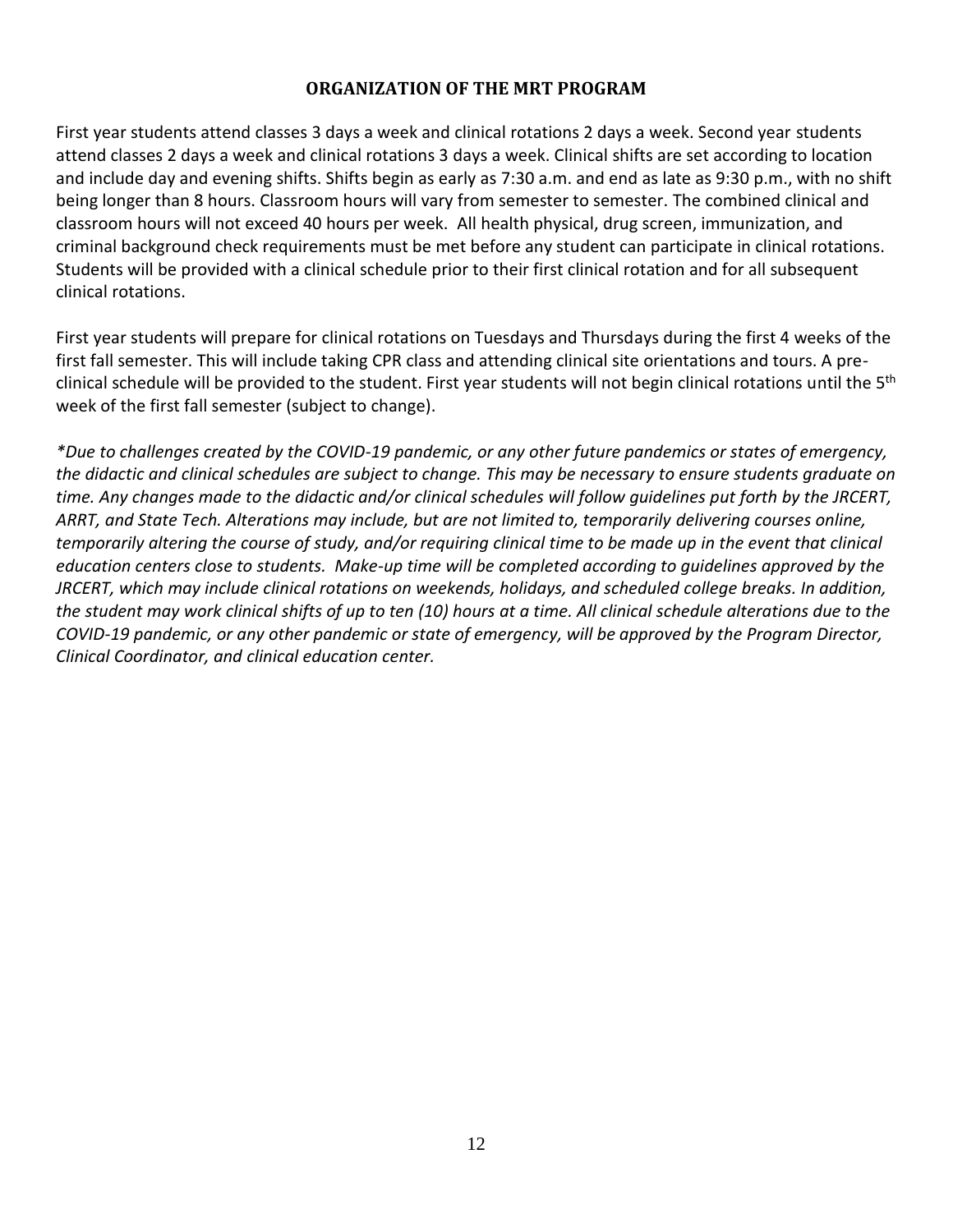#### **AMERICAN REGISTRY OF RADIOLOGIC TECHNOLOGY (ARRT) Certification and Registration**

#### <span id="page-12-0"></span>**STEP 1: EDUCATION**

The first step toward ARRT certification and registration in radiography requires completion of a radiography program that is accredited by the JRCERT. The student must complete all didactic and clinical competency requirements before graduating. **Program completion does not guarantee eligibility to take the ARRT exam.**

#### **STEP 2: ETHICS**

In order to protect the patients' best interest and safety, the Radiologic Technology (R.T.) student must be responsible and trustworthy. The ARRT emphasizes that students who are applying for certification and registration have good moral character. All students must review the ARRT Standards of Ethics, which describes behaviors expected of the R.T., as well as behaviors that are not tolerated. The Standards of Ethics also include a Code of Ethics (guidelines for R.T. behavior) and the Rules of Ethics (mandatory, enforceable standards). [Click here for ARRT ethics requirements.](https://www.arrt.org/pages/earn-arrt-credentials/initial-requirements/ethics/ethics-requirements) 

Any violation of the ARRT Standards of Ethics, including a charge or conviction of a misdemeanor or felony, may indicate a lack of good moral character. All ethics violations must be reported to the ARRT within **30 days** of the occurrence. Convictions that occurred prior to being admitted to the MRT program must also be reported to the ARRT. Failure to report a potential violation may have consequences more severe than for the violation itself[. Click here for a list of](https://www.arrt.org/pages/earn-arrt-credentials/initial-requirements/ethics/types-of-ethics-violations) ethical violations.

Students who have violated the ARRT's Rules of Ethics must report the potential violation using one of the following methods:

- Submit an ethics review pre-application, available on the ARRT'S website (if you have not yet started the program or have more than 6 months remaining in the program)
- Answer the questions on your ARRT Exam Application and submit supporting documents (if you have less than 6 months left in the program or have already graduated)

The ARRT Ethics department can be contacted at 651.687.0048, extension 8580.

#### **STEP 3: EXAMINATION**

Each student will receive an application for the ARRT exam during their final semester in the program. Upon graduation, students who meet the ARRT's education and ethics requirements will have the opportunity to take the ARRT certification and registration exam in Radiography. A minimum score of 75 is required to pass the exam. Candidates who pass the radiography exam will earn the credentials R.T. (R). The ARRT radiography exam fee is \$225.00 (subject to change) and is the responsibility of the student.

General ARRT inquiries can be directed to:

The American Registry of Radiologic Technologists 1255 Northland Drive St. Paul, MN 55120 651.687.0048 <www.arrt.org>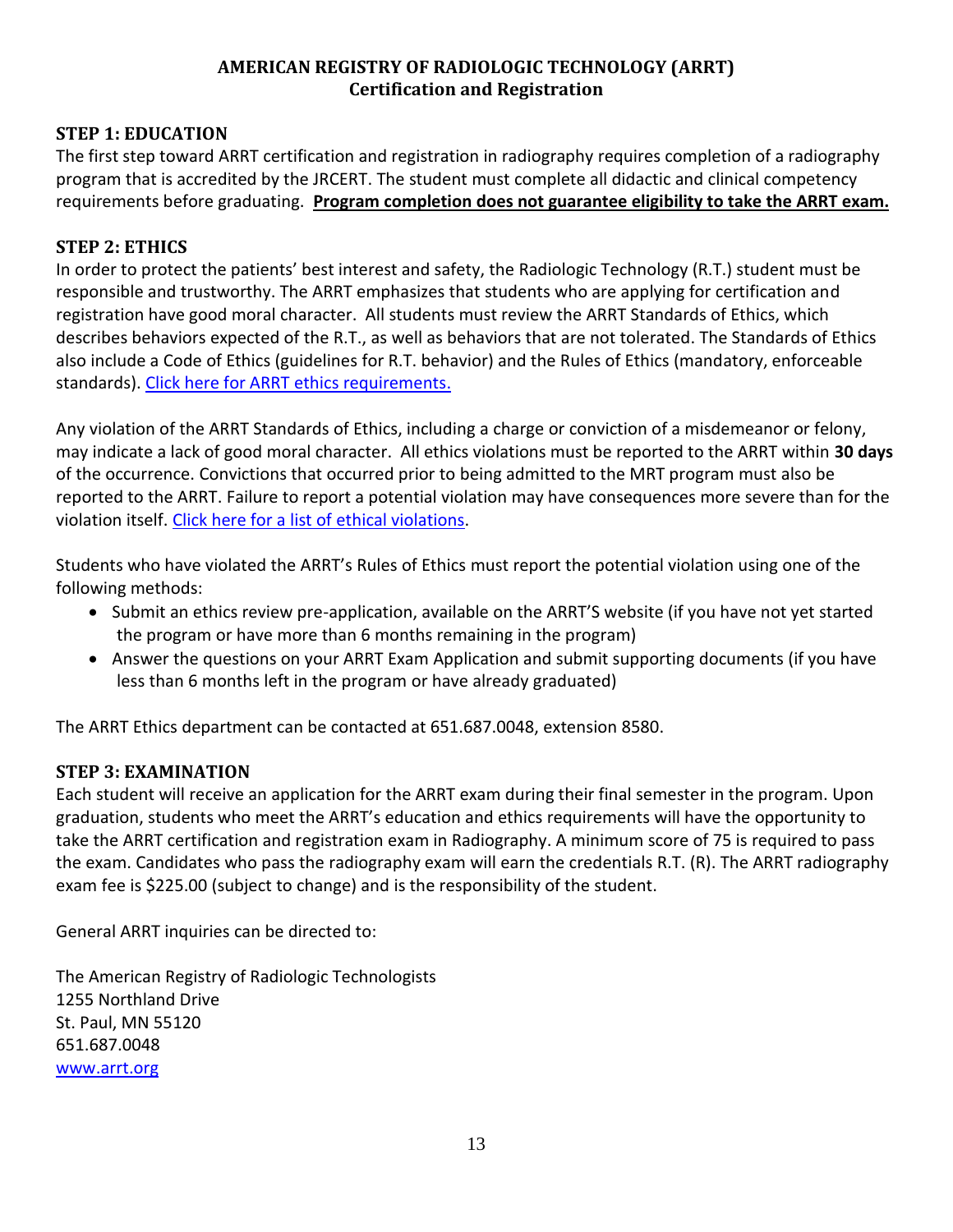#### **MRT PROGRAM POLICIES & PROCEDURES**

#### <span id="page-13-1"></span><span id="page-13-0"></span>**ACADEMIC INTEGRITY**

The MRT program has an academic integrity policy that aligns with State Tech's Academic Integrity Policy and industry standards (see [Eagle Online\)](https://eagleonline.statetechmo.edu/ICS/Academics/).

Academic misconduct is any act that does or could improperly distort students' grades or other student academic records. Academic misconduct is cheating the student of learning the needed skills and an offense to the academic integrity of the learning environment. All forms of academic dishonesty will call for discipline.

Unprofessional and dishonest acts include, but are not limited to:

- 1. Copying/submitting another person's work.
- 2. Unauthorized taking of someone else's work.
- 3. Using unauthorized notes or equipment (including programmable calculators) during an examination.
- 4. Stealing an examination or using a stolen examination.
- 5. Allowing another student to have access to your work, thereby enabling that student to represent the work as his/her own.
- 6. Falsifying a patient's clinical record.
- 7. Plagiarizing any assignment. "Plagiarism" means using someone else's ideas or words without using quotation marks and/or giving credit by citation of source(s).
- 8. Theft from a patient or associate and theft of supplies, other material, or equipment from the school or clinical sites.
- 9. Altering grades on examinations or assignments.
- 10. Post-examination alterations.
- 11. Leaving clinical site premises while on clocked clinical time.
- 12. Clocking in or out for another student at the clinical education center.

MRT faculty will use any one or more of the following disciplinary measures for a case of dishonesty:

- A zero for the assignment
- An "F" for the course
- Separation from the program

#### <span id="page-13-2"></span>**ACCIDENTS**

The Program Director must be made aware of all accidents on campus or at a clinical education center within 24 hours of the occurrence. Program faculty will follow the State Tech accident reporting procedures provided by Human Resources.

#### <span id="page-13-3"></span>**ATTENDANCE**

#### **Expectations**

Educational opportunities are available to the student each day of class and clinical. Absenteeism is to be avoided if at all possible. Regular attendance is a good habit and is a predictor of future success. Absence from a class can never be completely made up because the student will have missed class discussion, teacher presentations, and his / her own opportunity to participate. It is not possible to teach someone who is not present. Thus, there is a close relationship between poor attendance habits and classroom failure. Beyond the classroom, you will find employers who are hesitant to hire anyone with a history of poor school attendance. A student may be separated from the MRT program for failure to follow the attendance policy.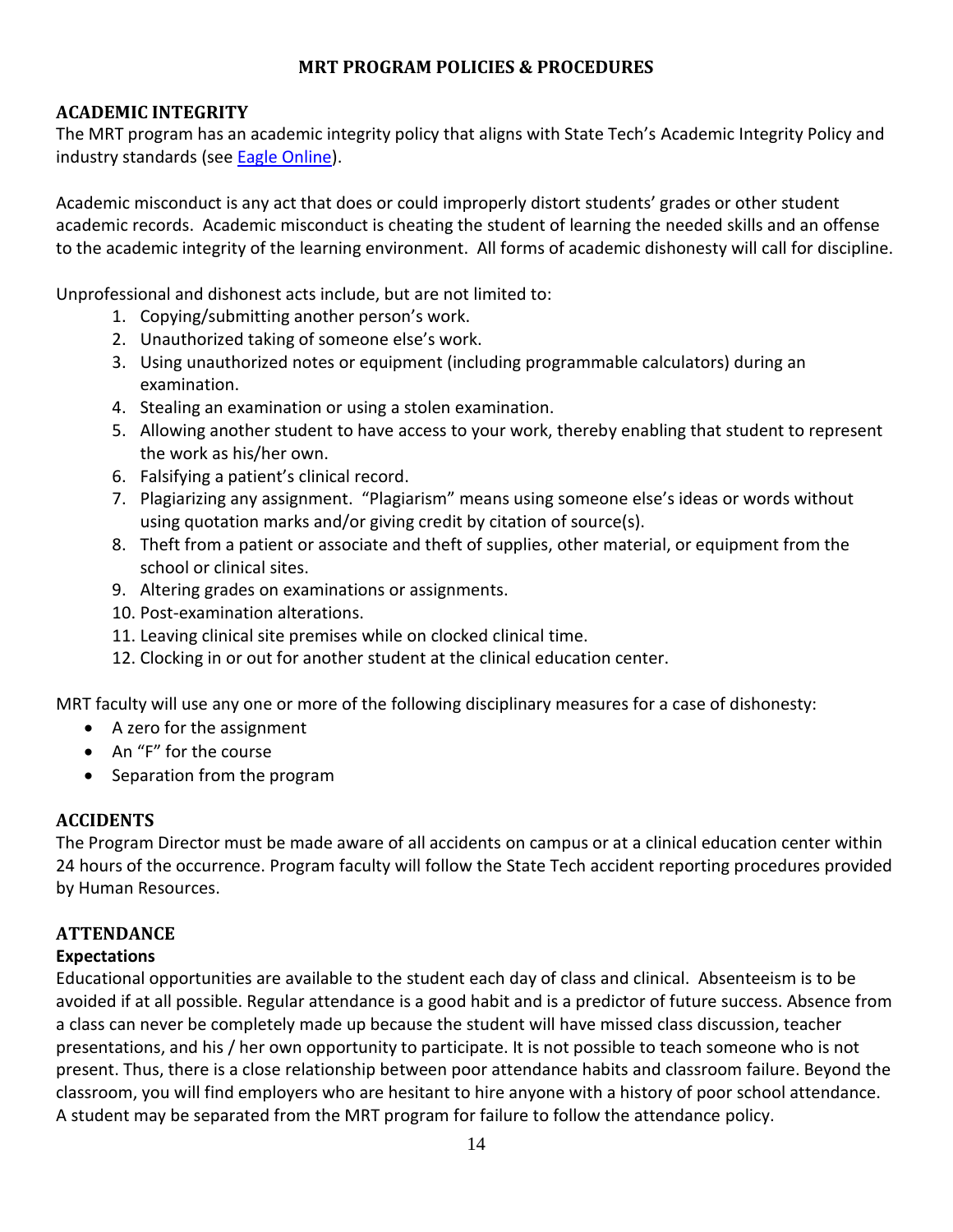#### **Class Attendance**

Attendance for each class will be taken according to the system outlined in your course syllabi. For each class, you will be counted: *present, absent, late or excused.* The student will be able to view his / her attendance for each class in the online learning management system.

If a student must miss a class, the instructor should be notified prior to the start of class. Instructors should also be notified prior to class if the student will be late or needs to leave early. If a student must miss an entire class day, the MRT Program Director must be notified by 8:00 a.m., via e-mail or phone call. Course syllabi will state the maximum number of days a student may be absent from class before separation from the MRT program may occur.

#### **Clinical Attendance**

Students must notify the clinical site **and** MRT faculty of clinical absences or tardiness before 7:30 a.m. for day shift rotations and before 1:00 p.m. for evening rotations. The program defines tardiness as being more than 5 minutes late for the scheduled rotation. The student must call the clinical site directly. The Program Director and Clinical Coordinator can be contacted via e-mail or phone call. In addition, if a student leaves the clinical site early, for any reason, the clinical site **and** MRT faculty must be notified. Failure to comply with the policy will result in a deduction of points from your clinical grade. Repeat offenses risk possible separation from the MRT program. A clinical absence form must be filled out and given to MRT faculty if a student knows he/she will miss a clinical day, or part of a clinical day, ahead of time.

Each Clinical Education course requires a *minimum* number of hours which the student *must* attend clinicals. These hours will be provided in each Clinical Education course syllabus and may vary from semester to semester. Each semester, a specified number of extra hours are built into the clinical schedule and may be used at the discretion of the student (ex: a doctor's appointment or sick day). *This time is also used for clinical cancellations due to inclement weather. It is highly recommended that students use their time wisely and only take off from clinicals when absolutely necessary.* Students who fall below the minimum number of clinical hours will be required to make the time up at the discretion of the MRT program faculty and clinical site, or risk separation from the MRT program. Students who need to make up time must consult with the Clinical Coordinator on how and when the time should be made up. The time will not be acknowledged if the student makes up time without consulting with the MRT faculty first. Students may not make clinical time up ahead of time (i.e., students may not do extra clinical rotations in order to "bank" time). At the end of each semester, students who have not completed the minimum number of clinical hours will receive an "Incomplete" in the Clinical Education course and risk separation from the MRT program.

#### **Excused Absences**

Excused absences include:

- Death in the student's immediate family (Copy of service program required.)
	- o The definition of "immediate family" includes spouse, child, parent (including step-mother or step-father), spouse's child or parent, sibling, grandparent or grandchild, spouse's grandparent or grandchild, daughter-in-law, son-in-law, sister-in-law, brother-in-law, aunt, uncle, great-aunt, great-uncle, other members of the student's household, State Tech employee, fellow student, or anyone for whom the student will serve as a pall bearer.
- Approved State Tech functions such as: testing, SkillsUSA, Postsecondary Agricultural Student Organization (PAS), job fair, field trips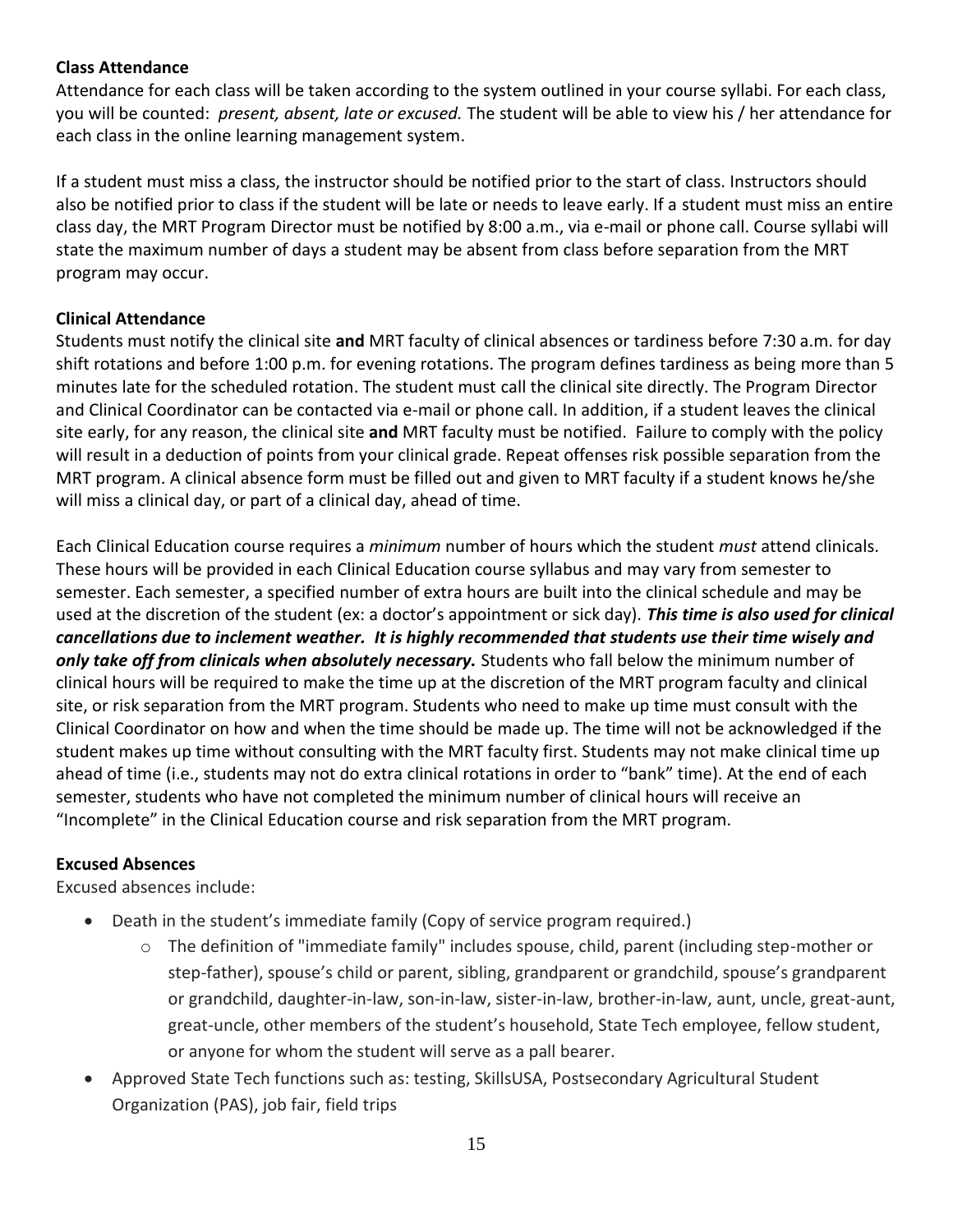- Jury Duty (Copy of jury duty summons required.)
- Subpoena to Appear in a Court of Law (Copy of subpoena required.)
- Military Obligations (Copy of military orders required.)

#### **Class Cancelations / Weather-Related Absences**

State Tech will hold classes beginning at the usual time unless announced otherwise on the stations listed below. An inclement weather notification will also be sent through th[e State Tech Alerts system.](https://www.getrave.com/login/statetechmo)

When it is determined that class starting time should be delayed due to inclement weather, classes will meet on the "Snow Schedule." If the College is on "Snow Schedule," classes will begin at 10:00 a.m. Classes that meet prior to 10:00 a.m. will be cancelled. Report to your 10:00 a.m. class or the class that would normally be in session at 10:00 a.m. This will allow students and staff the opportunity to start to classes after the roads have been cleared and the campus prepared. If the College is on "Snow Schedule," and it is a clinical day for the student, the student should report to his/her clinical assignment at 10:00 a.m. (or at the normal time for evening rotations). It is the student's responsibility to notify the clinical site if he/she will be late due to inclement weather. In all cases, students should use their own judgment regarding hazardous driving conditions. The College will attempt to decide and notify the media prior to 6:00 a.m.

#### Notifications will be aired on:

#### Television Stations:

- KRCG-TV Channel 13 www.krcg.com Jefferson City
- KOMU-TV Channel 8 www.komu.com Jefferson City/Columbia
- ABC-17 TV Channel 17 www.kmiz.com Columbia

#### Radio Stations:

- KWOS Radio 950 AM Jefferson City
- KCLR Radio 99.3 FM Columbia
- KJMO Radio 100.1 FM Jefferson City
- KLIK Radio 1240 AM Jefferson City

If State Tech classes are in session and a student is unable to attend class/clinical rotations due to inclement weather in the area where he/she lives, the student will be counted absent for the day.

If a class must be cancelled for reasons other than inclement weather, the course instructor will notify the students as soon as possible. Each instructor will determine class notification procedures in the event of a class cancellation on short notice. Class notification procedures will be posted in your syllabus or Moodle.

#### <span id="page-15-0"></span>**BACKGROUND CHECK**

As a requirement for the clinical education component of the MRT program, all students must go through a background check. The background check is done through Verify Students, a division of the Corporate Screening Company. Students are responsible for paying the associated fees. Students who do not meet the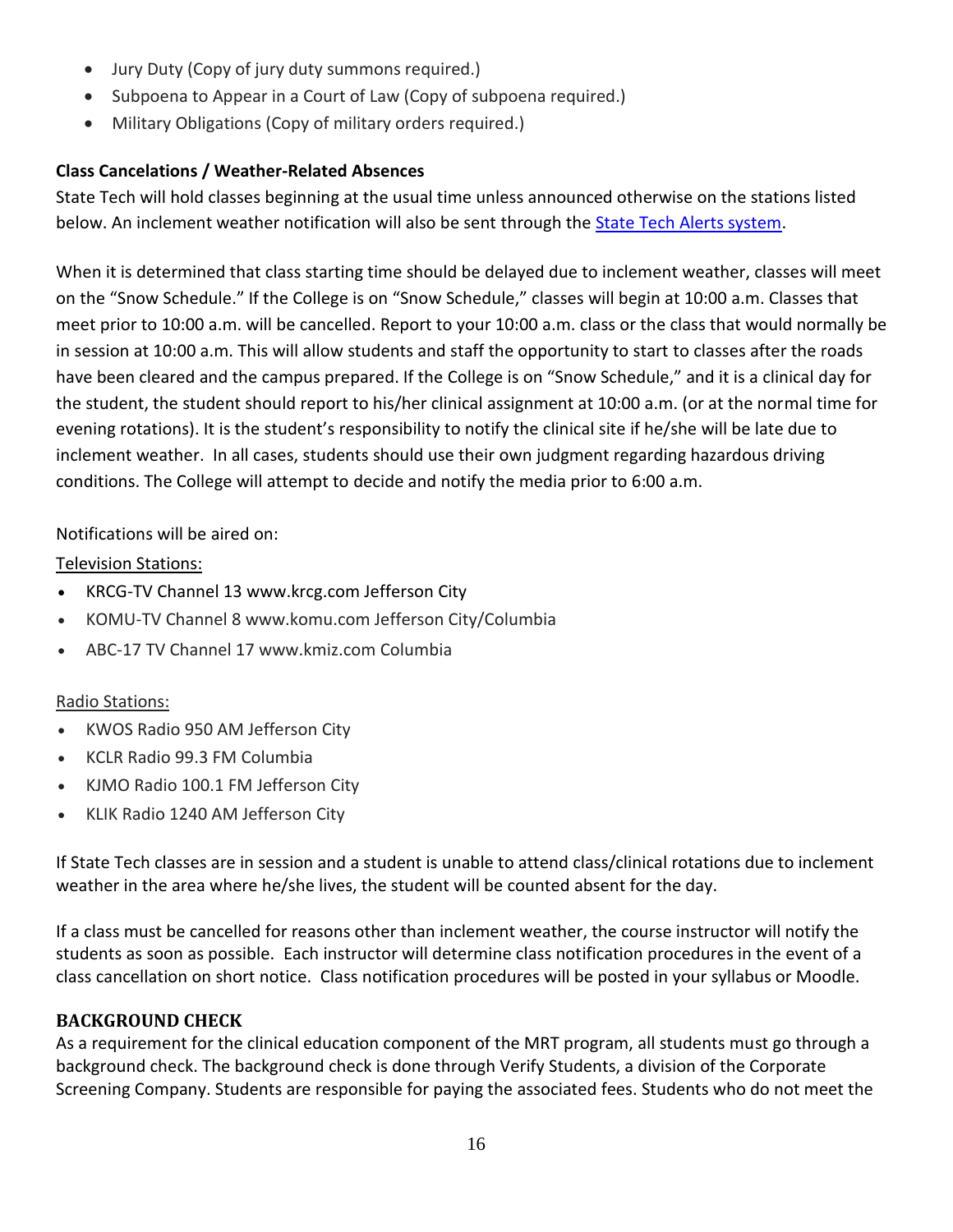requirements of the background check may not be allowed to attend clinicals and may be separated from the MRT program.

#### <span id="page-16-0"></span>**BREAK AREAS**

Students are responsible for picking up after themselves in order to keep break areas clean for everyone's enjoyment. Noise should be kept to a minimum in student break areas.

#### <span id="page-16-1"></span>**CAMPUS SAFETY**

Security is viewed as the responsibility of the entire college community. **Call 911 to report a crime or an emergency on the State Tech main campus.** For additional information on campus safety, crime prevention, and awareness, or to view the Campus Safety Report, click [here.](https://www.statetechmo.edu/campus-services/campus-safety/)

#### <span id="page-16-2"></span>**CANVAS**

The student is responsible for checking Eagle Online and the online learning management system (Canvas) to view course grades, job readiness scores, and attendance records. Instructors may also use Canvas to communicate with the class and provide course updates; therefore, it should be checked frequently.

#### <span id="page-16-3"></span>**CHANGE OF STUDENT INFORMATION**

It is the student's responsibility to report any changes of student information (name, address, telephone number, etc.) to the Program Director as soon as possible.

#### <span id="page-16-4"></span>**CONDUCT**

As an MRT student, you represent the radiologic profession as well as State Tech. It is expected that you conduct yourself in a positive manner at all times. You are considered a "student" while at various affiliating agencies. The Clinical Education Center will consider the Clinical Instructor responsible for all students' activities and behavior during their rotation through each clinical education center. As a Radiologic Technology student in the affiliating centers, you will be involved with physicians, nursing personnel, radiology department personnel, other affiliated departments (such as operating room personnel, emergency room personnel, etc.), and with patients. This will require that you conduct yourself with an attitude of maturity. The Clinical Education Centers are therapeutic and learning environments where rowdiness, inappropriate language, and behavior are prohibited.

Students should refrain from:

- using vulgar, obscene, or profane language
- gossiping
- willful destruction / stealing of public / private property in the school or clinical education center
- willfully engaging in conduct which is detrimental to the best interests of the majority of the students, including verbal disagreement with Instructors

Students may be separated for insubordination, dishonesty, drunkenness or immoral conduct, or for disobedience of the following:

- 1. Commission of a felony on or off school/clinical property
- 2. Possession/use of weapons of any description on school/clinical property
- 3. Commission of a misdemeanor on or off school/clinical property
- 4. Possession or consumption of alcoholic beverages or controlled substances on school or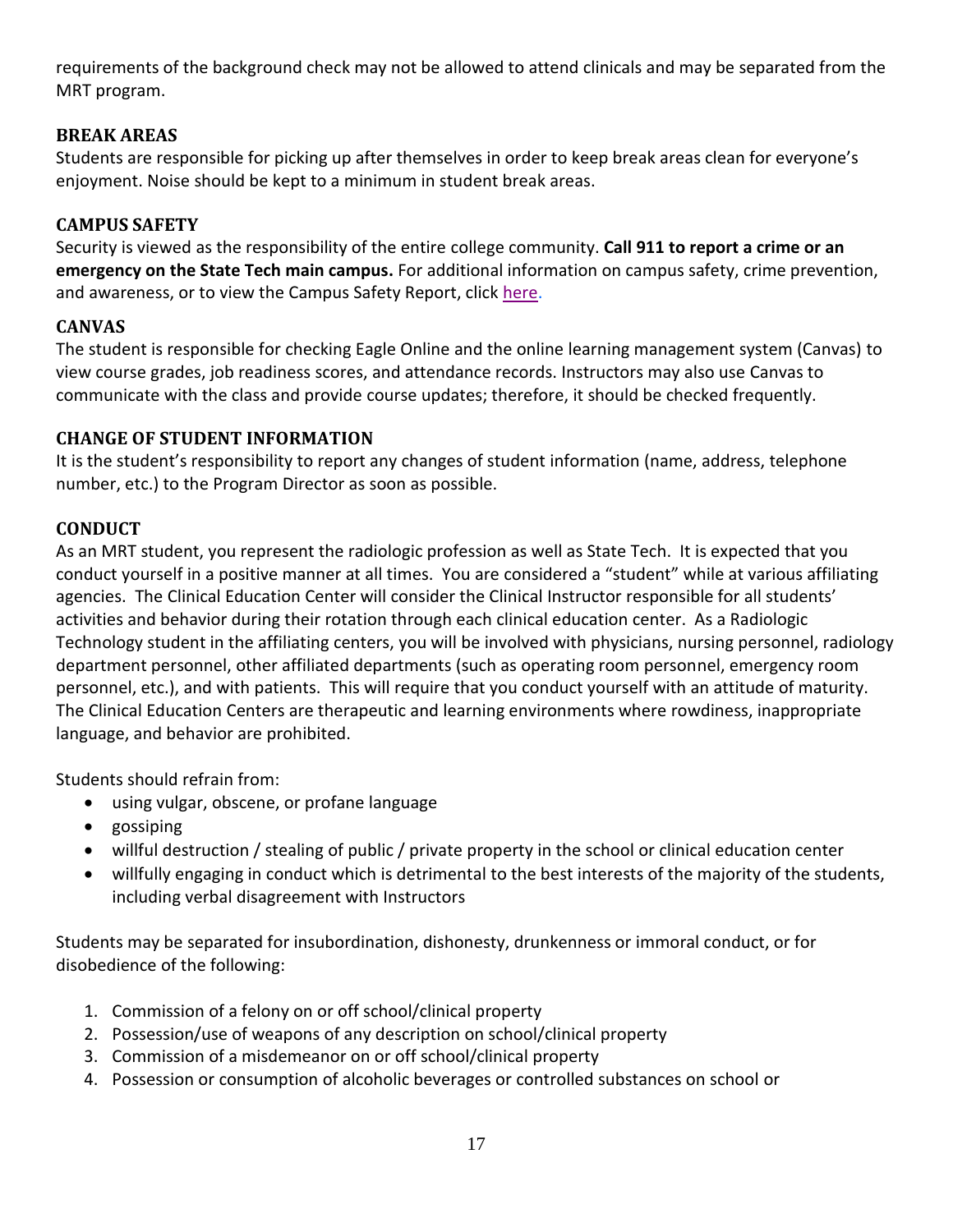clinical property, or at functions sponsored by the school. If a student is suspected of being under the influence of drugs or alcohol at school or at a clinical facility, they will be referred to the STC Counseling Center.

- 5. Refusal or failure to obey any reasonable written or oral order by any administrative personnel, faculty member, or security officer of the school
- 6. Cheating, attempting to cheat, or assisting others in cheating
- 7. Failure to comply with academic integrity policy

Any student found guilty of rule infraction is subject to disciplinary action. Repeated offenses will be viewed as disinterest by the student, which may result in separation from the MRT program.

#### <span id="page-17-0"></span>**COUNSELING SERVICES**

State Tech provides a variety of counseling services to promote the health, safety, and overall well-being of students. Services are confidential and may be used for personal and academic issues. State Tech Counseling Services provide a variety of resources concerning academics, anxiety/depression, relationships, sexual assault/harassment, smoking cessation, substance abuse, and suicide prevention. Click here for State Tech [Counseling Services.](https://www.statetechmo.edu/campus-services/counseling-services/) 

#### <span id="page-17-1"></span>**DISABILITY ACCOMODATIONS**

State Tech provides services for students with disabilities. To receive accommodations, the student must make an appointment with his/her assigned counselor. Additional information on services for students with disabilities can be found [here.](https://www.statetechmo.edu/wp-content/uploads/2020/12/Accommodations-Requirements.pdf)

#### <span id="page-17-2"></span>**DRESS CODE**

Students are required to dress appropriately for class. Examples of unacceptable clothing include: clothing displaying sexual innuendos or suggestive language; clothing displaying obscene, lewd, or vulgar comments or designs; clothing that is too tight or revealing, including midriffs, low-cut tops, low-rider jeans, short skirts or shorts; tops or dresses that are backless; clothing with holes in inappropriate places or see-through clothing; and clothing that displays advertisements for alcohol, tobacco products, or other drugs. Repeated refusal to comply with this policy may result in disciplinary action.

Students participate in some functions that take place outside the classroom, such as professional development conferences, state advocacy events, and clinical site tours and orientations. The dress code for these functions is the State Tech polo shirt, khaki or dress pants, and closed-toe dress shoes (no jeans, tennis shoes, or flip flops).

#### <span id="page-17-3"></span>**DRUG SCREENING**

As a requirement for the clinical education component of the MRT program, all students are subject to a drug screening once per program year. The drug screening is done through Verify Students, a division of the Corporate Screening Company. Students are responsible for paying the associated fees. Students who do not meet the requirements of the drug screening will be separated from the MRT program on the premise that the student will not be able to complete required clinical rotations and will therefore be unable to complete the MRT program requirements.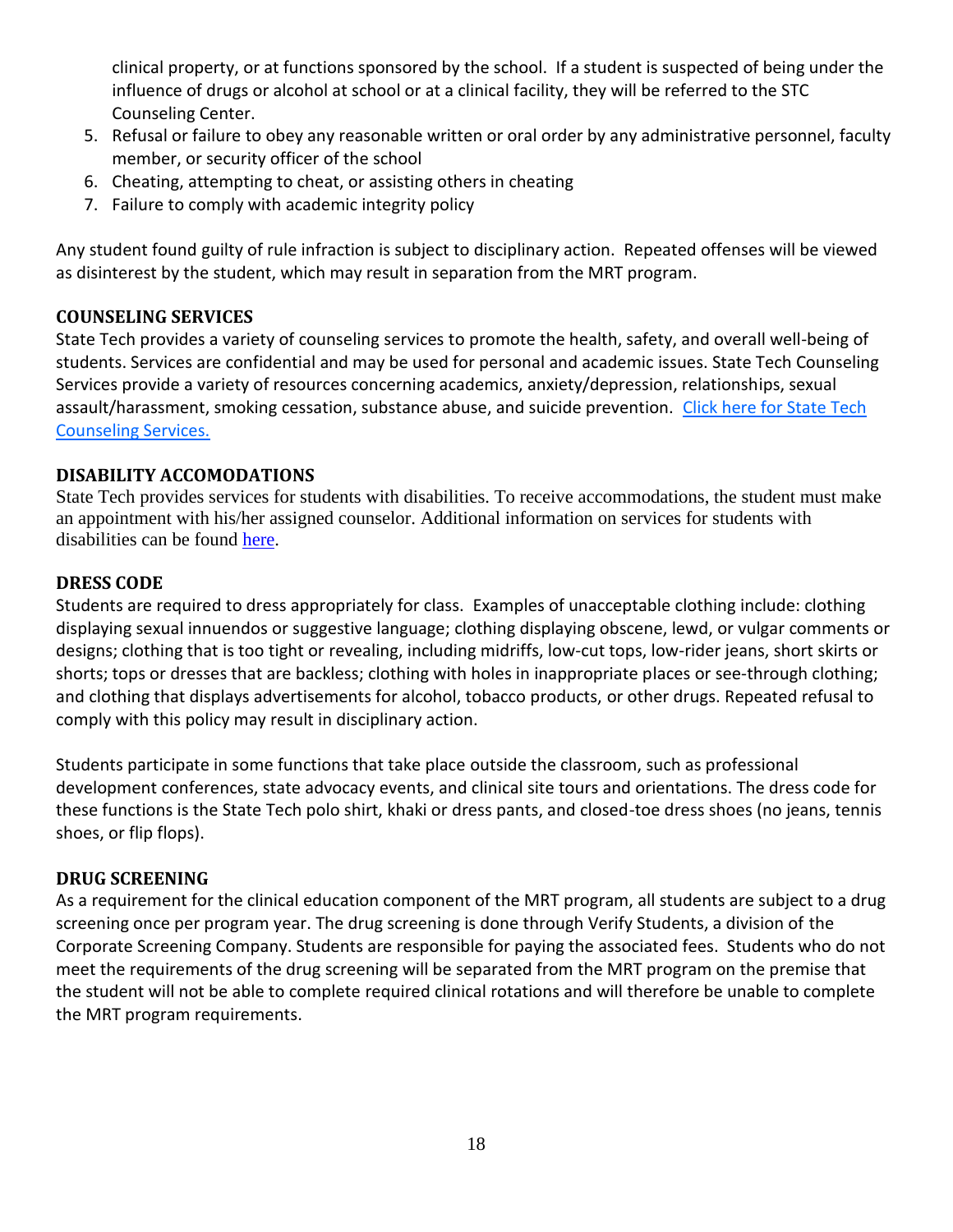# <span id="page-18-0"></span>**ELECTRONIC DEVICES**

#### **Calculators**

Calculators may be used on tests and quizzes at the discretion of the instructor. Programmable calculators and cell phone calculators are not allowed.

#### **Cell Phones**

Cell phones must be turned off and put away during class. Disciplinary action for use of cell phones during class may include, but is not limited to, percentage points deducted from the final class grade for each occurrence, loss of points on job readiness or attendance scores, and / or being asked to leave the classroom. Students should speak with the instructor prior to the beginning of class if special circumstances arise such that the student needs access to his/her cell phone during class. Cell phones may not be used during exams for any reason, including for using the calculator. *Use of cell phones in the clinical setting is prohibited*.

#### **Laptops & Tablets**

Students will need access to a computer throughout the program for accessing the online learning management system (LMS), completing written assignments, accessing dosimetry reports, and taking online courses. Students should check with the course instructor before bringing a laptop or tablet to class for the purpose of taking notes or otherwise enhancing the learning experience. The State Tech IT Help Desk may help students with laptop problems as long as the device has a Windows 10 Pro operating system (the IT Help Desk does not support Linux, Mac, or Windows 10 Home Edition). The Bookstore sells computers that meet the IT Help Desk requirements.

#### <span id="page-18-1"></span>**EMAIL**

Students must check their State Tech student e-mail accounts on a regular basis. This is the only e-mail address that State Tech and MRT faculty and staff will use to communicate with the student.

#### <span id="page-18-2"></span>**EMERGENCY PREPAREDNESS**

In the event of a confirmed emergency situation, including, but not limited to: terrorist attack, active shooter, natural or environmental disaster, inclement weather, etc., an emergency notification will be issued without delay to the entire campus community or only a small portion of campus depending on the specific situation, via text message alerts, telephone to key locations, campus e-mail, website posting, posters at key locations, and other communication systems as deemed appropriate to notify all students, faculty, and staff.

State Tech has deployed a smart phone app for employees called Rave Panic Button in our continued effort to improve the safety and security of our campus. The Rave Panic Button app allows individuals to call 911 and identify the nature of the emergency with the touch of a button, and to receive critical emergency notifications about incidents happening on campus that employees need to be aware of when a colleague activates the app.

#### **Emergency Response and Evacuation Procedures**

The Emergency Operations Plan (EOP) outlines State Technical College of Missouri's approach to an emergency. It provides general guidance for emergency management activities and an overview of State Tech's methods of mitigation, preparedness, response and recovery. The plan describes State Tech's emergency response organization and assigns responsibilities for various emergency tasks. The plan is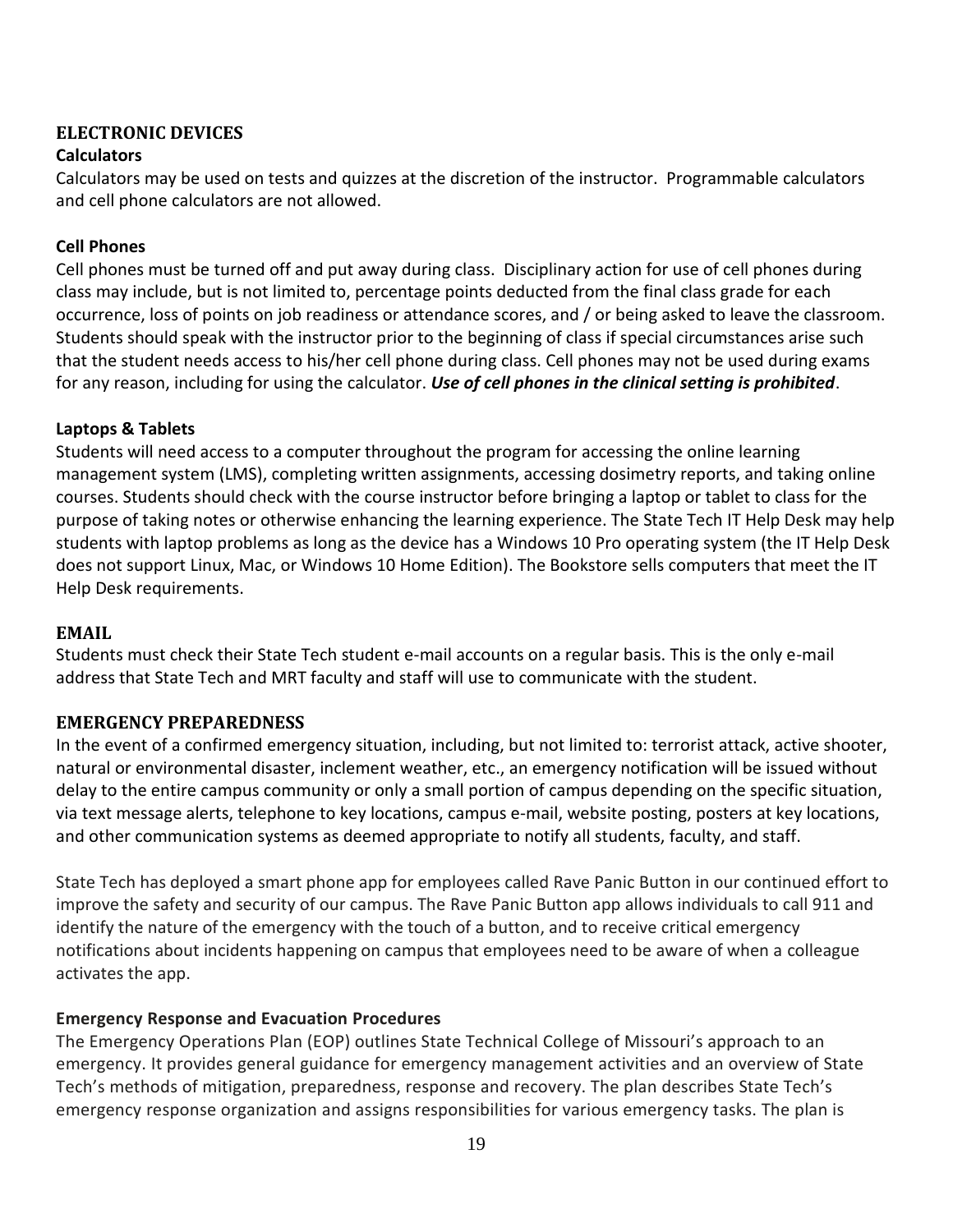intended to empower employees in an emergency and to clarify emergency roles and responses. It is also intended to provide a framework for more specific functional annexes that describe in more detail those employees' responsibilities for specific duties under specific circumstances. The plan applies to all State Tech administration, faculty, staff, and students. The primary audience for this document includes the staff tasked within the document or annexes, the Emergency Operations Planning Team, Administration, leaders of local volunteer organizations that support emergency operations and others who may participate in mitigation, preparedness, response and recovery efforts.

The EOP outlines State Tech's approach to emergency management and operations. It has been developed to protect the faculty, staff, students, and visitors during an emergency situation. This plan takes an allhazard approach to emergency management and plans for prevention, mitigation, preparedness, response and recovery. The plan is posted at the entrance to each building and at the top of each stairwell.

During an emergency, good communication is of critical importance. In order to keep students, faculty, staff and the community informed about emergencies, State Tech's Chief of Staff will follow specific protocol in order to communicate instructions, closures, updates, and other pertinent information. State Tech personnel are likely to be the first on the scene of an emergency situation on the College campus. They will normally take charge until others who have authority to do so assume responsibility. They will seek guidance and direction from local officials and seek technical assistance from state and federal agencies and industry where appropriate. The first on scene should notify the President or Chief of Staff as soon as possible.

- I. The President, Chief of Staff, and State Tech's Public Information Officer, or their designees, convene or make contact via phone or email to discuss the specific emergency and State Tech's approach to resolve the problem. If any of these staff members are not available, the order of progression has been listed in Appendix C: Authority in Absence of the President.
- II. Once a decision has been made, the Public Information Officer, or designee, follows specific protocol to inform the students, faculty, staff and community:
	- a. The IT Department is notified to carry out communications assignments to update the website and Facebook page and post information.
	- b. Emails and or texts are sent to all students, faculty and staff.
	- c. Contacts are made with all local media.

#### **Emergency Drills, Testing & Evacuation Procedures**

State Tech understands the importance of training, drills and exercises in the overall emergency management program. To ensure that State Tech personnel are aware of their duties and responsibilities under the State Tech plan and the most current emergency procedures, the following training, drills and exercise actions will occur as resources permit:

- i. All State Tech personnel will become familiar with the emergency operations plan.
- ii. Training and refresher training sessions shall be conducted for all appropriate State Tech personnel. Training shall be held at different times during the school year to allow for maximum attendance.
- iii. Information addressed in these sessions will include updated information on plans and/or procedures, revisions to additional material such as annexes and appendices or changes in the duties and responsibilities of plan participants.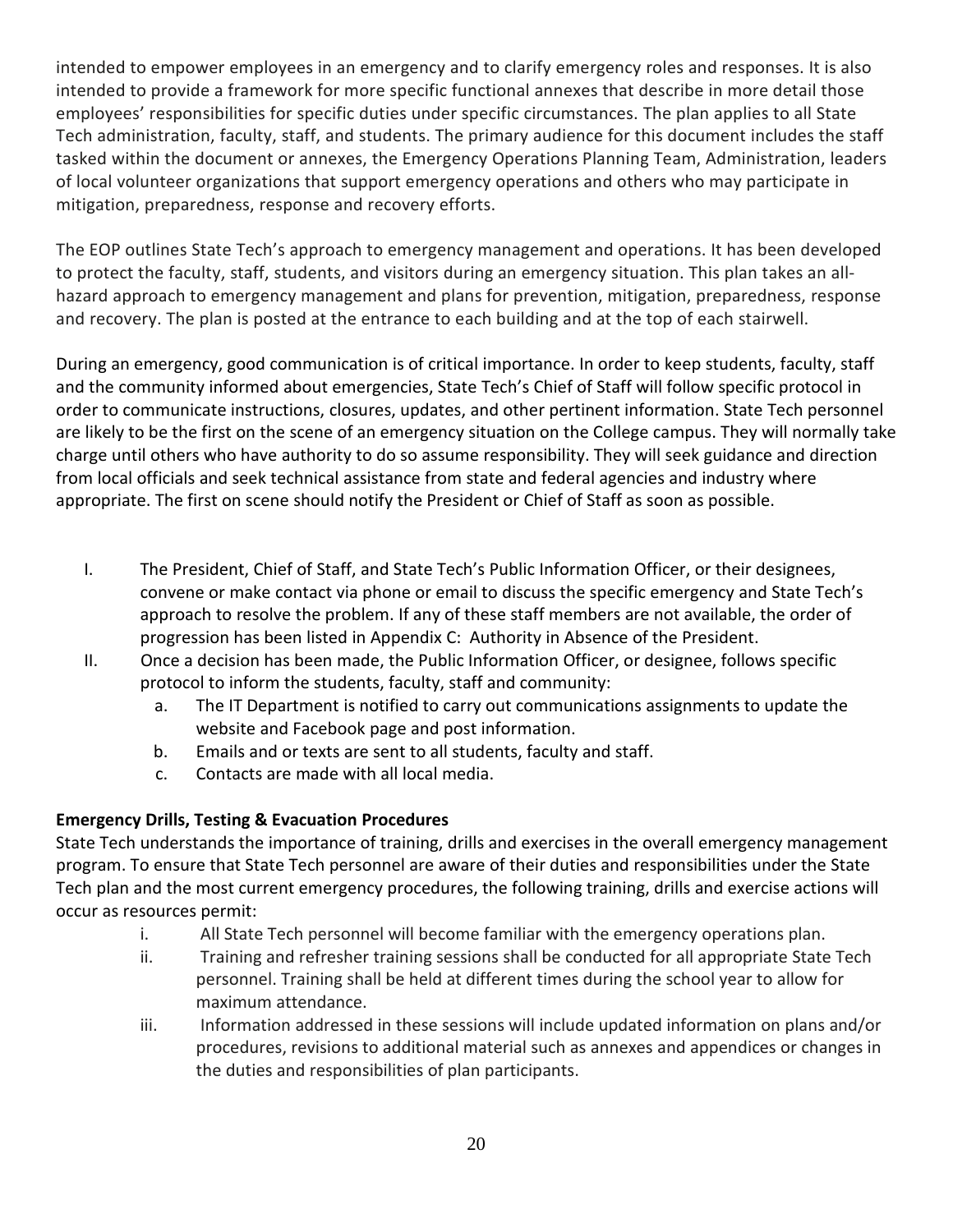- iv. State Tech will plan for at least one drill/exercise/emergency training during the academic year. The types of drills, exercises or training will be determined by the emergency planning committee.
- v. State Tech will encourage key faculty and staff to participate at a minimum in the FEMA Individual Study courses: IS 100.HE and IS700A.
- vi. State Tech representatives will participate in any external drills or exercises sponsored by local emergency response agencies. Availability of College personnel and the nature of the drill or exercise and how it relates to improving the College's ability to respond and deal with emergencies shall govern eth degree to which the College will participate.

#### <span id="page-20-0"></span>**ENERGIZED X-RAY LAB UTILIZATION POLICY**

The energized x-ray lab is available for all students in the Medical Radiologic Technology Program at State Tech for the purpose of enhancing the learning experience and completing required course assignments. All students must adhere to the following rules when utilizing the charged x-ray lab. Failure to follow the rules may result in permanent separation from the MRT program.

- 1. Students will wear their dosimeter anytime they participate in activities requiring exposures to be made in the x-ray lab.
- 2. Students shall not complete an exposure without the presence of a qualified instructor in the lab.
- 3. Under no circumstances shall any individual be exposed to the useful beam.
- 4. Prior to making any x-ray exposure all individuals must exit the x-ray room and remain behind the protective barrier until the exposure has been completed.
- 5. Students are responsible for checking technical factors to ensure correctness prior to making an exposure.
- 6. Students shall not expose a radiation monitoring device to the direct beam.
- 7. The door to the energized lab will remain locked any time a qualified instructor is not readily available to provide supervision in the energized lab.

#### <span id="page-20-1"></span>**EXAM PROCEDURES**

When tests or quizzes are given, your desk must be completely clear of any personal or school items, except your pen/pencil, testing materials, and calculator, if required. All cell phones must be turned off and put away.

#### <span id="page-20-2"></span>**GRADING**

The syllabus for each class will indicate how academic grades are determined. The MRT program uses the following grading scale in all MRT courses:

#### **Grading Scale:**

A = 93 to 100% B = 85 to 92.9%  $C = 75$  to 84.9%  $D = 65$  to 74.9%  $F = 64.9%$  and below

*\*Students must score 85% or higher in all Procedures and Clinical Education courses \*Students must score 75% or higher in all other MRT courses*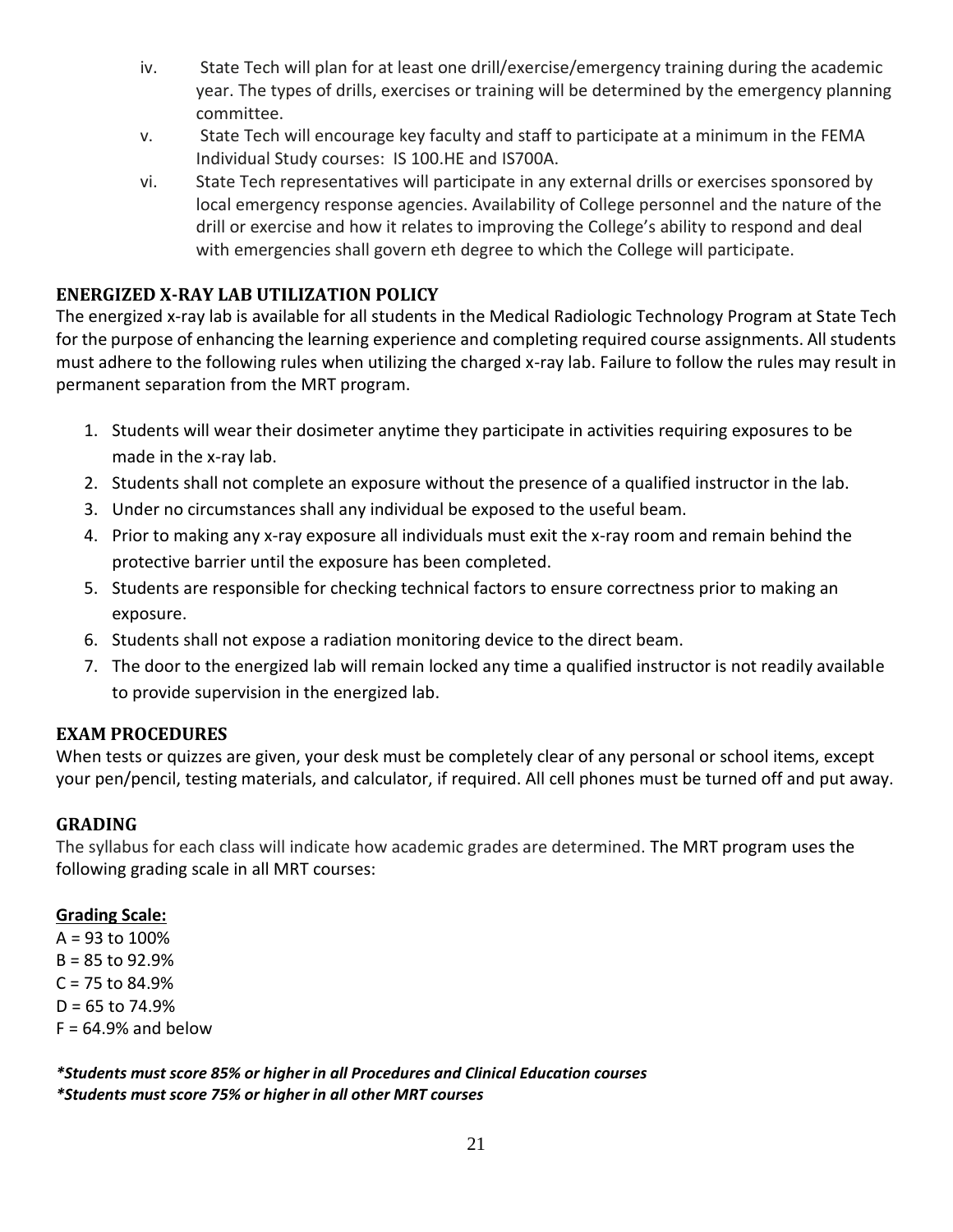Throughout the program, students must maintain an aptitude for radiologic technology. This is determined by clinical affective evaluations, academic grades, attendance, and the student's adherence to program policies. Students must maintain satisfactory grades. *Course grades of less than 75% are unacceptable. Clinical*  grades and Procedures course grades of less than 85% are unacceptable. At the end of each semester students must have course grades 75% or higher; Clinical and Procedure course grades must be 85% or higher. Students not achieving the required scholastic grades may be separated from the MRT program. If a student has a concern about the academic grade earned in a class, the first step is to talk to that instructor, and then to the student's academic advisor.

#### <span id="page-21-0"></span>**GRIEVANCE PROCEDURE**

Students should make every effort to communicate with program faculty when there has been a misunderstanding or disagreement, or if they have questions about MRT policies and procedures. If a student who has attempted to communicate concerns with program faculty has not found a satisfactory resolution, he/she may follow the College's Dispute Resolution Process (see the [College Catalog\)](https://eagleonline.statetechmo.edu/ICS/Academics/My_Academic_Info.jnz?portlet=College_Catalogs).

#### <span id="page-21-1"></span>**IMMUNIZATION & PHYSICAL EXAM REQUIREMENTS**

All immunizations must be up-to-date before clinical rotations start. Students must have their physician sign the health physical from provided by the MRT program. Failure to do so will result in being prohibited from participating in clinical rotations and, therefore, a separation from the MRT program.

List of required vaccinations:

- 2-step PPD skin test
	- o *If 1st step is (-), repeat PPD after 2 weeks*
	- o *If PPD is (+), chest x-ray report required*
- Tdap
	- o *At least one in adult life*
- Td
	- o *within last 10 years*
- Polio vaccine
	- o *If there is no record of the polio vaccine, a Polio titer is required*
- Varicella (chicken pox)
	- o *2 vaccines required (the 2nd 4 weeks after the 1st)*
	- o *If there is no record of the varicella vaccination, a Varicella titer is required*
- MMR
	- o *2 vaccines*
	- o *If there is no record of the MMR vaccination, an MMR titer is required*
- 3 dose series Hepatitis B
	- o *3 dose series; provide dates of each*
		- *2 nd injection 30 days after 1st*
		- *3 rd injection 60 days after 1st*
	- o *If there is no record of HepB vaccination, a HepB titer is required*
- COVID-19 by September  $30<sup>th</sup>$ , 2021
- Flu shot
	- o *By September 30th of each year (the flu shot is typically available in September)*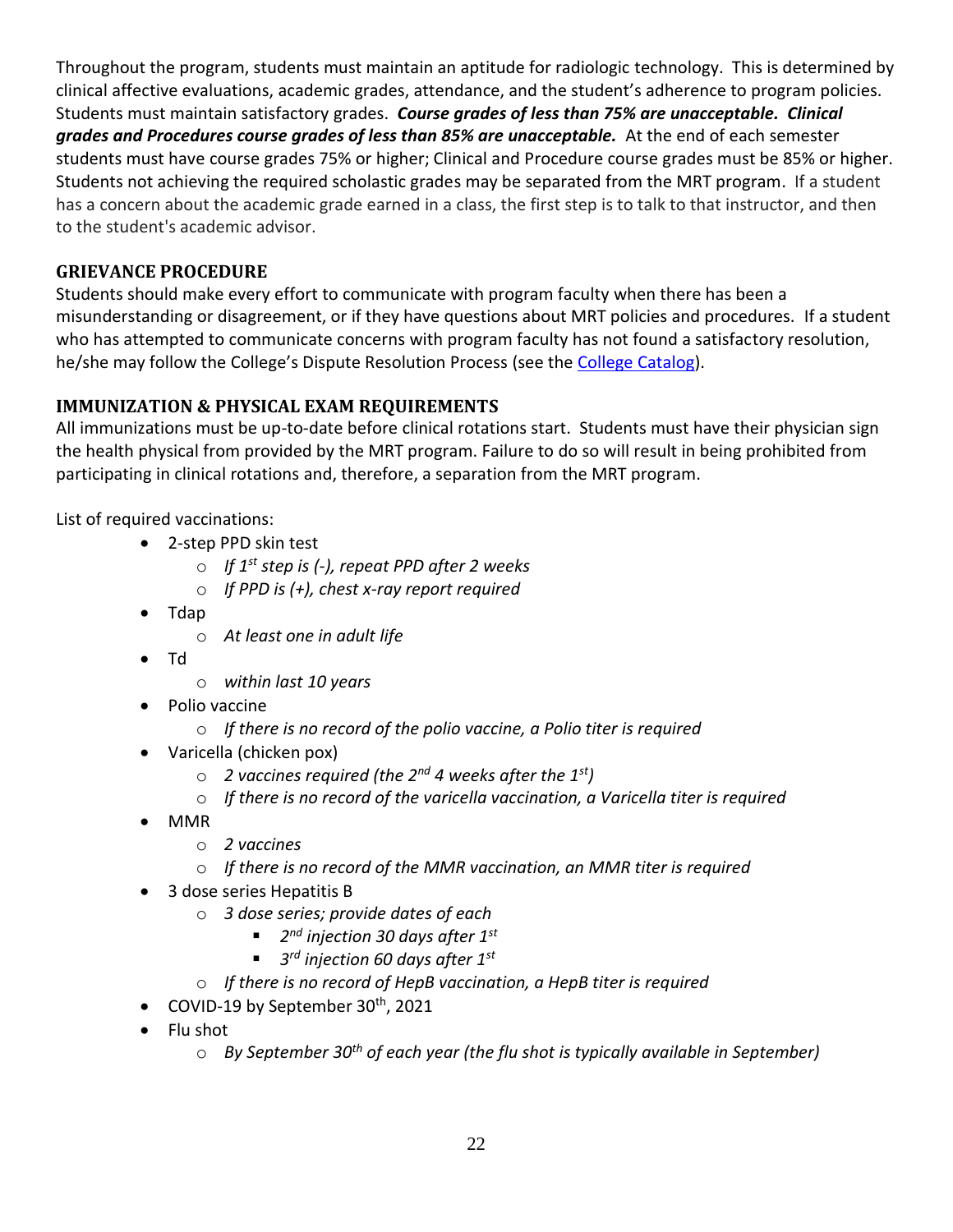#### <span id="page-22-0"></span>**INFECTION CONTROL**

Students are expected to:

- Take their temperatures before arriving on campus or at a clinical education center. Students with a fever (100.4 degrees or higher) should not go to campus or the clinical education center. Students should be fever-free for 24 hours before returning to class or clinical. The college and program faculty reserve the right to take any students' temperature while they are on campus.
- Wash hands or use hand sanitizer upon arrival to and departure from campus and clinical facilities, and regularly throughout the day. Hand sanitizer will be provided in the classroom and lab. Soap and water are provided in the lab area and in the public restrooms.
- Disinfect equipment and furniture before and after use. Disinfectant will be provided for use on college equipment and furniture. Students may choose to provide their own disinfecting wipes to clean their desks. Students should refer to specific policies and procedures for disinfecting equipment at each clinical facility.
- Wear a face mask when required by the college, instructor, and/or clinical facility. This may be required when social distancing is not possible, such as in a lab setting, and instructors reserve the right to request all students to wear masks anytime. **Masks are strongly recommended for individuals who are not fully vaccinated against the COVID-19.** When masks are required on campus or at clinical education centers, it is the student's responsibility to provide the mask.
- Wear gloves, when appropriate, in the lab and clinical settings.

#### <span id="page-22-1"></span>**INFECTIOUS DISEASES**

Students with communicable diseases that pose a risk of transmission in school or at school activities will be managed as required by law and in accordance with guidelines provided by the Department of Health and Senior Services (DHSS) and local, county or city health departments. Categories of infectious include:

1. Respiratory Illness/Outbreak can include seasonal or pandemic flu, COVID-19, meningitis and tuberculosis (TB), among many diseases caused by viruses or bacteria. Illness can be mild or serious resulting in death, depending on the organism. While most respiratory illness is spread as airborne, kissing or touching a contaminated object such as a phone – and then touching the mouth, nose or eyes can also cause the spread of respiratory illness.

2. Gastrointestinal Disease includes such diseases as Hepatitis A, salmonella, E. Coli and giardia, and is acquired by mouth through fecal-oral transmission (person sheds the virus/bacteria in their stool, does not thoroughly wash their hands, and then touches food or other objects that others eat or touch and then handle food or touch their own mouth.)

3. Skin to skin transmission and sexually transmitted diseases (STDs) are acquired through close contact or intimacy or organisms that can thrive for some time on items such as wet towels. If someone with a skin disorder such as Methicillin Resistant Staph Aureus (MRSA) uses a towel which someone else picks up and uses, the organism can easily be transmitted through an open area in the skin. An STD can be transmitted in a variety of ways through intimate contact. Diseases can also be transferred from sharing personal items such as razors, needles, etc.

Management may include, but is not limited to, exclusion from school or clinical assignments as needed for the health and safety of students, staff, and patients. **Students are asked to stay home and avoid participating in face-to-face classes and clinical education if they have the following:**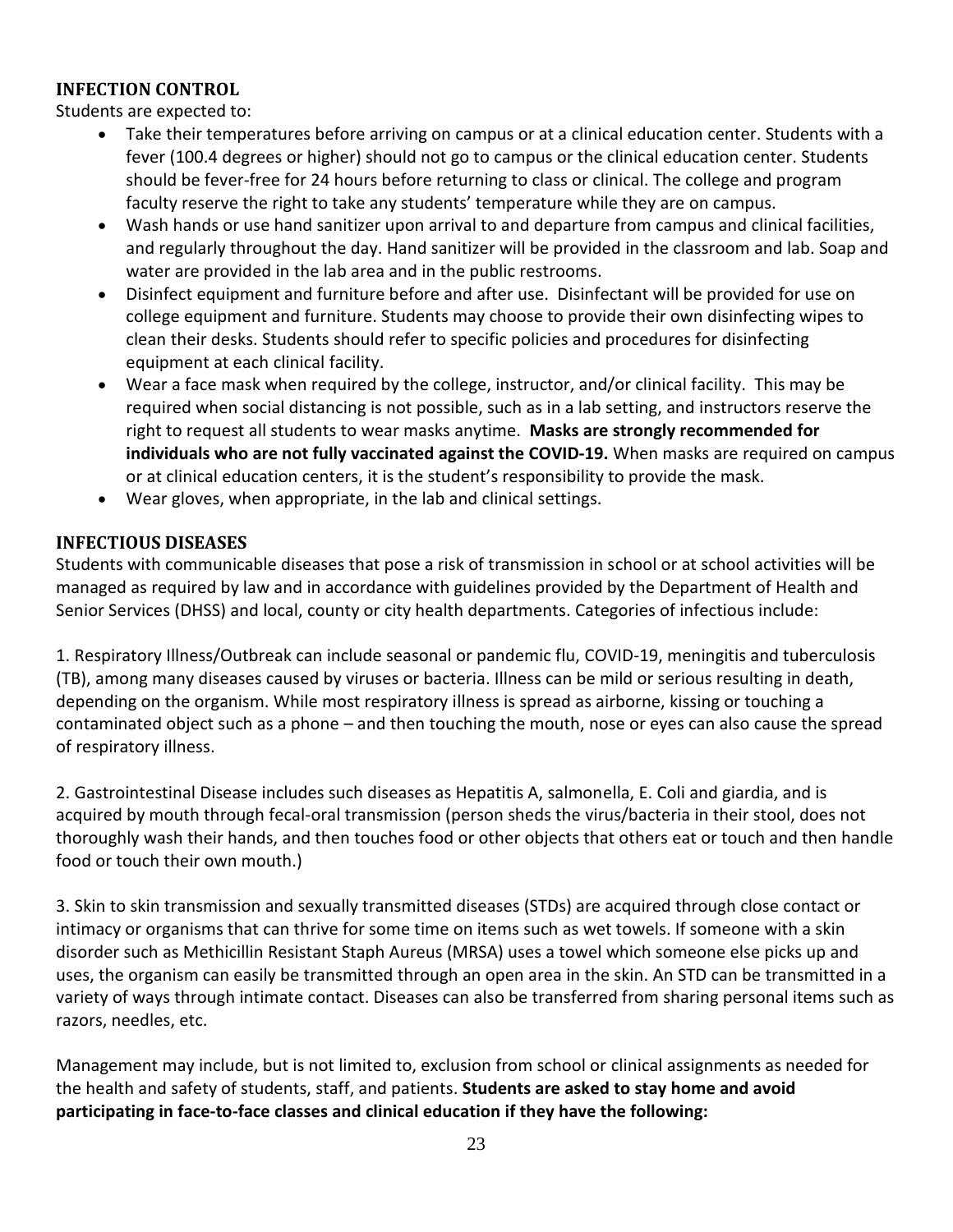- A temperature of 100.4 degrees or above
- Known exposure to someone with COVID-19
- At least 2 of the following symptoms:
	- o Fever (100.4 or higher)
	- o Chills
	- o Repeated shaking with chills
	- o Muscle pain
	- o Headache
	- o Sore throat
	- o New loss of taste or smell

Excused absences may be allowed with a doctor's statement if a pandemic is declared by the state or county Department of Health or other officials.

Students infected with chronic communicable diseases that *do not* pose a risk of transmission in school or at school activities (such as, but not limited to, hepatitis B virus or HIV) shall be allowed to attend school or continue to work without any restrictions based solely on the infection.

#### <span id="page-23-0"></span>**JRCERT STANDARDS**

The JRCERT Standards for an Accredited Educational Program in Radiography are available at [www.jrcert.org.](http://www.jrcert.org/) Any student who believes the program to be in violation of upholding the JRCERT Standards must follow the College's Dispute Resolution Process (page 35 of the College Catalog) in order to resolve complaints. If a complaint has not been resolved after following institutional policies, the student may submit allegations of non-compliance to the JRCERT. Contact information is available at [www.jrcert.org](http://www.jrcert.org/) or the student can e-mail the JRCERT at [mail@jrcert.org](mailto:mail@jrcert.org)

#### <span id="page-23-1"></span>**LAB & CLASSROOM EXPECTATIONS**

Students are responsible for cleaning up and disinfecting their individual seating areas and the x-ray lab and classroom before leaving each day. All supplies must be returned to their designated storage areas. This includes, but is not limited to, positioning aids, image receptors, anatomic models, linens, and other patient care items or learning resources. Cabinets in the classroom and lab are clearly labeled with the items they store. Items taken from the storeroom must be returned to the storeroom. Students are expected to take great care with handling and storing all learning resources (such as the ones listed above) to ensure current and future classes have the best learning opportunities. Counter and tabletop surfaces must be disinfected before leaving each day. Students are not to use the classroom counters or cabinets for storage of textbooks or other personal items. Students may have snacks and closed drink containers at their classroom seats. **Food and drinks are not allowed in the energized x-ray lab or at the non-energized x-ray table.** X-ray tables, patient stretchers, wheelchairs, and other equipment are not to be used for lounging or as a place of rest.

#### <span id="page-23-2"></span>**LIBRARY SERVICES**

The State Tech Library is located in the Information Technology Center. Hours of operation are posted on the [Library's website](https://www.statetechmo.edu/campus-services/library/). Online resources are available to students, including [library guides specific to](https://libguides.statetechmo.edu/mrt) MRT.

#### <span id="page-23-3"></span>**LAMBDA NU**

Lambda Nu is the National Honor Society for the Radiologic Technology and Imaging Sciences. The Missouri Iota Epsilon Chapter was established at State Tech in 2016 to recognize academic achievement in the MRT program. Students may qualify for membership after completing their first year of the program and achieving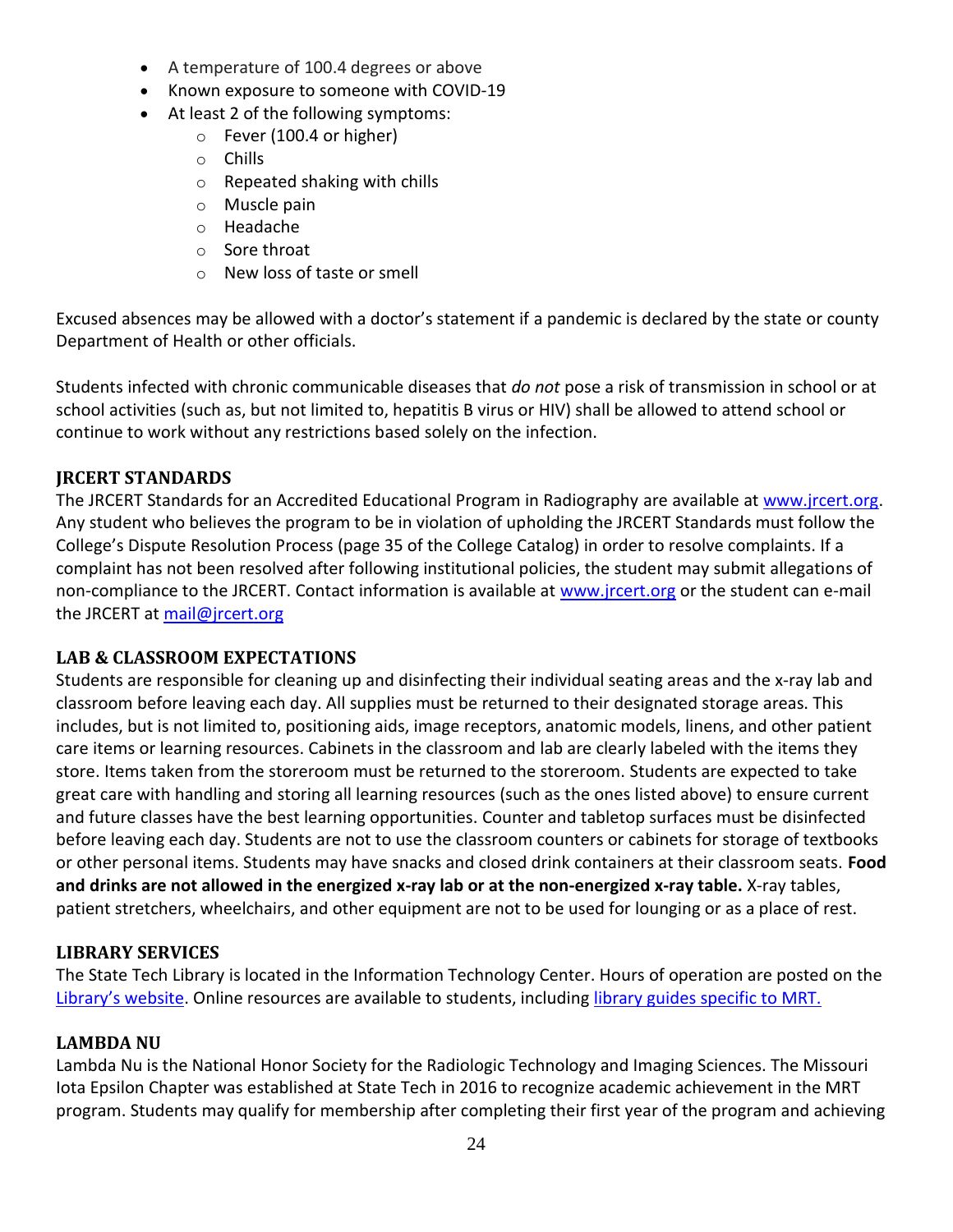a minimum GPA of 3.5. Being a member of Lambda Nu is an honor and may offer scholarship opportunities. The Program Director will notify students on an individual basis after the completion of their first year in the program if they qualify for Lambda Nu membership.

#### <span id="page-24-0"></span>**LOCKERS**

Students will be assigned lockers on a first come, first served basis and must inform the Program Director if they want a locker assigned to them. The student is responsible for supplying a combination lock to secure his/her items. Sharing lockers is allowed between mutually agreeing students.

#### <span id="page-24-1"></span>**MISSOURI SOCIETY OF RADIOLOGIC TECHNOLOGISTS (MoSRT)**

Each student will join the MoSRT for two years at a total cost of \$20.00 (subject to change). In addition, the student will attend the annual MoSRT conference during each spring semester of the program. The student is responsible for the conference fees (\$170 each spring semester, subject to change) and any associated travel and / or lodging fees. The MoSRT offers a student conference registration rate, as well as an "early bird" registration rate. All fees are subject to change.

Joining the MoSRT and conference attendance are program requirements. Occasionally, circumstances arise that prohibit a student from attending conference. These situations must be brought to the Program Director immediately. Students who do not attend conference can expect to attend clinicals in lieu of the conference and submit an alternative assignment to compensate for missing out on valuable educational seminars provided during conference.

#### <span id="page-24-2"></span>**PARKING**

There is ample parking available in the Health Science Center parking lot. See the [College Catalog](https://eagleonline.statetechmo.edu/ICS/Academics/My_Academic_Info.jnz?portlet=College_Catalogs) for the Main Campus Parking Policy. Students must also follow parking policies at each clinical education center, which may include purchasing a parking pass. Students are responsible for paying parking fines.

#### <span id="page-24-3"></span>**PHYSICAL REQUIREMENTS FOR RADIOGRAPHY STUDENTS**

The list below includes general requirements for the performance of radiologic technologist duties. Students in the MRT program should expect to perform the same job duties as registered radiologic technologists. This is not an exhaustive list of duties, responsibilities, or requirements.

- Frequent lifting, pushing, pulling, and carrying items weighing up to 50 pounds unassisted.
- Frequent bending, reaching (including overhead), repetitive hand movements, standing, walking, squatting and sitting, with some heavy lifting, pushing and pulling exerted regularly.
- Lifting patients to and from radiographic tables, wheelchairs, and stretchers while utilizing good body mechanics.
- Pushing beds, stretchers, and wheelchairs with and without medical equipment attached.
- Manual and finger dexterity and eye-hand coordination for operating radiographic equipment.
- Manual palpation of anatomic landmarks on patients and manual positioning of patients for radiologic procedures.
- Requires exposure to communicable diseases, toxic substances, ionizing radiation, medicinal preparations and other conditions common to a hospital environment. Appropriate PPE must be worn according to facility policies and procedures.
- Hearing: Must be adequate to perform job duties in person and over the telephone.
- Speaking: Must be able to communicate clearly in person and over the telephone.
- Vision: Must be able to see clearly at a distance and up close. Must be able to read information from printed sources and computer screens.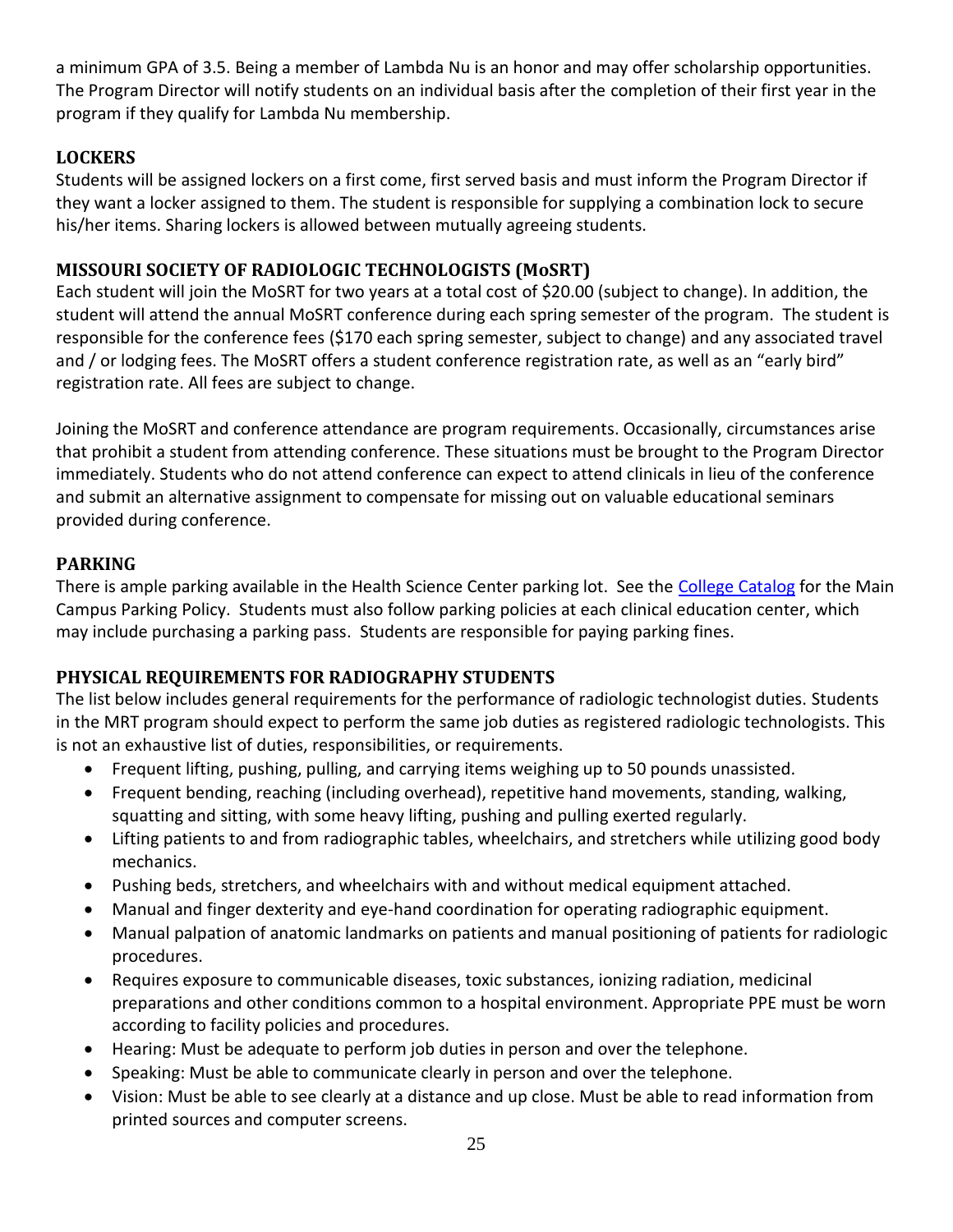#### <span id="page-25-0"></span>**PROFESSIONAL LIABILITY INSURANCE**

State Tech shall carry professional liability insurance which covers students during their participation in any classroom/lab and/or clinical experience at any clinical education center.

#### <span id="page-25-1"></span>**RAVE ALERT SYSTEM**

Students can register for th[e RAVE Alert System](https://www.getrave.com/login/statetechmo) in order to receive emergency communications and other important information via text message and e-mail from State Tech.

#### <span id="page-25-2"></span>**RE-ADMISSION**

Students who withdraw or are separated from the program may re-apply to the program at the appropriate semester the following academic year. There is no guarantee the student will be re-admitted to the MRT program.

#### <span id="page-25-3"></span>**SEXUAL HARASSMENT**

Violations of the College's Sexual Harassment Policy will not be permitted (see th[e College Catalog\)](https://eagleonline.statetechmo.edu/ICS/Academics/My_Academic_Info.jnz?portlet=College_Catalogs). Any student who violates this policy will be subject to discipline up to, and including, suspension or expulsion from the College. Any student who feels that he/she is a victim of sexual harassment should immediately report the incident. The incident will be thoroughly investigated. The confidentiality and privacy of the employee/student and those involved will be respected during the investigation.

#### <span id="page-25-4"></span>**SMOKING**

Smoking and the use of smokeless tobacco, e-cigarettes, and other smoking devices are not permitted inside any building or vehicle owned, leased, and/or operated by the College. Those seeking assistance with smoking cessation should visit [Counseling Services.](https://www.statetechmo.edu/campus-services/counseling-services/) Students are advised that some healthcare organizations do not hire smokers.

#### <span id="page-25-5"></span>**STUDENT IDENTIFICATION**

Valid student ID cards are required of all students. Report lost or stolen ID cards to the Student Activities Office located in the Activity Center. A fee is required for replacement.

#### <span id="page-25-6"></span>**SUBSTANCE ABUSE**

The College strives to maintain a working and learning environment that is free from the effects of alcohol and illegal drugs. Students seeking help with substance abuse should contact [Counseling Services.](https://www.statetechmo.edu/campus-services/counseling-services/) State Tech is an alcohol-free campus.

#### <span id="page-25-7"></span>**TEST SCORE APPEAL PROCESS**

If a student is not satisfied with a test grade, he / she should request a conference with the course instructor.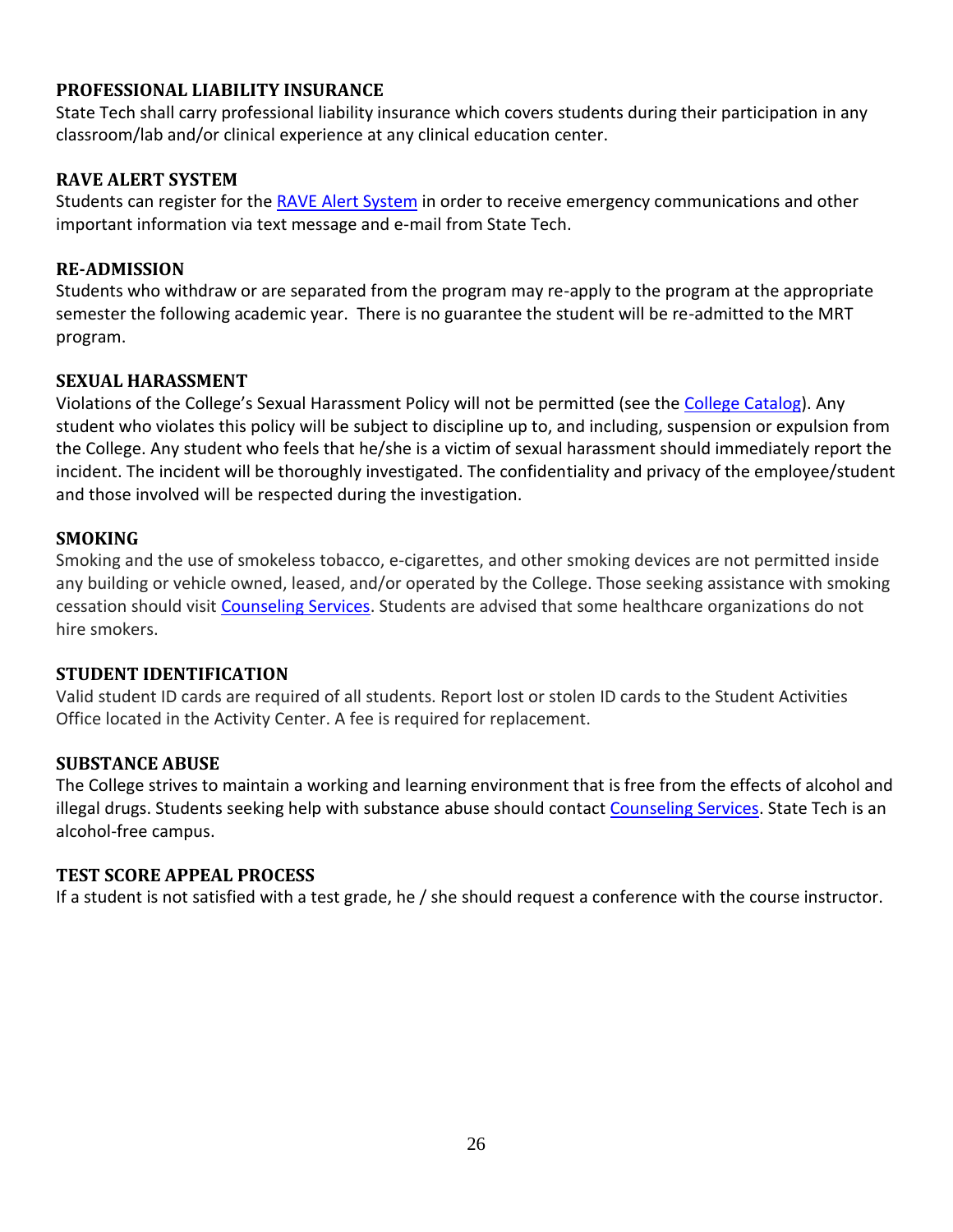#### **CLINICAL EDUCATION POLICIES & PROCEDURES**

#### <span id="page-26-1"></span><span id="page-26-0"></span>**CLINICAL EDUCATION CENTERS**

Students will perform clinical rotations at the following facilities (subject to change):

Boone Hospital Center, Columbia Jefferson City Medical Group, Jefferson City Capital Regional Medical Center, Jefferson City Audrain Community Hospital, Mexico Mercy Hospital and Clinic, Washington

Goldschmidt Cancer Center, Jefferson City University of Missouri Hospital & Clinics, Columbia

Each student will receive a clinical assignment from the Clinical Coordinator. Room assignments will be posted on at each facility.

Most clinical rotations begin at 7:30 a.m. and end at 3:30 p.m., with a half hour allowed for a lunch break. In addition, every student is required to participate in several evening clinical rotations, from 1:00 p.m. to 9:00 p.m., with a half hour allowed for dinner. JCMG, University Hospital, MOI, and Boone day shift rotations are from 8:00 a.m. to 4:00 p.m., with a half hour allowed for lunch. Boone evening rotations are from 3:00 p.m. to 9:30 p.m., with a half hour allowed for dinner (all rotation times subject to change).

#### <span id="page-26-2"></span>**CLINICAL OBJECTIVES**

Clinical rotations provide the student with the opportunity to practice the skills and theory taught in the classroom. The **FIVE STEPS TO CLINICAL COMPETENCY** allows the student to progress in competency exams, while practicing patient care and professionalism.

- Achieve Clinical Competency by progressing through the FIVE STEPS
- Reinforce learned skills by continuing to perform examinations after achieving competency
- Demonstrate professional behavior
- Provide basic patient care and comfort and respond correctly to emergency situations
- Follow appropriate infection control guidelines
- Provide appropriate patient education and maintain patient and department records
- Participate in Quality Control and Quality Assurance procedures
- Practice radiation protection for patients, self, and other health care workers
- Operate medical imaging equipment and accessory devices
- Recognize equipment malfunctions and report them to the proper personnel
- Participate in specialty rotations
- Demonstrate knowledge and skills relating to verbal, nonverbal, and written medical communication in patient care intervention and professional relationships
- Support the profession's code of ethics
- Comply with the radiologic technologist's scope of practice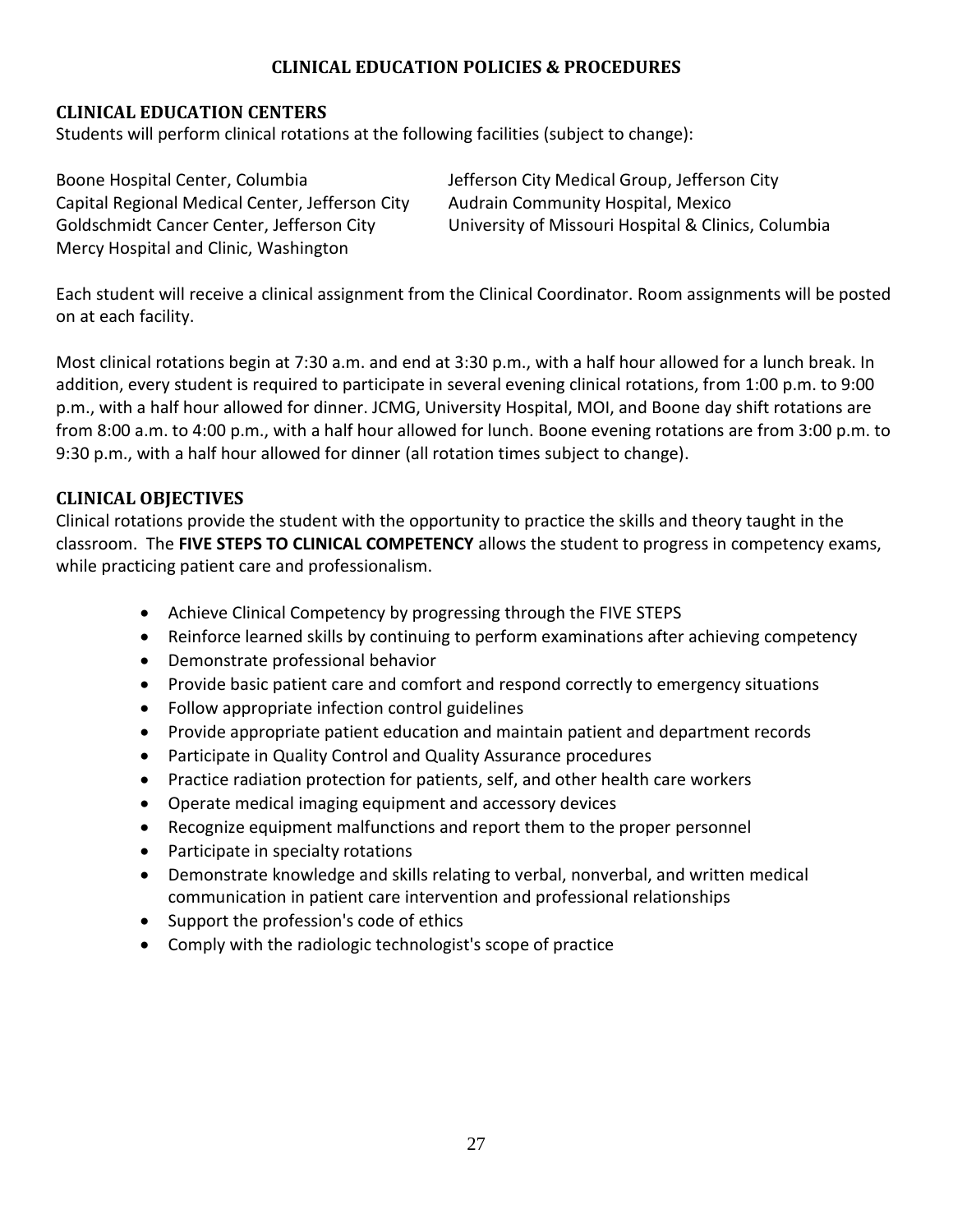#### <span id="page-27-0"></span>**CLINICAL EDUCATION SUPERVISION**

Until a student achieves and documents competency in any given procedure, all clinical assignments must be carried out under the **direct supervision** of a qualified radiographer. A qualified radiographer possesses the American Registry of Radiologic Technologists (ARRT) certification and credentials.

#### **DIRECT SUPERVISION**

- 1. A qualified radiographer reviews the procedure in relation to the student's achievement.
- 2. A qualified radiographer evaluates the patient's condition in relation to the student's knowledge.
- 3. A qualified radiographer is present throughout the performance of the procedure.
- 4. A qualified radiographer reviews and approves the procedure and/or image(s).
- 5. Unsatisfactory radiographs must be repeated in the presence of a qualified radiographer.

Regardless of the level of competency achieved, students must perform all repeat radiographs in the presence of a qualified radiographer. Students must also be directly supervised during all surgical, mobile, and fluoroscopic procedures, regardless of the level of competency the student has achieved.

#### **INDIRECT SUPERVISION**

Indirect supervision is defined as supervision provided by a qualified radiographer immediately available to assist students regardless of the level of student achievement. "Immediately available" is interpreted as the physical presence of a qualified radiographer adjacent to the room or location where a radiographic procedure is being performed. This availability applies to all areas where ionizing radiation equipment is in use on patients. Being able to reach a qualified radiographer by phone is not acceptable for indirect supervision.

Upon completion of the "Five Steps to Clinical Competency" students may perform radiographic examinations under indirect supervision.

1. A qualified radiographer must be immediately available, i.e. in an adjacent room.

2. All radiographs must be reviewed and approved by a qualified radiographer before being submitted to a radiologist.

3. All unsatisfactory radiographs will be repeated only in the presence of a qualified radiographer.

The program's supervision policy follows the JRCERT Standards for an Accredited Educational Program in Radiologic Sciences, 2021, Standard 5.4.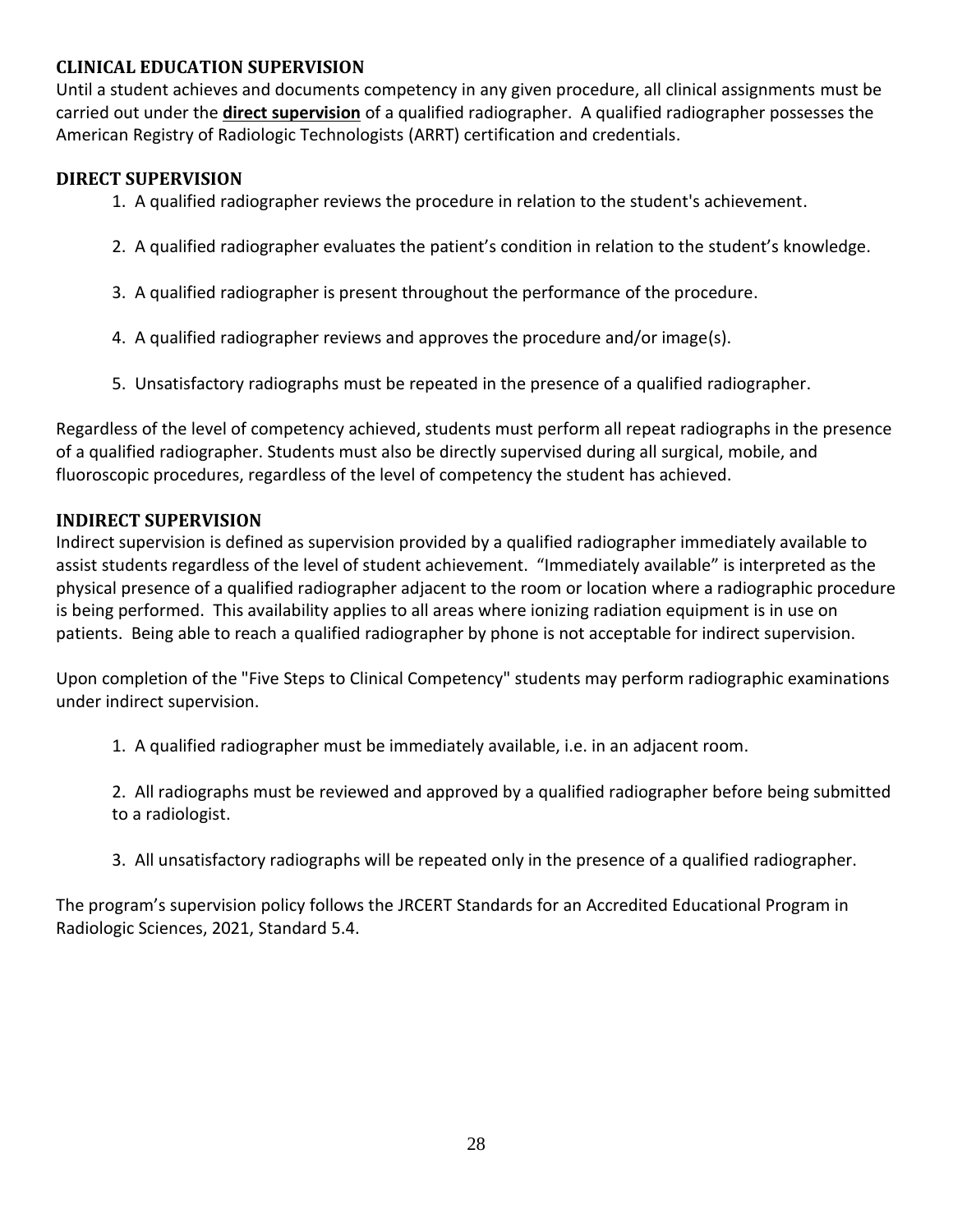#### **THE 5 STEPS TO CLINICAL COMPETENCY**

#### <span id="page-28-0"></span>**STEP ONE**

The examination is introduced in Radiographic Procedures class. The student will participate in guided discussion, demonstration, reading assignments, radiographic anatomy review, and positioning practice.

#### **STEP TWO**

In the classroom, the student will achieve at least an 85% on a written examination covering the unit material. The test scores for these exams are applied to the Radiographic Procedures grade. If a student fails the Step Two written exam, it is the student's responsibility to contact the Procedures instructor for another testing date. Retesting will be at the instructor's convenience before or after class hours.

#### **STEP THREE**

In the laboratory, under the direct supervision of the Procedures instructor, utilizing a fellow student as a model, the student will correctly perform the examination according to a demonstration check list. The student must achieve at least an 85% for the Step Three competency. The test scores for these examinations are applied to the Radiographic Procedures lab grade. If a student fails the Step Three check list, it is the student's responsibility to contact the Procedures instructor for another testing date. Retesting will be at the instructor's convenience before or after class hours, or during the week of final exams.

#### **STEP FOUR**

**Coupons** - In the clinical education center, under direct supervision of a qualified radiographer, the student will correctly perform examinations on one to three patients, depending on the coupon guidelines for that particular procedure. The student will ask the supervising technologists to check off and initial the coupon the student provides.

#### **STEP FIVE**

**Clinical Competency Evaluation** - Under the direct supervision of the Clinical Instructor, the student will correctly perform the examination according to the clinical competency evaluation. A score of 85% is necessary to achieve clinical competency. **A technologist must be post-graduation for at least 1 year prior to signing clinical competencies. A Clinical Instructor must sign each competency.** Test scores for these exams apply to the clinical grade.

- A student may not progress to the next step until the previous step is completed. *Example: If a student does not pass Step 2 in the classroom, he/she will not receive the Step Four coupons and may not test out on a patient at the hospital for Step 5.*
- For each mandatory competency exam learned in procedures class, the student will progress through all the steps.
- After competency is achieved, the student may perform the procedure under indirect supervision.
- Regardless of the level of competency achieved, students must perform all repeat radiographs in the presence of a qualified radiographer.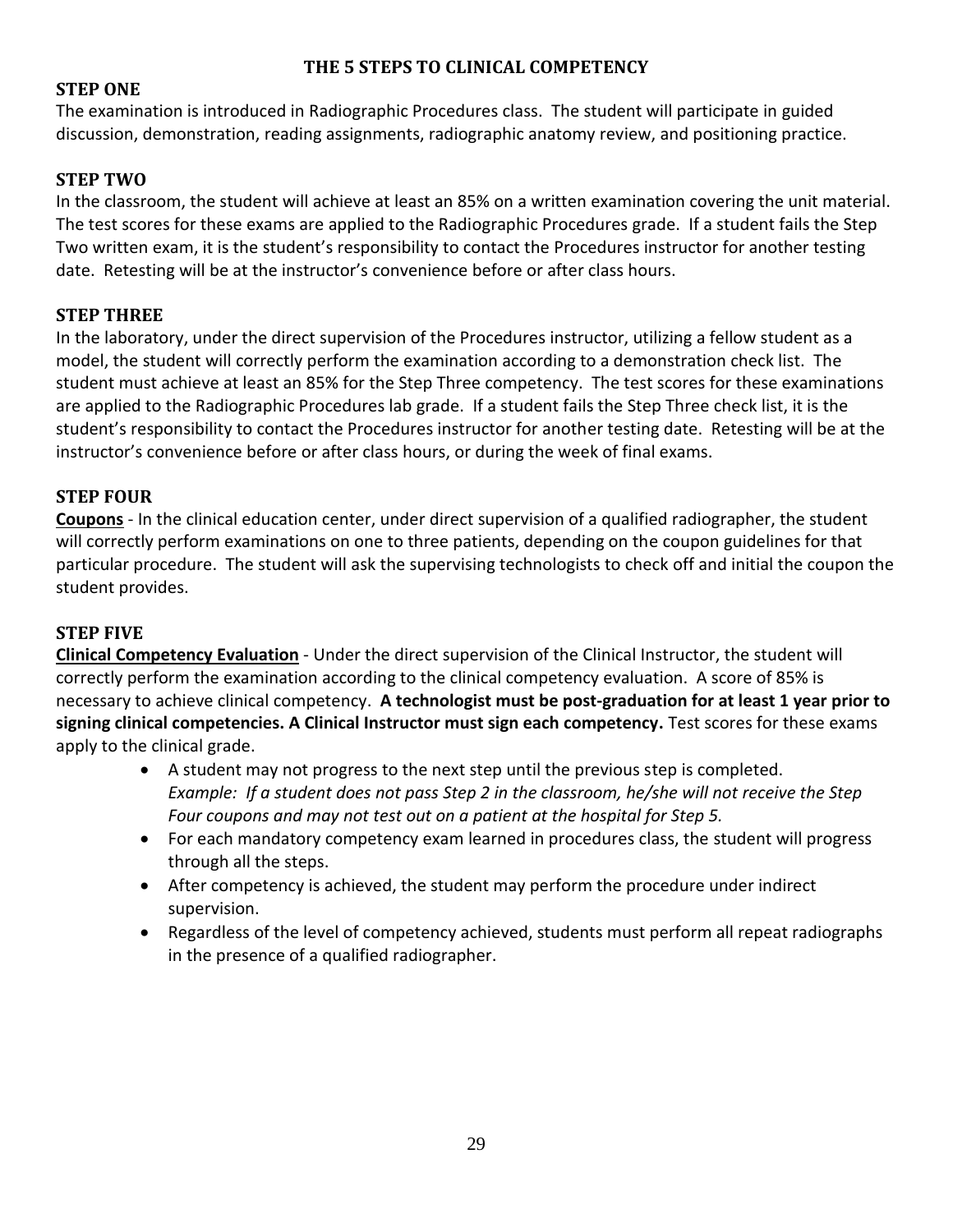#### **CLINICAL COMPETENCIES**

<span id="page-29-0"></span>Students must achieve a total of **sixty-one (61)** clinical competencies prior to graduation. This includes **39 mandatory** exams, **12 elective** exams, and **10 patient care** competencies. Students must achieve a minimum number of competencies each semester. **Failure to complete the minimum number each semester will result in a 10% deduction from the clinical grade. Failure to complete all 61 competencies by the end of semester 5 will result in an incomplete clinical grade, delayed program completion, and delayed eligibility for taking the ARRT exam.**

Ankle **Ankle** Mandible / Panorex C-Arm (more than 1 projection) and Ribs Redistric Mobile/Portable C-Arm (in a sterile field) Trauma Hip (AP & Axiolateral) Sacrum / Coccyx Cervical Spine **Trauma Shoulder** Scapula Shoulder Scapula Chest Routine: PA & Lateral **2 fluoroscopy exams** Sacroiliac joints Chest: AP wheelchair/Stretcher **UGI, Barium Enema / ACBE** Soft tissue neck Chest Pediatric (2 Projection) **Esophagram** Sternum Chest Portable Sternoclavicular joints Chest Portable Sternoclavicular joints Sternoclavicular joints Sternoclavicular joints Sternoclavicular joints Sternoclavicular joints Sternoclavicular joints Sternoclavicular joints Clavicle **1 Coupon Mandatory** Temporomandibular joints Elbow Trauma lateral Spine Finger / Thumb (dorsal decubitus) Foot Forearm **2 Coupon Elective** Geriatric Chest (PA & Lateral) Abdomen Lateral Decubitus Geriatric Upper or Lower Extremity Calcaneus Hand Chest Lateral Decubitus Hip Esophagram Humerus Geriatric hip or spine Knee **IVP / IVU <b>Mandatory Patient Care Comps Mandatory Patient Care Comps** Lumbar spine The Community Critics (must include Rhese) 1. CPR/BLS Mobile/Portable Upper or Lower Patella 2. Vital signs – blood pressure extremity **Extremity** Pediatric Abdomen 3. Vital signs – temperature Pelvis **Pelvis Pediatric Lower Extremity 1. Vital signs – pulse Pediatric Lower Extremity 1. Vital signs – pulse** Shoulder **Pediatric Upper Extremity** 5. Vital signs – respiration of the Rediatric Upper Extremity Thoracic spine Thoracic spine Small Bowel Series 6. Vital signs –pulse oximetry Tibia / Fibula Scoliosis series 7. Medical Aseptic technique Trauma Lower Extremity Toes 8. Assisted patient transfer Trauma Upper Extremity **9.** Care of patient medical Wrist equipment

**3 Coupon Mandatory 2 Coupon Mandatory 1 Coupon Elective** Abdomen Portable **Femur** Femur **AC** joints Abdomen Supine **1 from head unit: Nasal Bones**, Cystogram / VCUG Abdomen Upright **Facial Bones , Skull, Orbits, Sinuses**

- 
- 
- 
- 
- 
- 
- 
- 
- 
- 10. Venipuncture

**Semester 1: 3 competencies Semester 3: 12 competencies 5: 12 competencies Semester 2: 10 competencies Semester 4: 14 competencies**

**Semester Minimums for Clinical Competencies**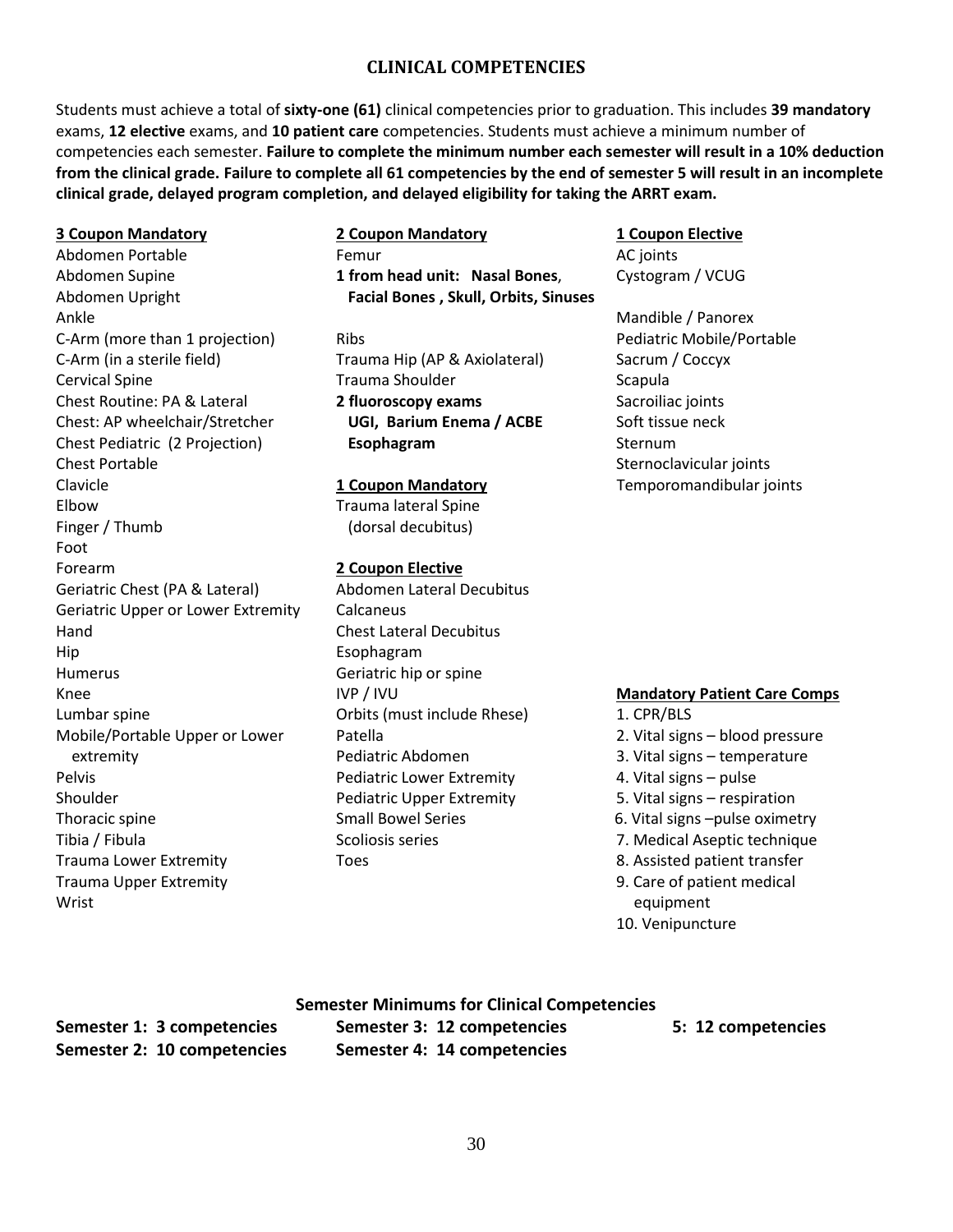#### <span id="page-30-0"></span>**CLINICAL GRADES**

Clinical grades are based upon the following factors: competencies, clinical orientations, modality and transporter evaluations, student performance evaluations, and deductions outlined in this handbook.

1. Clinical competencies are worth 100 points each. Clinical competencies are averaged for the semester.

2. Students' behavior at the clinical sites will be evaluated on a continuing basis. Near the end of a student's clinical rotation, the Clinical Instructor will complete a student performance evaluation on Trajecsys. These evaluations may be reviewed by the student and if necessary, discussed between the student and the Clinical Coordinator. The evaluations are a portion of the student's clinical grade. The scores for all rotations in a semester are averaged, and that average is added to the clinical competencies grade for the semester.

#### Example:

A. Sally Student has four competencies for semester one:

Chest 95% Hand 97% Abdomen 94% Wrist 100% These competencies averaged = 97%

B. Sally's clinical student performance evaluations for semester one:

98% 95% 93%

These clinical student performance evaluations averaged = 95%

- C. Calculation of Sally's clinical grade:
	- 97 Average of competencies
	- 95 Average of student performance evaluations
	- 192 Total points out of 200 points possible = 96%

- 6 percentage points for deductions = 90% final clinical grade

- D. Deductions from the clinical grade will be taken for various reasons outlined in the handbook.
- \* Clinical grades will be completed by the Clinical Coordinator.
- \* Students may request a conference with the Clinical Coordinator during the semester for discussion of clinical grades.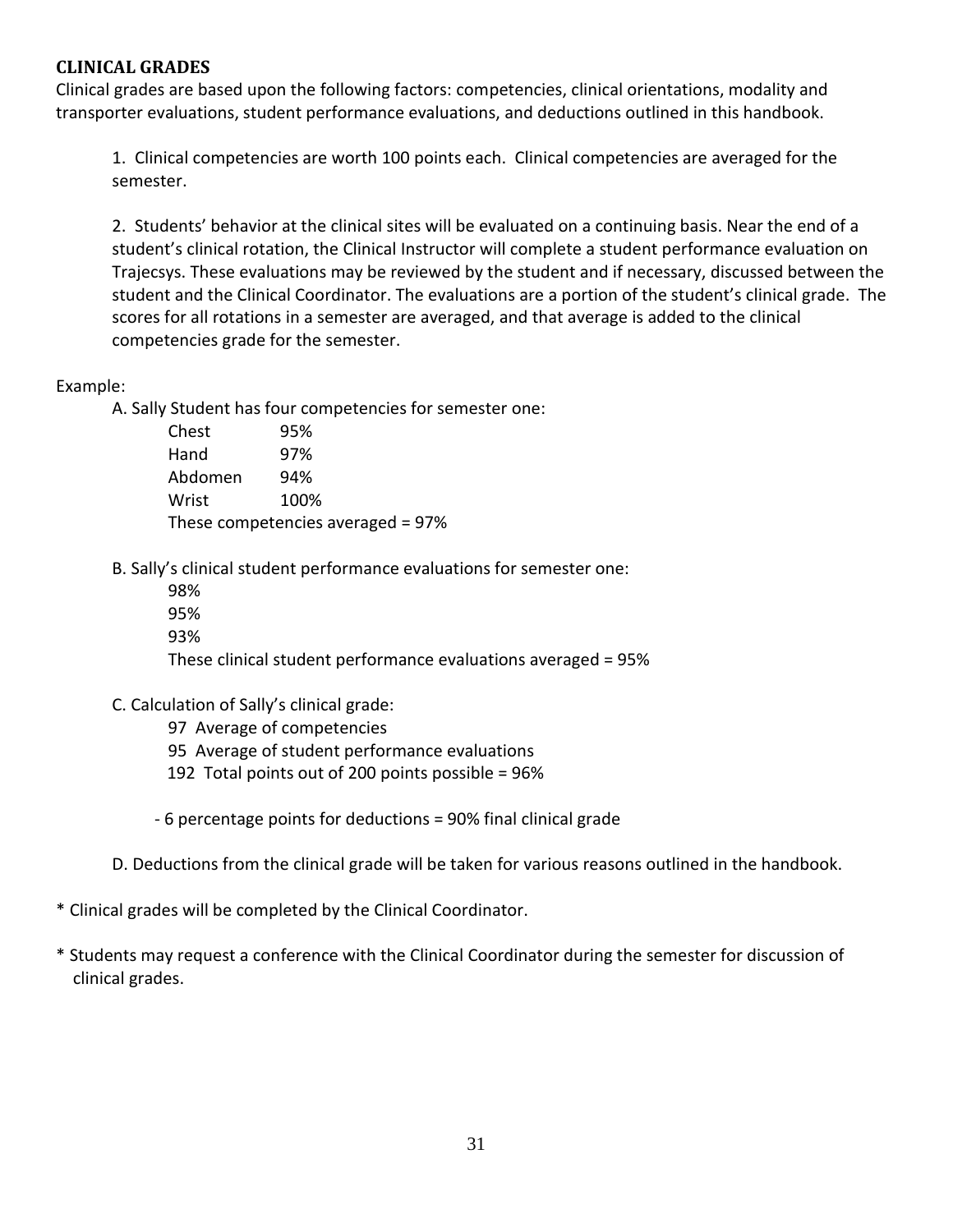### **CLINICAL DEDUCTIONS**

### <span id="page-31-0"></span>*Clinical deductions include, but may not be limited to, the following:*

| Using cell phone in the clinical setting                               | $-1%$ |
|------------------------------------------------------------------------|-------|
| Not clocking in/out at clinics                                         | $-1%$ |
| Clocking in/out at the incorrect clinical location                     | $-1%$ |
| Clocking in/out for another student                                    | $-1%$ |
| Failure to have markers at clinics, or using another person's markers  | $-1%$ |
| No call or late call to clinic site when missing clinics               | $-1%$ |
| No call or late call to program when missing clinics                   | $-1%$ |
| No call to program when leaving early from clinics                     |       |
| or arriving late to clinics                                            | $-1%$ |
| No clinical binder at clinics                                          | $-1%$ |
| No mini spiral notebook book at clinics or little to no information in |       |
| mini clinical book                                                     | $-1%$ |
| Failure to turn in dosimeter report on due date                        | $-2%$ |
| Failure to turn in dosimeter report each additional                    |       |
| class day after due date                                               | $-1%$ |
| Not wearing dosimeter at clinics                                       | $-1%$ |
| Lost dosimeter                                                         | $-2%$ |
| Late Clinical Orientation sheet, Late Transporter, or                  |       |
| <b>Modality Objectives</b>                                             | $-3%$ |
| Long hair down at clinics                                              | $-1%$ |
| Wearing more than one earring per ear or large                         |       |
| earrings (exceeding 5 mm in diameter)                                  | $-1%$ |
| Wearing nose ring                                                      | $-1%$ |
| Wearing tongue ring                                                    | $-1%$ |
| Wearing hoop earrings                                                  | $-1%$ |
| Wearing unapproved shoes at clinics                                    | $-1%$ |
| (sandals, open-toe shoes, clogs, etc.)                                 |       |
| Visible tattoos                                                        | $-1%$ |
| Wearing artificial or acrylic overlay fingernails                      | $-1%$ |
| Wearing hospital scrubs when student is not on the                     |       |
| OR / portable rotation.                                                | $-1%$ |
| Wearing unapproved scrubs                                              | $-1%$ |
| Wearing unapproved jacket (fleece, sweatshirt) over uniform            | $-1%$ |
| Wearing shirts or pants other than scrub shirts or pants at clinics    |       |
| (ex: wearing a T-shirt instead of a scrub top)                         | $-1%$ |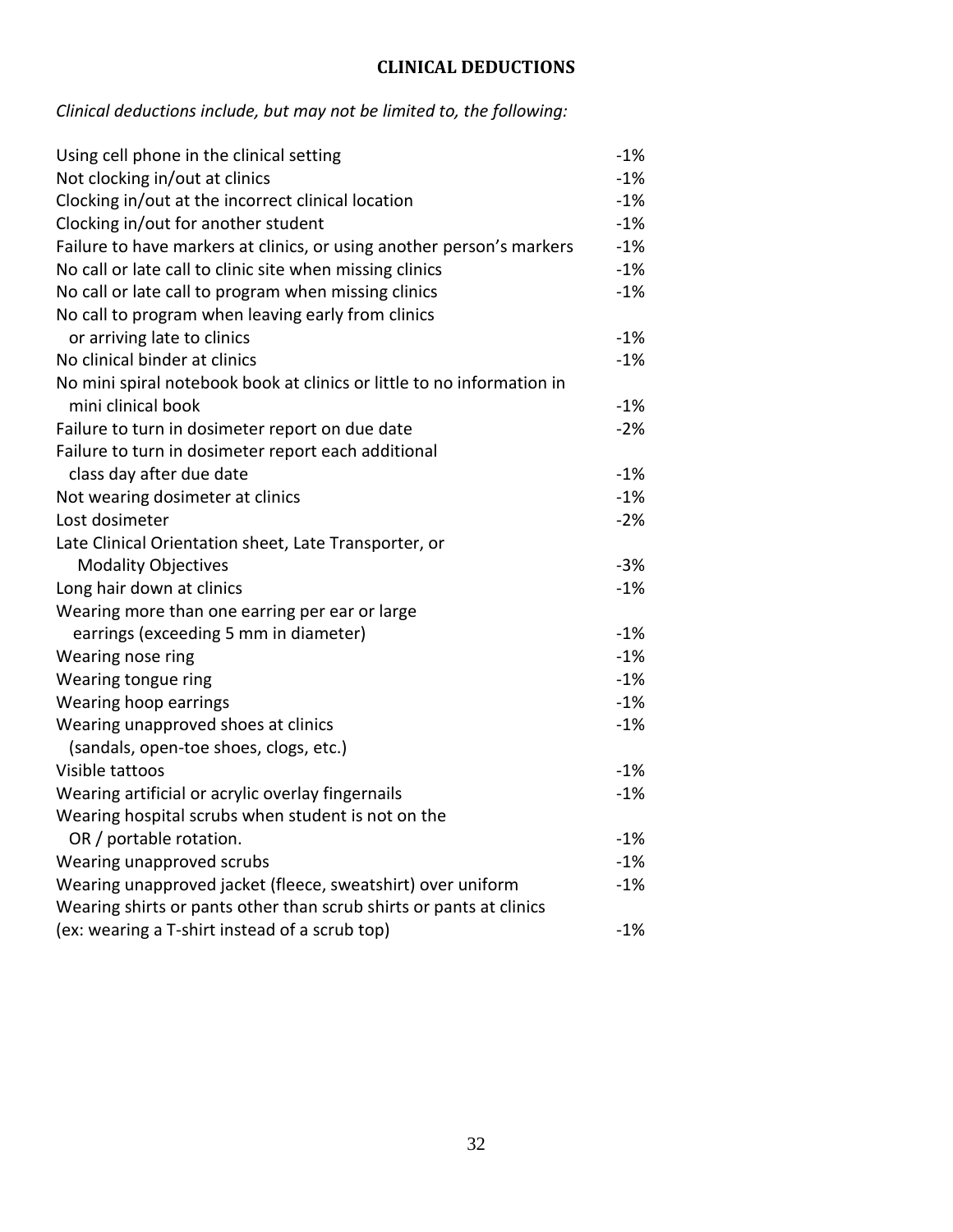#### **STATE TECHNICAL COLLEGE OF MISSOURI MEDICAL RADIOLOGIC TECHNOLOGY PROGRAM**

#### **SAMPLE CLINICAL GRADE FORM SEMESTER ONE**

<span id="page-32-0"></span>

| Student: the contract of the contract of the contract of the contract of the contract of the contract of the contract of the contract of the contract of the contract of the contract of the contract of the contract of the c |   |
|--------------------------------------------------------------------------------------------------------------------------------------------------------------------------------------------------------------------------------|---|
| Average Clinical Student Performance Evaluations 95                                                                                                                                                                            |   |
| Semester One Competencies: See attached                                                                                                                                                                                        |   |
|                                                                                                                                                                                                                                |   |
|                                                                                                                                                                                                                                |   |
| Deductions:                                                                                                                                                                                                                    |   |
| 1. Lost dosimeter                                                                                                                                                                                                              | 2 |
| 2. Hair down on                                                                                                                                                                                                                | 1 |
| 3. Wearing fleece jacket                                                                                                                                                                                                       | 1 |
| 4. Wearing large hoop earrings                                                                                                                                                                                                 | 1 |
| 5. No clocking out at clinics on                                                                                                                                                                                               | 1 |
| 6. No call to program when missing clinics on                                                                                                                                                                                  | 1 |
| 7. Cell phone usage at clinics on                                                                                                                                                                                              | 1 |
|                                                                                                                                                                                                                                |   |

Final Clinical Grade..............................................................................88 – B

Comments: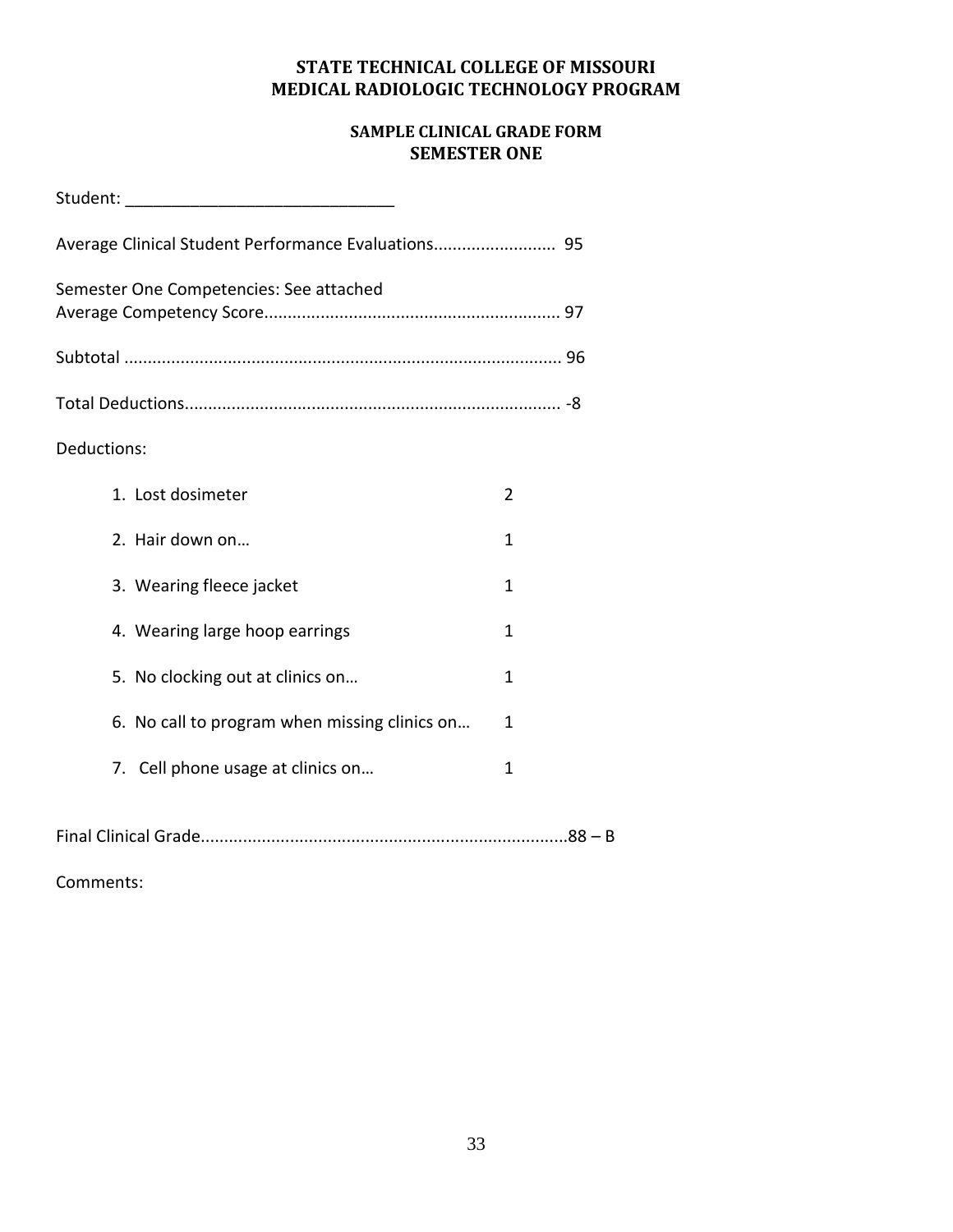#### **STATE TECHNICAL COLLEGE of MISSOURI MEDICAL RADIOLOGIC TECHNOLOGY PROGRAM SAMPLE STUDENT PERFORMANCE EVALUTION**

<span id="page-33-0"></span>

|     |                                                                                                                                                                                     | <b>Semester</b> (ex: FA18) _________ |              |               |    |   |  |
|-----|-------------------------------------------------------------------------------------------------------------------------------------------------------------------------------------|--------------------------------------|--------------|---------------|----|---|--|
|     |                                                                                                                                                                                     |                                      |              |               |    |   |  |
|     | Please rate the student's performance based on the following scale:                                                                                                                 |                                      |              |               |    |   |  |
|     | N – Never / Unacceptable (3.5)<br>AA - Almost Always / Above Average (4.75)<br>R - Rarely / Needs improvement (4)<br>A - Always / Exceptional (5)<br>S - Sometimes / Average (4.25) |                                      |              |               |    |   |  |
|     | The radiologic technology student:                                                                                                                                                  |                                      |              |               |    |   |  |
| 1.  | Adheres to the school dress code, wears his/her<br>dosimeter, and practices good personal hygiene.                                                                                  | N                                    | R            | S             | AA | A |  |
| 2.  | Is on time for clinics; notifies the clinic in a timely<br>manner if he/she is going to be late or absent;<br>brings his/her clinical binder.                                       | N                                    | $\mathsf{R}$ | S             | AA | A |  |
| 3.  | Returns promptly from breaks/lunch.                                                                                                                                                 | N                                    | R            | S             | AA | A |  |
| 4.  | Uses his/her time effectively.                                                                                                                                                      | N                                    | R            | S             | AA | A |  |
| 5.  | Keeps exam rooms clean, orderly and stocked.                                                                                                                                        | N                                    | R            | S             | AA | A |  |
| 6.  | Demonstrates good patient care; protects patient<br>modesty and privacy.                                                                                                            | N                                    | R            | S             | AA | A |  |
| 7.  | Checks patient ID prior to performing exams.                                                                                                                                        | N                                    | R            | S             | AA | A |  |
| 8.  | Refers to patients by their proper names.                                                                                                                                           | N                                    | R            | ${\mathsf S}$ | AA | A |  |
| 9.  | Follows through to complete exams that are started.                                                                                                                                 | N                                    | R            | S             | AA | A |  |
| 10. | Utilizes proper body mechanics when moving/lifting<br>patients and equipment.                                                                                                       | N                                    | R            | S             | AA | A |  |
| 11. | Follows radiation safety practices, including<br>shielding patients, personnel and other individuals.                                                                               | $\mathsf{N}$                         | R            | S             | AA | A |  |
| 12. | Continues to show improvement in exam performance<br>and technique selection.                                                                                                       | N                                    | R            | ${\mathsf S}$ | AA | A |  |
| 13. | Uses critical thinking when performing exams,<br>especially challenging or unfamiliar exams.                                                                                        | N                                    | R            | $\mathsf S$   | AA | A |  |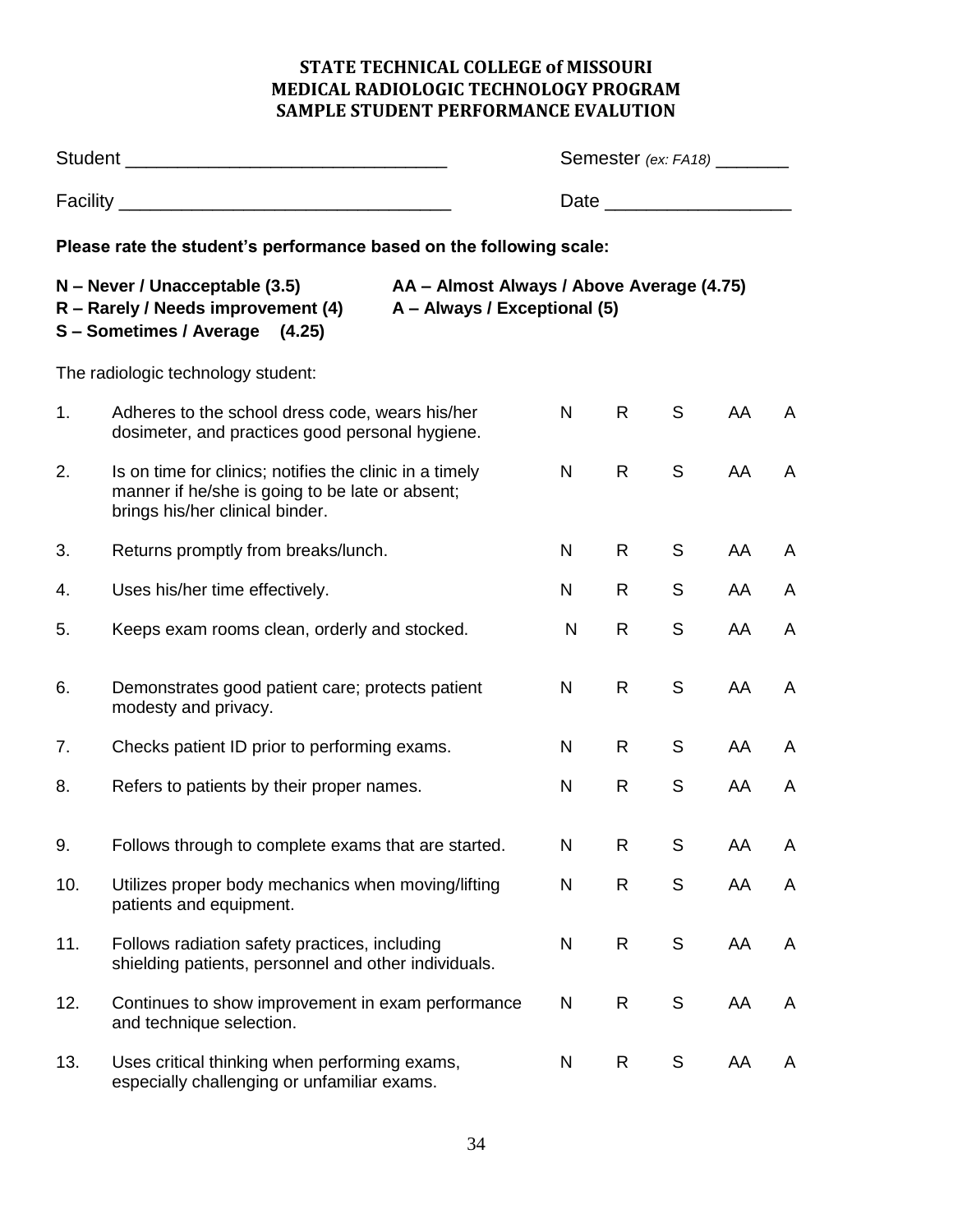| 14. | Demonstrates ability to work with all equipment with                                                                        | N | R  | S | AA  | A |
|-----|-----------------------------------------------------------------------------------------------------------------------------|---|----|---|-----|---|
| 15. | ease (including CR, processor and x-ray equipment).<br>Communicates effectively with patients, staff &<br>fellow students.  | N | R. | S | AA. | A |
| 16. | Cooperates and works well with staff and fellow students; N<br>offers to help others.                                       |   | R  | S | AA  | A |
| 17. | Follows instructions and accepts constructive criticism<br>with a positive attitude.                                        | N | R. | S | AA  | A |
| 18. | Demonstrates interest in exams being performed;<br>volunteers to perform exams, including unfamiliar<br>or difficult exams. | N | R. | S | AA  | A |
| 19. | Expresses a desire to learn.                                                                                                | N | R  | S | AA  | A |
| 20. | Has a good attitude and does not become<br>easily discouraged.                                                              | N | R  | S | AA  | A |

#### **Comments from Clinical Instructor:**

**\*Will be completed in Trajecsys by clinical instructors following most rotations.**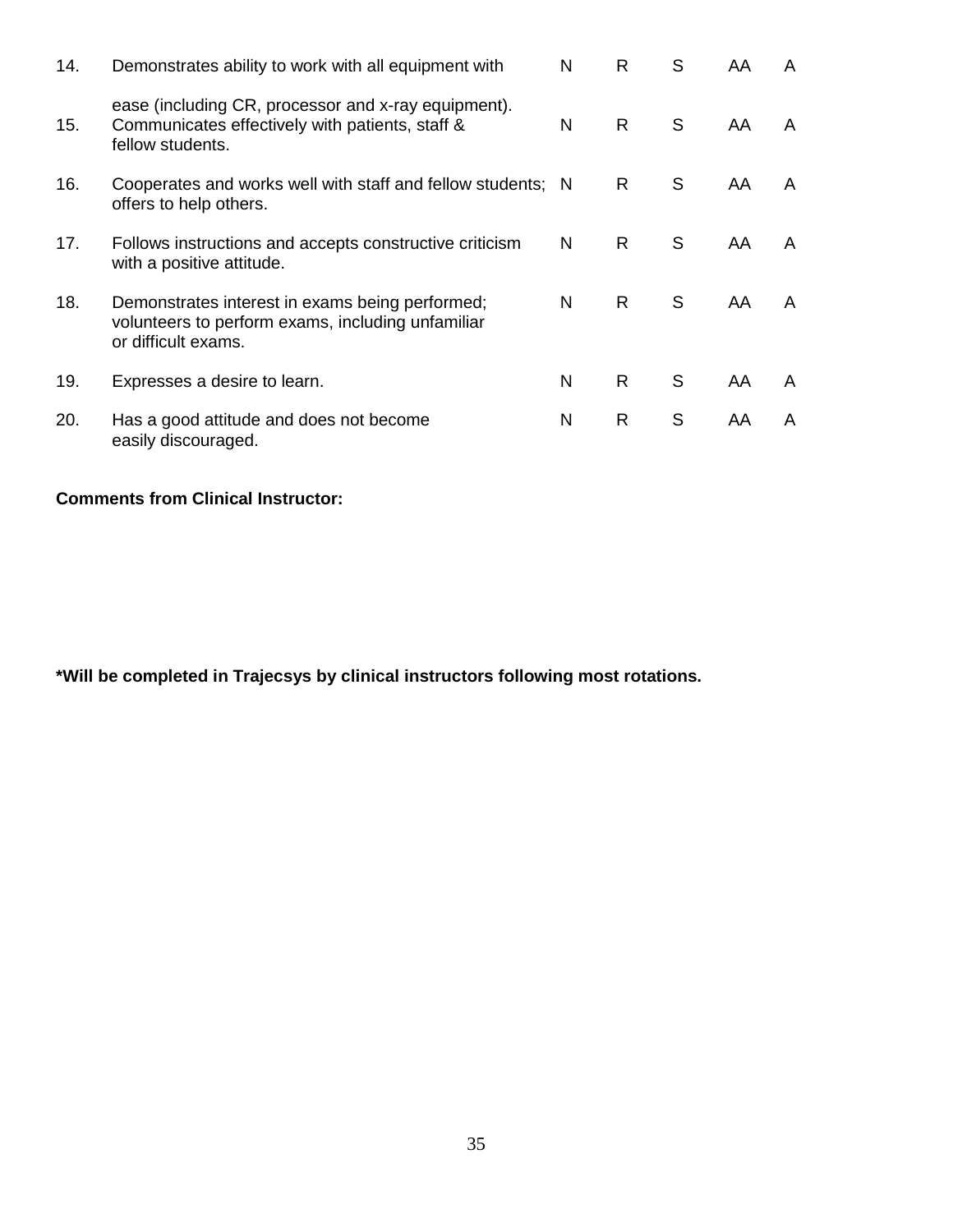#### <span id="page-35-0"></span>**ACCIDENTS**

When a student is involved in an accident inside a clinical education center, he/she must follow that facility's policies and procedures for the immediate situation at hand. The Clinical Instructor at the facility and the Program Director must be notified immediately. Human Resources at the College will be notified within 24 hours and an incident report will be completed. Additional procedures will be followed according to guidelines provided by HR that comply with the College's professional liability insurance policy.

#### <span id="page-35-1"></span>**BODY FLUID EXPOSURE**

Students must wear appropriate protective equipment when performing any tasks that may involve exposure to blood or body fluids. All blood or body fluids shall be considered potentially infectious. In the event that a student's skin has been punctured with a contaminated needle at the clinical education center, the following steps should be taken in accordance with the infection control department at the facility:

- 1. Immediately wash the punctured area with soap and water.
- 2. Notify a Clinical Instructor. If one is not in the immediate area, notify another technologist.
- 3. See the infection control nurse at the facility where the incident occurred. Medical care and follow up of the incident will be implemented according to the facility's policies.
- 4. The MRT Program Director must be notified within 24 hours. An incident report will be completed at the College and Human Resources will be notified. Additional procedures will be followed according to guidelines provided by HR that comply with the College's professional liability insurance policy.
- 5. The student has the right to refuse testing and follow-up and must sign a waiver indicating refusal in the presence of a witness.

In the event the student's skin is punctured with a contaminated needle in the lab setting at the College (ex: during venipuncture lab), the following procedure will be implemented:

- 1. Immediately wash the punctured area with soap and water.
- 2. Notify an MRT instructor immediately. The Program Director must be notified within 24 hours if he/she is not immediately available.
- 3. Notify Human Resources immediately and fill out an incident report.
- 4. The student will be directed to see his/her physician for blood testing and follow-up care.
- 5. The student may go to an Emergency Room for blood testing at his/her own expense.
- 6. The student has the right to refuse testing and follow-up and must sign a waiver indicating refusal in the presence of a witness.
- 8. Additional procedures will be followed according to guidelines provided by HR that comply with the College's professional liability insurance policy.

#### <span id="page-35-2"></span>**CLINICAL UNIFORM**

Students will purchase scrubs according to guidelines set by the MRT program to ensure all scrubs are of the same style and color. The school uniform must be purchased through the State Tech Bookstore. Each student must have 3 white scrub tops and 3 navy scrub bottoms. Students are encouraged to try scrubs on at the bookstore to make sure they fit appropriately before ordering. Scrubs should not be tight/form-fitting, nor should they be too loose/baggy. Pants should not drag on the ground when shoes are worn and should be worn around the natural waist. Uniforms must be clean and wrinkle-free. Shoes must be clean and free from excessive dirt.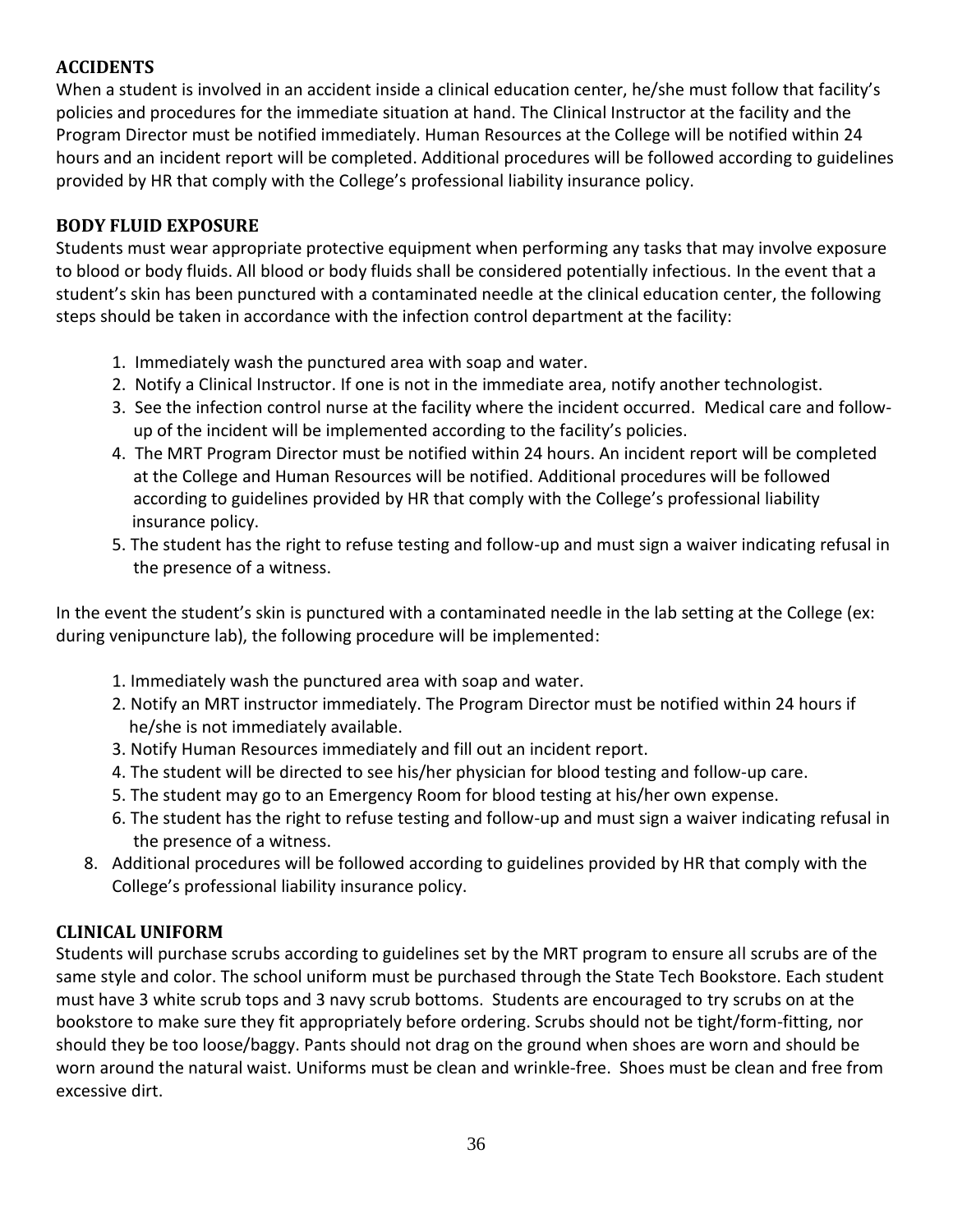In addition to the appropriate scrub tops and pants, the student must wear the following:

- Name tag on retractable "State Tech" badge holder
- Dosimeter
- Primarily white, black, or gray tennis shoes (no sandals, open-toe shoes, or clogs)

Students are permitted to wear a long-sleeved solid color shirt under the scrub top, or may wear a programapproved warm-up jacket over the scrub top (available at the State Tech Bookstore). Other jackets, hoodies, or sweatshirts are not allowed.

Student scrub tops that display the State Tech logo may not be worn during the performance of paid student technologist jobs.

Personal and oral hygiene are essential. Hair and nails must be kept clean. Men must keep beards and mustaches trimmed. Long hair must be pulled back, off the collar, and out of the face at all times. Wearing artificial or acrylic overlay fingernails is prohibited. Avoid excessive makeup and strong perfumes/fragrances. Acceptable jewelry is limited to one ring per hand and a watch worn on the wrist. Earrings are limited to one small earring per lower ear lobe and should not be "hoop" or "dangly" earrings. Jewelry associated with body piercing, with the exception of ear lobes, is not allowed (examples include, but are not limited to, tongue, nose, and tragus piercings). All tattoos on exposed skin must be covered. Any student found not to follow this policy will have 1% point deducted from their affective clinical grade for each occurrence. Repeated violations of this policy may result in separation from the MRT program.

#### <span id="page-36-0"></span>**CLINICAL BINDER**

Students must keep a binder/notebook of all techniques and procedures as learned in the classroom environment. **This book must be kept with the student during clinicals at all times**. Students not in compliance with this policy will have 1% point deducted from their clinical grade for each occurrence.

#### <span id="page-36-1"></span>**CLINICAL NOTEBOOK**

Students must keep a small clinical notebook of protocols, techniques, etc. learned for each clinical site. **This book must be kept with the student during clinicals at all times**. Students not in compliance with this policy will have 1% point deducted from their clinical grade for each occurrence. A mini spiral notebook is included on a list of required MRT supplies and should be purchased through the State Tech bookstore.

#### <span id="page-36-2"></span>**CLINICAL ORIENTATION & EVALUATION FORMS**

During the first year, students will receive clinical orientation sheets to be filled out by the Clinical Instructor as they rotate through some clinic sites for the first time. They will also complete one (1) Patient Transportation rotation at CRMC, for which the supervisor must complete an evaluation form. It is the student's responsibility to turn in orientation sheets and evaluation forms to the Clinical Coordinator. They are due within one week after the student completes the rotation. Failure to turn it in within one week will result in a 3% deduction from the final clinical grade. Failure to turn in these sheets within 4 weeks of the rotation will result in a grade of 0 for the rotation, in addition to the 3% deduction from the final clinical grade.

During the second year, students will rotate through specialty/modality areas. Specific objective sheets must be completed in order to complete clinical education. Objective sheets must be turned in immediately following completion of each rotation. It is the student's responsibility to complete the objective sheet and turn in the sheet to the Clinical Coordinator within one week of completion of the specialty rotation. Failure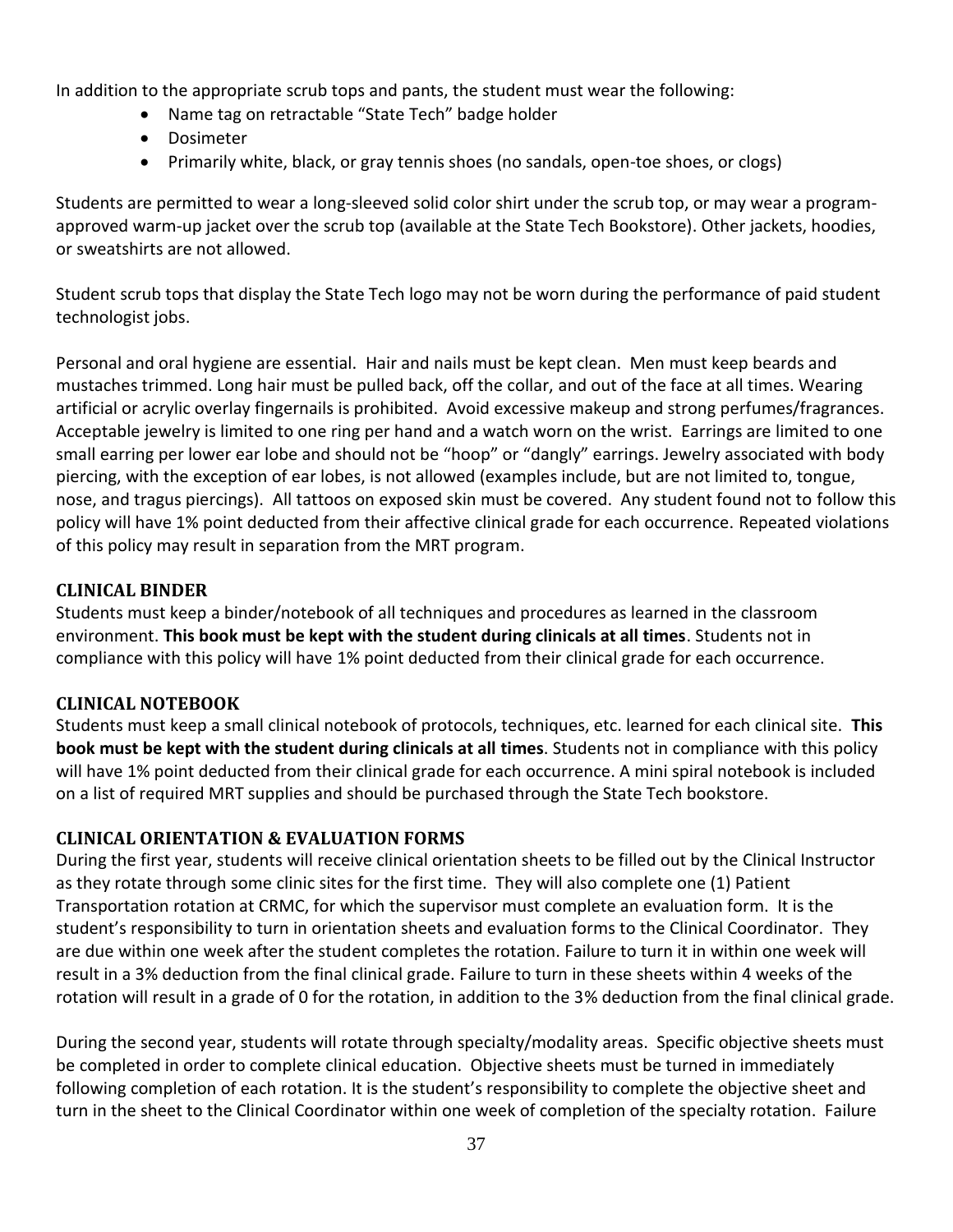to turn in the objective sheet will result in a 3% deduction of the clinical grade for the semester. Failure to turn in any objective sheet within 4 weeks of completion of that rotation will result in a 0 (zero) for that rotation and a 3% deduction off of the clinical grade for the semester.

#### <span id="page-37-0"></span>**CONFLICT OF INTEREST POLICY**

Consideration of personal gain must not influence the decisions or actions of students, staff technologists, or clinical instructors. Students with conflicts of interest must inform the Program Director immediately.

Examples include, but are not limited to:

- Family member employed as staff technologist or clinical instructor
- Family member of a significant other employed as staff technologist or clinical instructor
- Significant other (ex: boyfriend, girlfriend, or spouse) employed as staff technologist or clinical instructor

Failure to follow the Student Employment and/or Conflict of Interest Policy may result in, but are not limited to, the following:

- Repeating previously completed coupons and competencies
- Altered clinical schedule
- Possible separation from the program

#### <span id="page-37-1"></span>**HIPAA PRIVACY**

Federal regulations, known as the Health Insurance Portability and Accountability Act (HIPAA) prohibit the use and disclosure of protected health information without permission from the patient. Students will complete HIPAA training to comply with Clinical Education Center policies. Violation of HIPAA may result in permanent separation from the MRT program.

#### <span id="page-37-2"></span>**HOSPITAL SCRUBS**

Hospital scrubs are not to be worn unless the student is on the OR / Portable rotation. Scrubs are hospital property and must not be worn into or out of any clinical education center. Dosimeters and name tags are to be worn when wearing hospital scrubs. Failure to comply with this policy will result in a 1% point deduction from the student's grade for each occurrence.

#### <span id="page-37-3"></span>**MAGNETIC RESONANCE (MR) SAFETY**

Metal objects can become dangerous airborne projectiles in the MR environment. Most accidents that occur in MR are due to a lack of knowledge about the potential hazards; therefore, the MRT program has established a safety protocol for students who will have access to the MR environment.

Prior to clinical rotations through the MR department, all students will receive MR safety training, which includes an informational video and written assessment. Students will also undergo a screening process to ensure their own safety in the MR environment. Each student will fill out an MR environment screening form and answer questions regarding the possibility of having hazardous implants, devices, or objects on or within the body. A signed hospital-approved screening form will be kept on file (with either the clinical facility or the program) for every student. Furthermore, students must report any activity (such as trauma, surgery, or other procedure) in which a metallic, electronic, magnetic or mechanical implant, device or object may have been introduced into or onto the student. This should be reported to the MRT Program Director and MR supervisor prior to participating in the MR clinical rotation so the proper screening process can take place. **Remember, the magnet is ALWAYS ON!**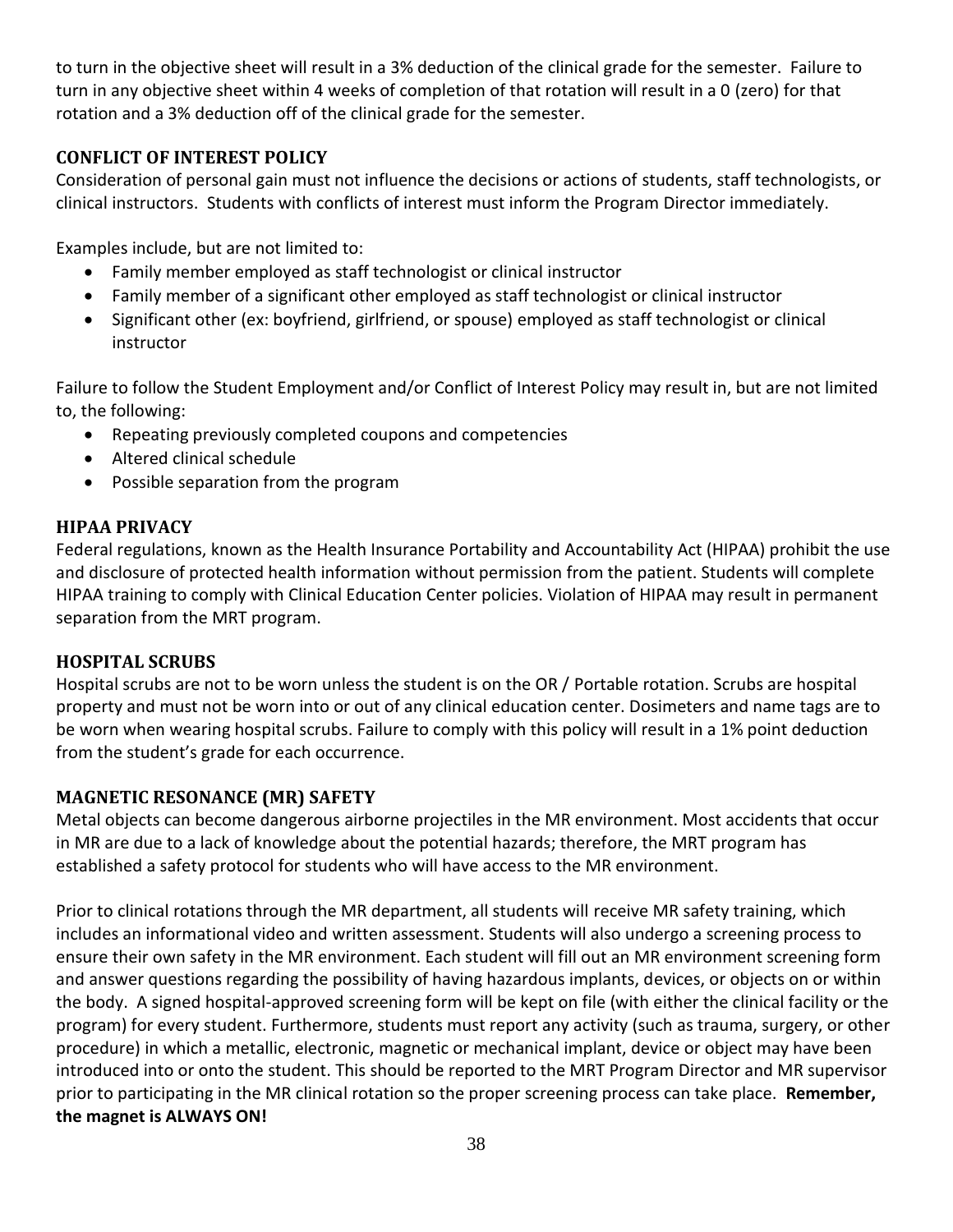#### <span id="page-38-0"></span>**MODALITY ROTATIONS**

During their second year in the program, students may rotate through modality areas. Students who are behind on their clinical competency requirements may not be scheduled in modality areas. Students do not earn competencies while in modality rotations. Modality rotations may include:

- Computed Tomography
- Magnetic Resonance Imaging
- Radiation Therapy
- Mammography
- Cardiac Cath Lab
- Interventional Radiology
- Nuclear Medicine
- Ultrasound

Equitable learning opportunities will be provided to all MRT students. While MRT program faculty will not prohibit male students from participating in mammography rotations, the male student should know that his participation in such clinical rotations may be prohibited by policies established by the clinical education centers. Placement of a male MRT student in a mammography rotation is not guaranteed and is very unlikely, due to policies in place by the clinical education centers.

#### <span id="page-38-1"></span>**RADIATION EXPOSURE MONITORING**

Each student will be assigned a dosimeter to monitor their radiation exposure. Dosimeters are part of the clinical uniform and must be worn at the level of the collar. When wearing a lead apron, the student must wear the dosimeter outside the lead apron.

Students not wearing their dosimeters will have 1% point deducted from the clinical grade for each occurrence. In addition, the student may be sent home or placed in a non-radiation area for that day. Losing a dosimeter will result in 2% points deducted from the clinical grade for each occurrence. If a student loses his/her dosimeter, he/she must notify the Program Director immediately in order for a replacement dosimeter to be ordered. The student's clinical rotation may be altered until a replacement dosimeter can be obtained. If a student loses his/her dosimeter, he/she will be responsible for the replacement cost.

Students are responsible for turning in their dosimeters to the Program Director on a quarterly basis so they may be returned for read out. The quarterly due date will be set by MRT faculty and made known to the students in advance. Failure to return the dosimeter by the deadline will result in a 2% deduction from the student's clinical grade. In addition, the student may not attend clinical rotations until the dosimeter is received. An additional 1% will be deducted for each additional day that the dosimeter is not returned. A new dosimeter will be issued once the old one is received.

The program has established a quarterly investigation level of 100 mrem. This level is well below the 5rem allowed per year by the NCRP (Report No. 116). If a student receives 100 mrem or more of radiation exposure in any given quarter, he/she will be counseled by MRT faculty regarding the risks associated with increased exposure levels. Documentation of the counseling session, level of exposure, and clinical education site will be completed (see page 44). Frequency of patterns will be monitored by program faculty; students and clinical education centers will be advised accordingly. Preventive measures may be taken to reduce high exposures. Subsequent recurrences may require the student to be removed from high exposure areas and counseled by the Program Director and a Radiation Safety Officer.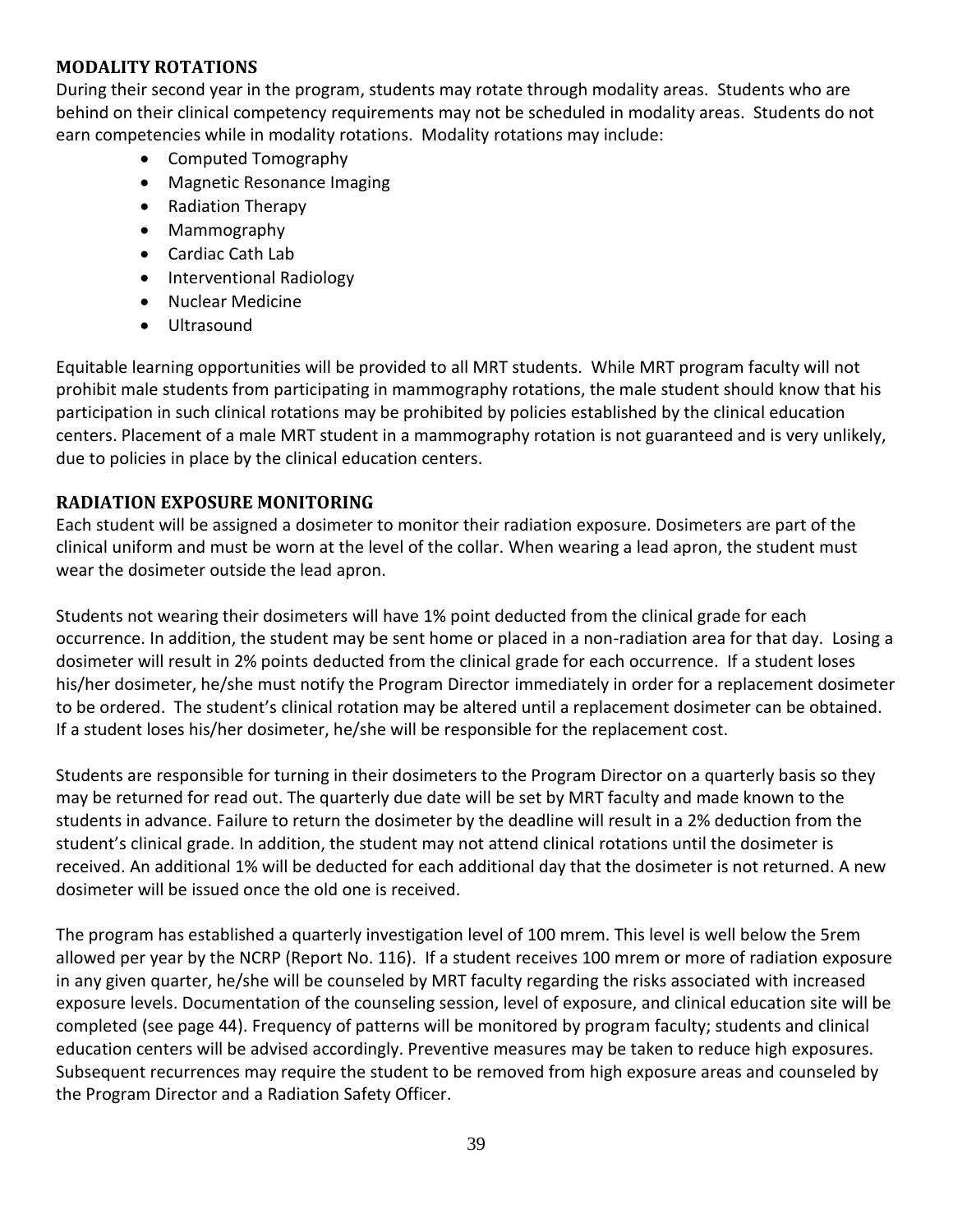Student may request a dosimetry report from the Program Director. Requests for dosimetry reports from graduates' employers must be in writing and authorized (signed) by the graduate.

#### <span id="page-39-0"></span>**SOILED UNIFORM GUIDELINES**

If an MRT student's uniform becomes saturated with a patient's body fluids, it is the student's responsibility to immediately notify their clinical instructor. The student should change into a clean uniform. It is recommended that students keep a second uniform in their car. If a second clinical uniform is not available, it is the student's responsibility to obtain scrubs from the facility, if available.

#### <span id="page-39-1"></span>**STUDENT EMPLOYMENT POLICY**

Students employed by clinical sites or other health care facilities must sign the Student Employment Agreement which will be placed in their student files.

The following regulations apply to student employment in radiology departments:

- Competencies may only be earned during clinical hours.
- Dosimeters issued by the program are to be worn only during clinical hours. The employer must provide a separate dosimeter to be worn during work hours.
- Students are not dismissed from clinical schedules or rotations to work for pay.
- Students are covered by State Tech insurance policies only when performing State Tech clinical assignments.
- Students must remove the State Tech armbands from the school uniform when working or volunteering. Students may not wear a different uniform required by their employer during clinical hours.

#### <span id="page-39-2"></span>**STUDENT POSITIONING & RADIATION EXPOSURE**

Students may practice positioning on other students and radiologic technologists. Students may not make radiation exposures on another student or technologist while practicing, as this practice is a radiation safety hazard. Exposures will be made on anthropomorphic phantoms in the classroom lab, and exposures will be made on patients at facilities under the supervision of qualified registered technologists. Students must not hold image receptors during any radiographic procedure. Students should not hold patients during any radiographic procedure when an immobilization method is the appropriate standard of care.

#### <span id="page-39-3"></span>**TRAJECSYS**

The student will use the cloud-based record keeping system, *Trajecsys*, for clocking in and out at clinical sites. This system will also be used to track student coupons, competencies, evaluations, and other documents as required by the MRT program faculty. The student will register for *Trajecsys* during their first semester; payment will be required at the time of registration. This one-time registration will allow the student to utilize *Trajecsys* for required clinical activities for the entire length of the program.

Students are expected to clock themselves in and out at the clinical site at the proper time. Failure to clock in or out will result in one percentage point deducted from the clinical grade for each occurrence. Clinical Instructors (or other radiologic technologists) may be asked to verify students' clinical time. It is unacceptable to clock in and/or out for another student or to clock in/out from one's cell phone.

#### <span id="page-39-4"></span>**VENIPUNCTURE**

Proper training in venipuncture technique is essential and could cause damage to the patient if performed incorrectly. Students will learn and practice appropriate techniques and sterile procedures related to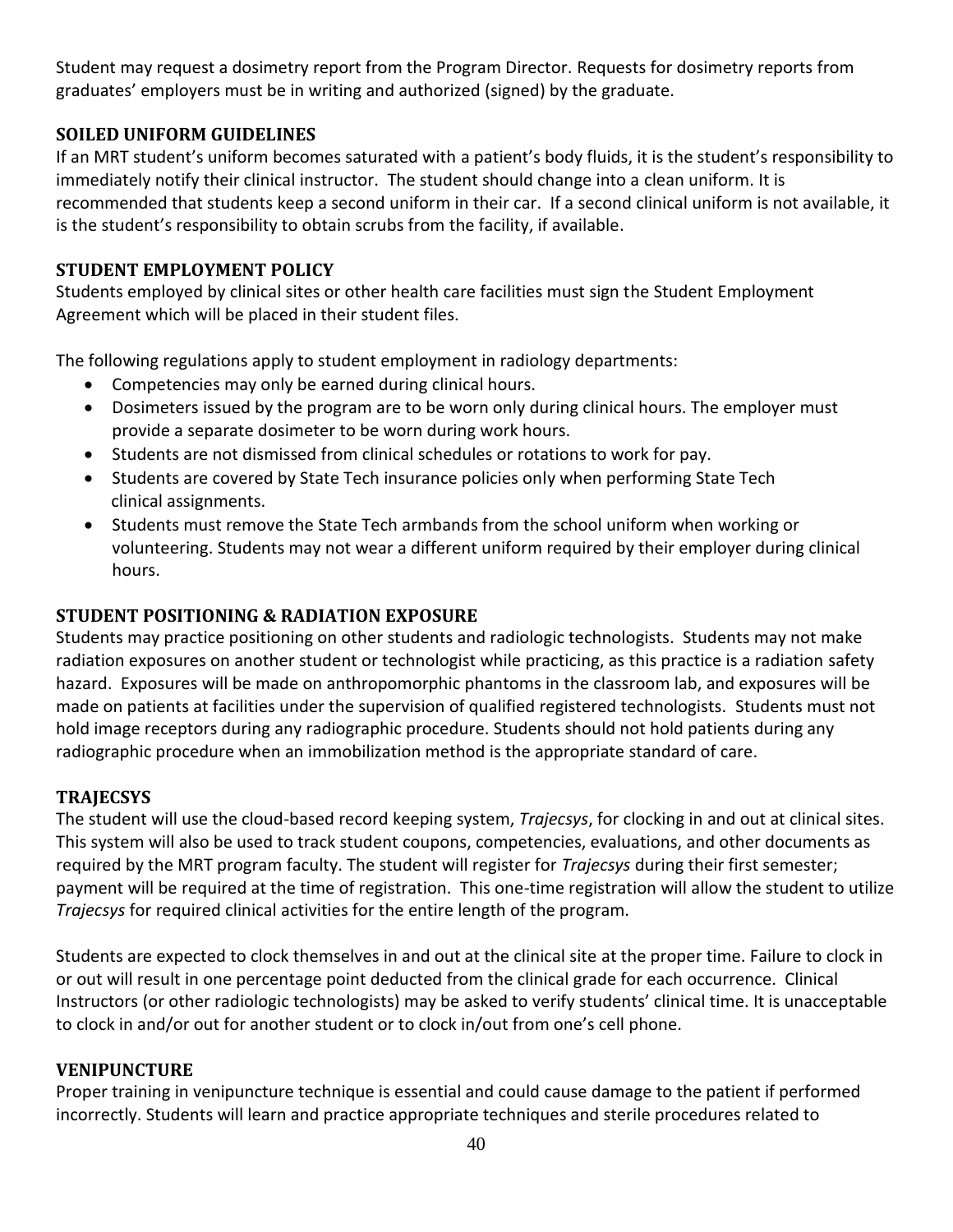venipuncture during the MRT curriculum. Students will only practice on other students at this time, under direct supervision of the instructor. Students will not practice venipuncture on patients.

Students may inject contrast media into a patient only under direct supervision of a registered Radiologic Technologist. The IV line must be started by a registered Radiologic Technologist, nurse or physician.

#### <span id="page-40-0"></span>**X-RAY MARKERS**

Students will purchase plastic embedded x-ray markers through the State Tech Bookstore at the beginning of the program. It is the student's responsibility to utilize these markers at the clinical site. Failure to have markers during the clinical rotation, or using another person's markers, will result in 1% point deducted from the clinical grade for each occurrence. Students are responsible for replacing lost markers at their own expense.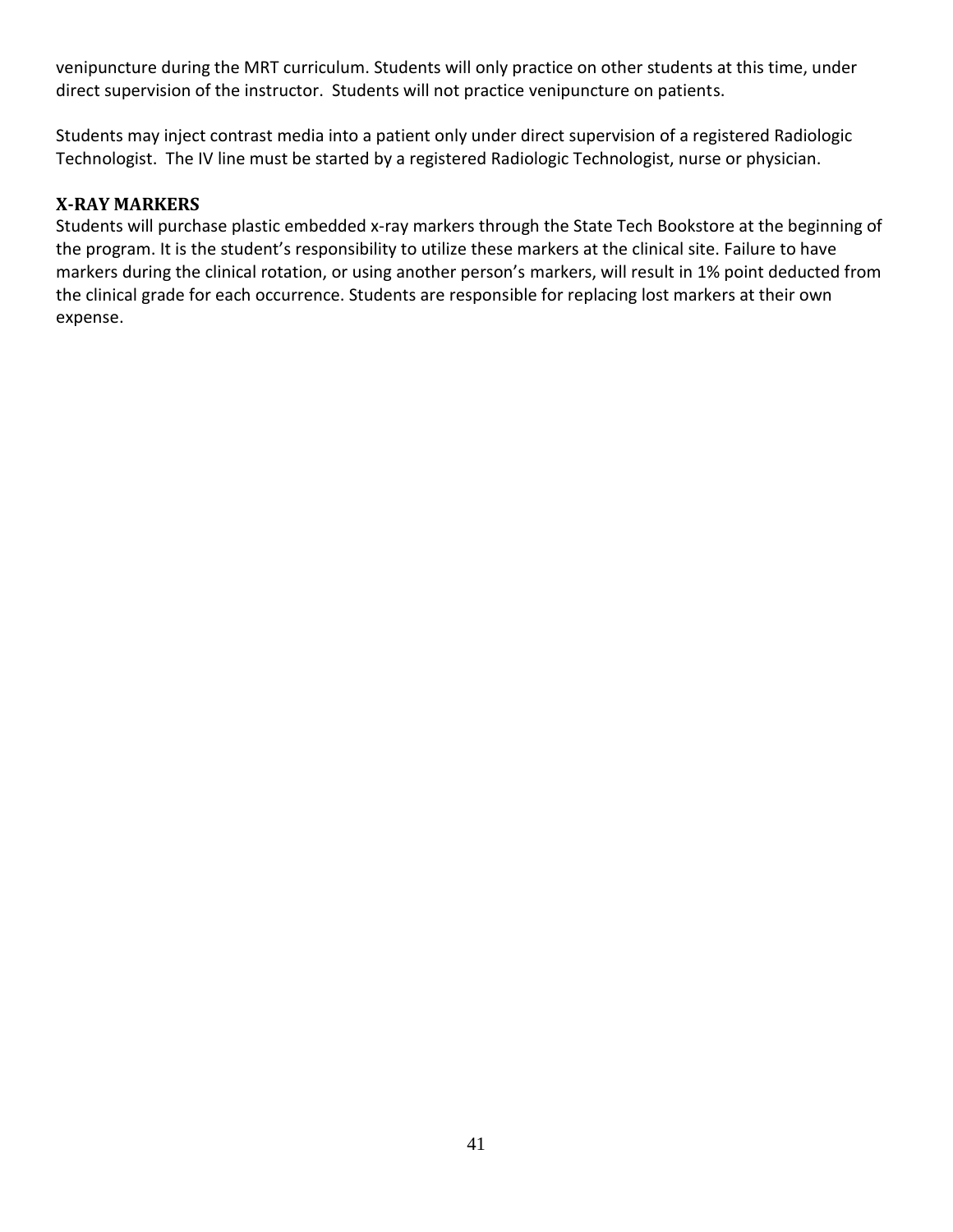#### **PREGNANCY POLICY**

<span id="page-41-0"></span>It is accepted that the human embryo-fetus is particularly sensitive to radiation exposure, especially during the first trimester of pregnancy. However, a student who becomes pregnant may continue to perform the duties of a radiology technology student without interruption if established radiation safety practices are followed.

An MRT student who becomes pregnant may voluntarily declare her pregnancy to the Program Director. All declarations must be in writing. Once the declaration has been received, the Program Director will officially recognize the pregnancy. A counseling session will ensue between the Program Director and student. The student will sign a form acknowledging she has received counseling and understands the practices to be followed in order to ensure the safety of the embryo-fetus.

Following the counseling session, the student will select one of the following options:

- 1. The student will continue in the program without modification.
- 2. The student will continue in the program with clinical rotation restrictions. The pregnant student will not participate in fluoroscopic procedures, portable procedures, surgical procedures, or procedures involving radiation-implant patients. Substitute clinical rotations will not be provided. All clinical rotations missed by the student must be made up when the student returns from medical leave after her pregnancy, or at the end of the program, which may result in a delay in program completion.
- 3. The pregnant student will withdraw from the program for an indefinite period of time. If she wishes to be reinstated, she must communicate with the Program Director in advance so adequate plans can be made for her return. Previous course work will be revaluated at the time of readmission to assure that competency has been maintained.

Regardless of the option chosen, the student must complete all program requirements in order to graduate.

A student who has declared her pregnancy will be issued a secondary dosimeter, at the student's expense, that will monitor the monthly equivalent dose (EqD) to the embryo-fetus. This dosimeter must be attached at the level of the waist (under a lead protective apron, when appropriate) during all radiologic procedures. The secondary dosimeter will ensure the monthly EqD does not exceed 50 mrem or 500 mrem for the entire pregnancy (NCRP Report No. 116). If the monthly EqD reaches 20 mrem or the total EqD reaches 200 mrem, additional counseling will be provided and clinical rotation restrictions will be enforced. In the event that exposure limits are exceeded, the student shall be removed from clinical rotations involving any ionizing radiation and energized x-ray lab activities for the remainder of the declared pregnancy. It is the student's responsibility to check the dosimeter reports and provide the Program Director with a copy of the report. The student and Program Director will initial the dosimeter reports monthly to verify they have checked the total EqD; a copy will be kept in the student's file.

A student may, at any time, choose to retract her declaration of pregnancy and continue in the clinical environment without any clinical rotation restrictions. All retractions must be in writing and given to the Program Director.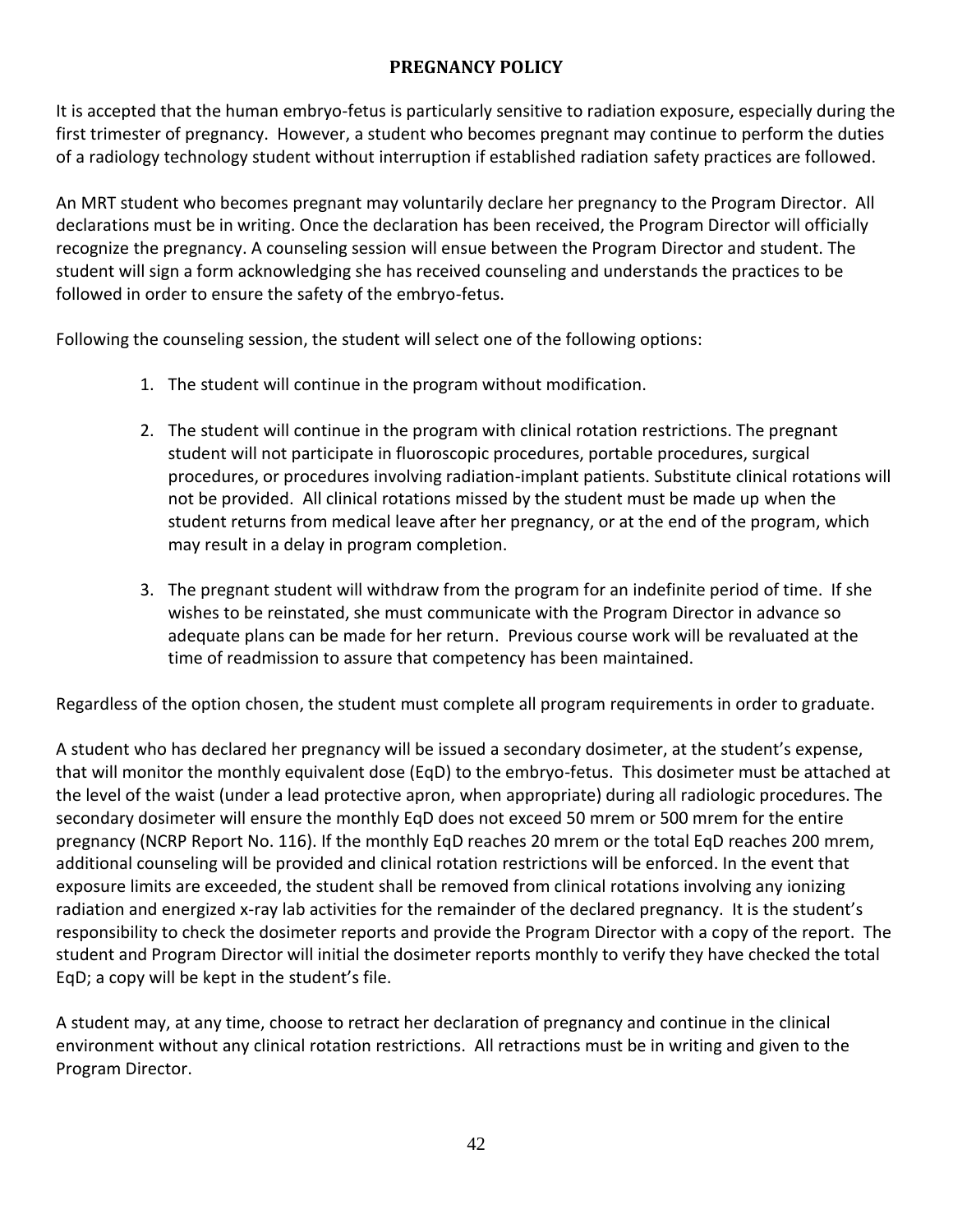### **CLINICAL SITE CONTACT LIST**

<span id="page-42-0"></span>

| <b>CLINICAL SITE</b>                                                                     | <b>PHONE NUMBER</b>          | <b>CONTACTS</b>                                                                                                       |
|------------------------------------------------------------------------------------------|------------------------------|-----------------------------------------------------------------------------------------------------------------------|
| <b>Boone Hospital Center</b><br>1600 E. Broadway<br>Columbia, MO 65201                   | 573.815.3701<br>573.815.3719 | Megan Newlin (Manager)<br>TJ Hendren (CI)<br>Kim Lowenberg (CI)<br>Amanda Koetting (CI)                               |
| Capital Region Medical Center<br>1125 Madison St.<br>Jefferson City, MO 65101            | 573.632.5269                 | Kristy Trent (Manager)<br>Vanessa Post (Supervisor)<br>Holly Gerling (CI)<br>Jim Pfautsch (CI)<br>Kassity Kuttenkuler |
| Goldschmidt Cancer & Imaging Center<br>1432 Southwest Blvd.<br>Jefferson City, MO 65109  | 573.632.4805                 | Lorie Nutt (CI)                                                                                                       |
| Jefferson City Medical Group (JCMG)<br>1241 W. Stadium Blvd.<br>Jefferson City, MO 65109 | 573.556.7755                 | Jason Caton (Manager)<br>Heather Doyle (CI)<br>Melissa Sommerer (CI)                                                  |
| Missouri Orthopedic Institute (MOI)<br>1100 Virginia Ave.<br>Columbia, MO 65201          | 573.884.1423<br>573.882.2301 | Kala Schmitter (CI)<br>Kody Kite (CI/Supervisor)                                                                      |
| MU Children's Orthopedics<br>204 N. Keene St., Suite 102<br>Columbia, MO 65201           | 57.884.7874                  | Kyla Mickey                                                                                                           |
| <b>Audrain Community Hospital</b><br>620 E. Monroe St.<br>Mexico, MO 65265               | 573.582.8539                 | Kristy Hopper (Manager)<br>Frank Lynch (CI)<br>Emily Stuart (CI)                                                      |
| University of Missouri Hospital<br>1 Hospital Dr.<br>Columbia, MO 65201                  | 573.771.7803<br>573.882.8535 | Veronica Eitel (Manager)<br><b>Bobby Dunard (CI)</b>                                                                  |
| Mercy Hospital - Washington<br>901 E. Fifth St.<br>Washington, MO 63090                  | 636.239.8258                 | Danielle Amann (Supervisor/CI)<br>Jackie Wesselschmidt (CI)                                                           |
| <b>Mercy Medical Building South</b><br>901 Patients First Drive<br>Washington, MO 63090  | 636.390.1593                 | Danielle Amann (Supervisor/CI)<br>Denise Derner (CI)                                                                  |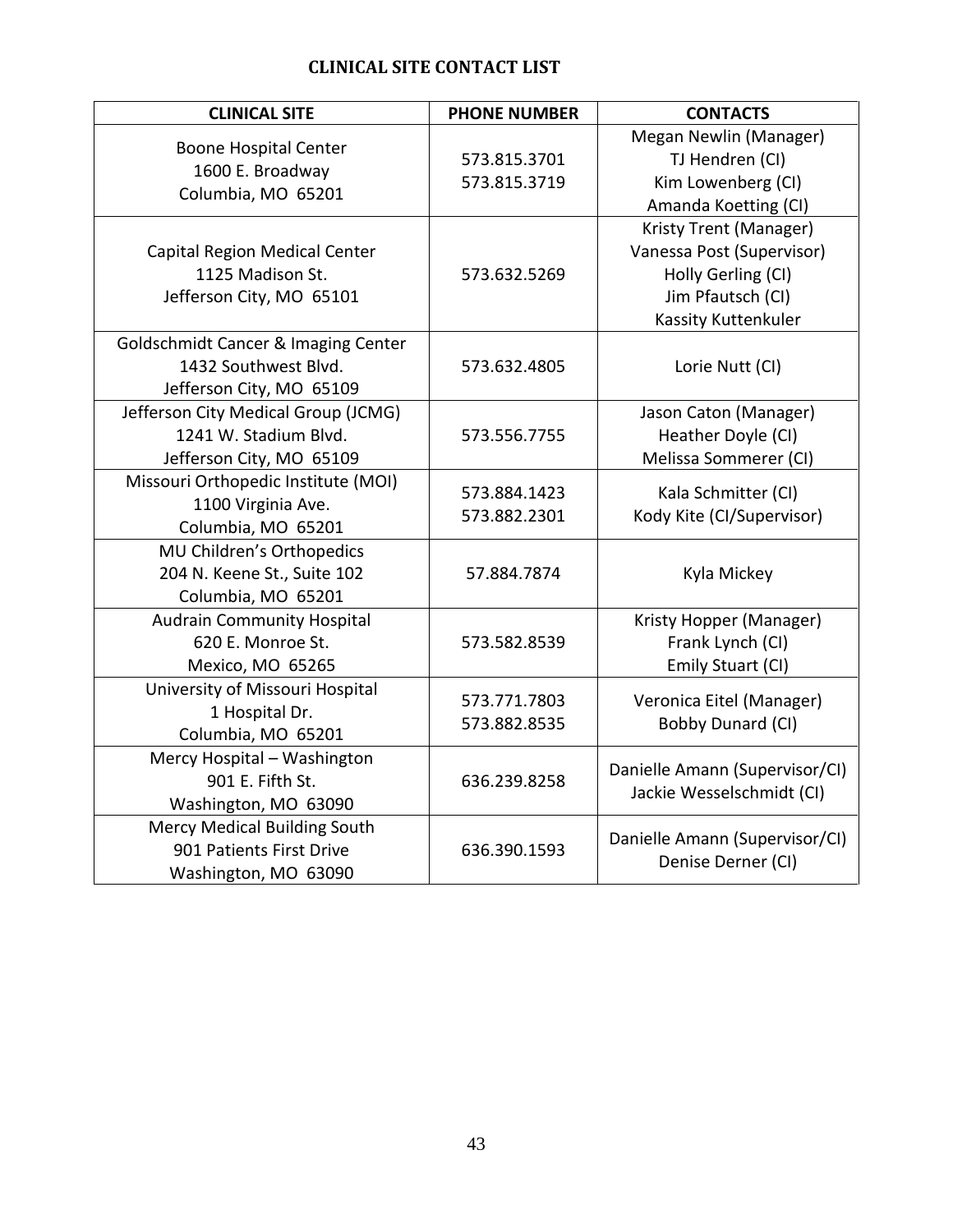

#### **Counseling Form: High Dosimetry Exposure Report**

<span id="page-43-0"></span>**Student Name:** \_\_\_\_\_\_\_\_\_\_\_\_\_\_\_\_\_\_\_\_\_\_\_\_\_\_\_\_\_\_\_\_\_\_\_\_\_\_\_\_\_ **Student ID:** \_\_\_\_\_\_\_\_\_\_\_\_\_\_\_\_\_

The program has established a quarterly investigation level of 100 mrem. This level is far below the 5 rem allowed per year by the NCRP. In the event that a student receives 100 mrem or more of radiation exposure in any given quarter, they will be advised and counseled regarding their radiation safety habits. Attempts will be made to determine if they are using unsafe radiation practices by looking at the types of exams they are performing, areas they are rotating through and safety measures being utilized. Documentation of the counseling session, level of exposure and clinical site will be completed.

| <b>Exposure Period</b> | <b>Exposure Level</b><br><b>Shallow</b><br>Eve<br>Deep |  |  | <b>Clinical Education Center</b> |
|------------------------|--------------------------------------------------------|--|--|----------------------------------|
|                        |                                                        |  |  |                                  |

**Student Input:** This narrative includes information that could explain reasons for high dosimetry exposure (ex: clinical

\_\_\_\_\_\_\_\_\_\_\_\_\_\_\_\_\_\_\_\_\_\_\_\_\_\_\_\_\_\_\_\_\_\_\_\_\_\_\_\_\_\_\_\_\_\_\_\_\_\_\_\_\_\_\_\_\_\_\_\_\_\_\_\_\_\_\_\_\_\_\_\_\_\_\_\_\_\_\_\_\_\_\_\_\_\_\_\_\_\_\_\_\_\_\_\_\_\_

\_\_\_\_\_\_\_\_\_\_\_\_\_\_\_\_\_\_\_\_\_\_\_\_\_\_\_\_\_\_\_\_\_\_\_\_\_\_\_\_\_\_\_\_\_\_\_\_\_\_\_\_\_\_\_\_\_\_\_\_\_\_\_\_\_\_\_\_\_\_\_\_\_\_\_\_\_\_\_\_\_\_\_\_\_\_\_\_\_\_\_\_\_\_\_\_\_\_

\_\_\_\_\_\_\_\_\_\_\_\_\_\_\_\_\_\_\_\_\_\_\_\_\_\_\_\_\_\_\_\_\_\_\_\_\_\_\_\_\_\_\_\_\_\_\_\_\_\_\_\_\_\_\_\_\_\_\_\_\_\_\_\_\_\_\_\_\_\_\_\_\_\_\_\_\_\_\_\_\_\_\_\_\_\_\_\_\_\_\_\_\_\_\_\_\_\_

\_\_\_\_\_\_\_\_\_\_\_\_\_\_\_\_\_\_\_\_\_\_\_\_\_\_\_\_\_\_\_\_\_\_\_\_\_\_\_\_\_\_\_\_\_\_\_\_\_\_\_\_\_\_\_\_\_\_\_\_\_\_\_\_\_\_\_\_\_\_\_\_\_\_\_\_\_\_\_\_\_\_\_\_\_\_\_\_\_\_\_\_\_\_\_\_\_\_

areas through which the student has rotated, exams that were done, etc.).

**Plan of Action:** The student should implement the following recommendations for corrective actions.

\_\_\_\_\_\_\_\_\_\_\_\_\_\_\_\_\_\_\_\_\_\_\_\_\_\_\_\_\_\_\_\_\_\_\_\_\_\_\_\_\_\_\_\_\_\_\_\_\_\_\_\_\_\_\_\_\_\_\_\_\_\_\_\_\_\_\_\_\_\_\_\_\_\_\_\_\_\_\_\_\_\_\_\_\_\_\_\_\_\_

\_\_\_\_\_\_\_\_\_\_\_\_\_\_\_\_\_\_\_\_\_\_\_\_\_\_\_\_\_\_\_\_\_\_\_\_\_\_\_\_\_\_\_\_\_\_\_\_\_\_\_\_\_\_\_\_\_\_\_\_\_\_\_\_\_\_\_\_\_\_\_\_\_\_

**The student was counseled to practice the cardinal principles of time, distance and shielding.** 

\_\_\_\_\_\_\_\_\_\_\_\_\_\_\_\_\_\_\_\_\_\_\_\_\_\_\_\_\_\_\_\_\_\_\_\_\_\_\_\_\_\_\_\_\_\_\_\_\_\_\_\_\_\_\_\_\_\_\_\_\_\_\_\_\_\_\_\_\_\_\_\_\_\_

| Program<br>лυπ<br>$\ldots$ DHVC. | $\mathbf{h}$ |
|----------------------------------|--------------|
|                                  |              |
|                                  |              |

\_\_\_\_\_\_\_\_\_\_\_\_\_\_\_\_\_\_\_\_\_\_\_\_\_\_\_\_\_\_\_\_\_\_\_\_\_\_\_\_\_\_\_\_\_\_\_\_\_\_\_\_\_\_\_\_\_\_\_\_\_\_\_\_\_\_\_\_\_\_\_\_\_\_\_\_\_\_\_\_\_\_\_\_\_\_\_\_\_\_

Student \_\_\_\_\_\_\_\_\_\_\_\_\_\_\_\_\_\_\_\_\_\_\_\_\_\_\_\_\_\_\_\_\_\_\_\_\_\_\_\_\_\_\_\_\_\_\_\_\_\_\_\_\_\_\_\_\_\_\_\_ Date \_\_\_\_\_\_\_\_\_\_\_\_\_\_\_\_\_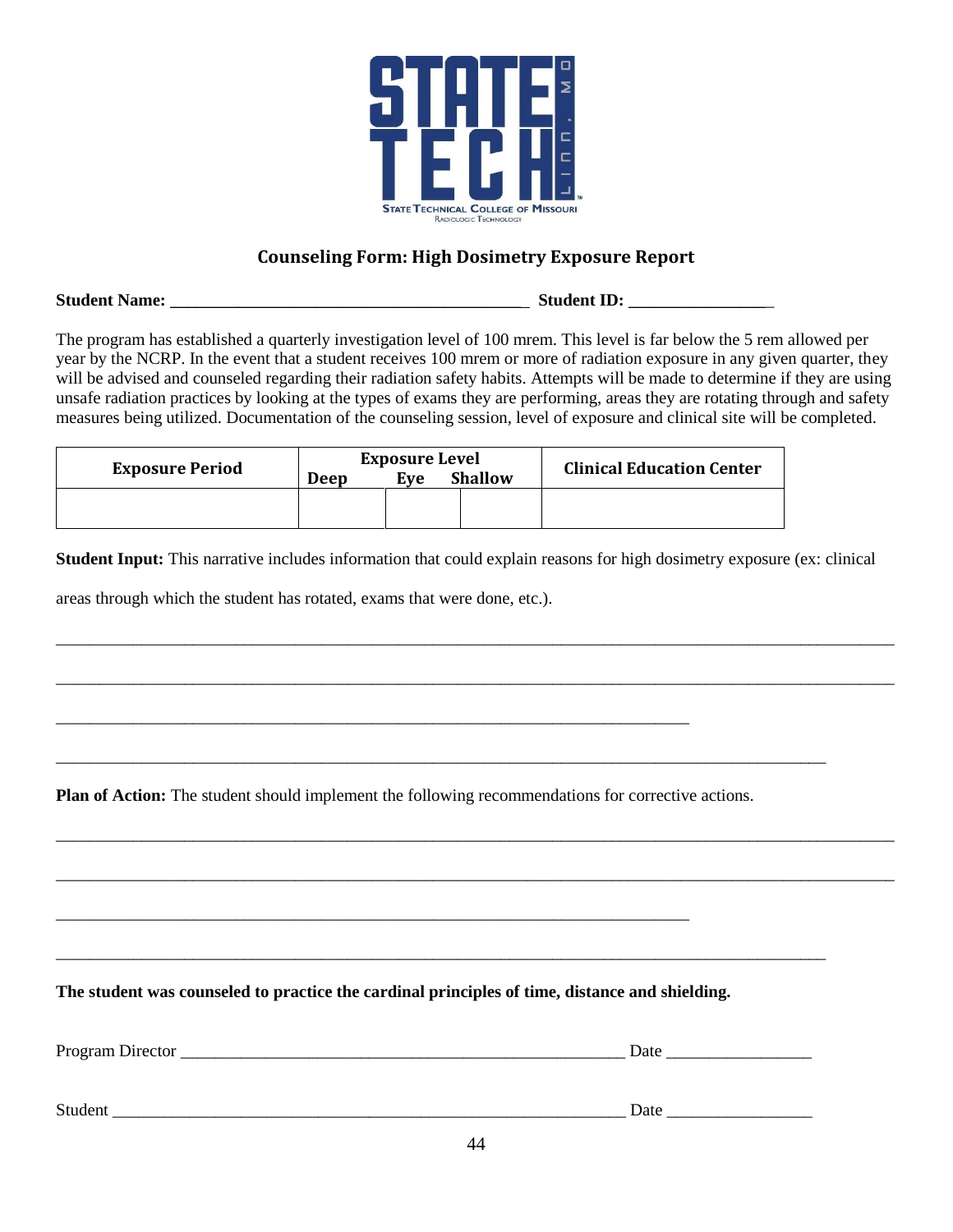

## **Student Employment Agreement**

<span id="page-44-0"></span>

|                          | with my training at State Technical College of Missouri's Medical Radiologic Technology Program. I know that I |  |
|--------------------------|----------------------------------------------------------------------------------------------------------------|--|
|                          | cannot obtain competencies while I'm being paid by my employer. I realize that my school radiation dosimeter   |  |
|                          | is only to be worn during assigned clinical hours and that during paid work hours I must wear a dosimeter      |  |
|                          | provided by my employer. I am aware that my school uniform is to be worn during clinical hours and cannot      |  |
|                          | be replaced by my employer's work uniform. In addition, I understand that I may not wear my school scrub       |  |
|                          | top (which displays the State Tech logo) during paid working hours. I understand that insurance policies       |  |
|                          | provided by the school are in effect only during assigned school hours and not during paid work hours.         |  |
|                          |                                                                                                                |  |
| <b>Student Signature</b> |                                                                                                                |  |
|                          |                                                                                                                |  |
| Date                     |                                                                                                                |  |
|                          |                                                                                                                |  |
| Program Director         |                                                                                                                |  |
| Signature                |                                                                                                                |  |
|                          |                                                                                                                |  |
| Date                     |                                                                                                                |  |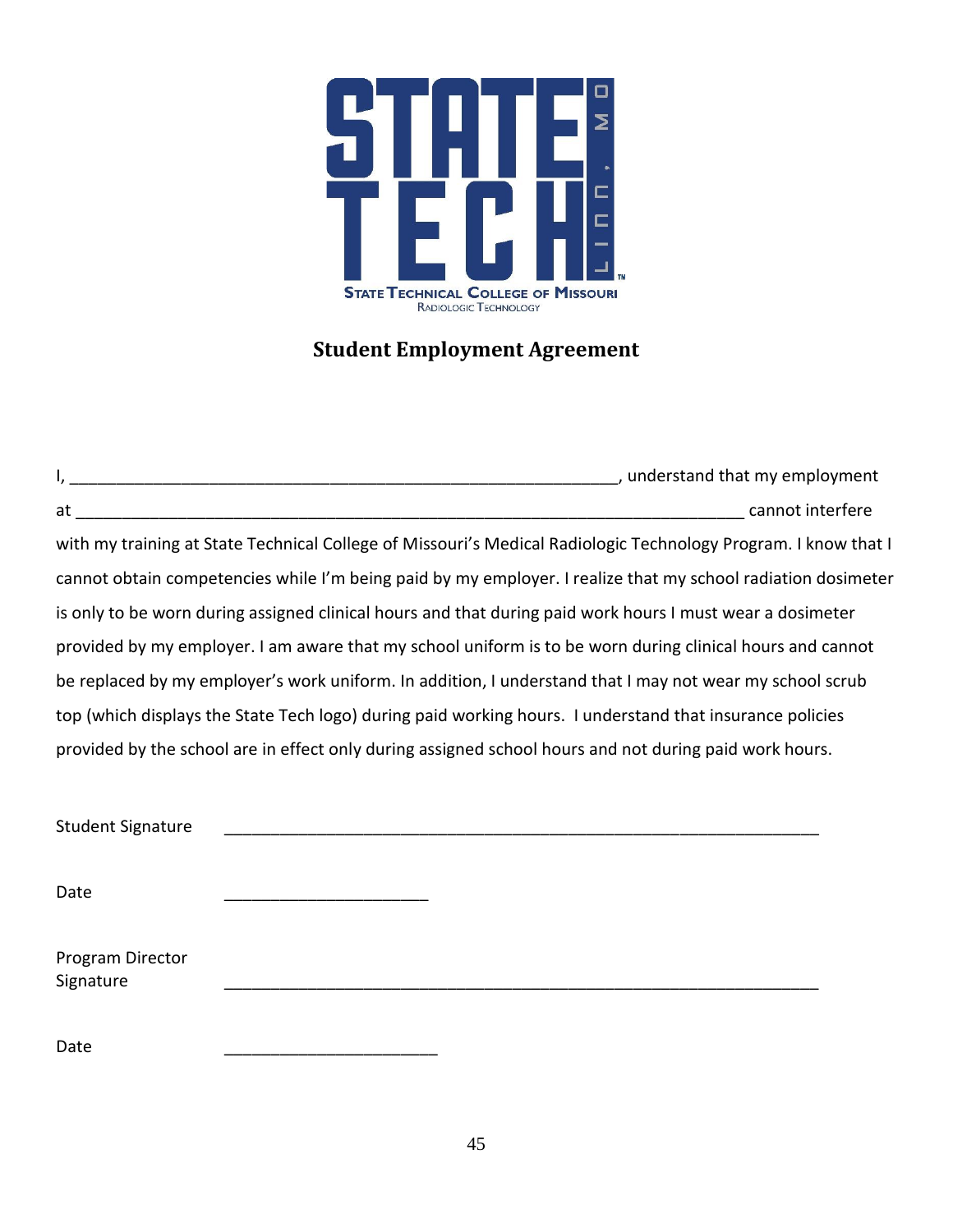

# **Student Laboratory Participation Agreement**

understand I will role play as professional radiographer and patient during laboratory experiences. I am expected to manipulate radiographic equipment and have physical contact with other students while learning various radiographic procedures, measuring vital signs, and practicing venipuncture.

<span id="page-45-0"></span>I, \_\_\_\_\_\_\_\_\_\_\_\_\_\_\_\_\_\_\_\_\_\_\_\_\_\_\_\_\_\_\_\_\_\_\_\_\_\_\_\_\_\_\_\_\_\_\_\_\_\_\_\_\_\_\_\_\_\_\_\_\_\_\_\_\_\_\_\_\_\_\_\_\_\_\_\_\_,

Student signature: \_\_\_\_\_\_\_\_\_\_\_\_\_\_\_\_\_\_\_\_\_\_\_\_\_\_\_\_\_\_\_\_\_\_\_\_ Date: \_\_\_\_\_\_\_\_\_\_\_\_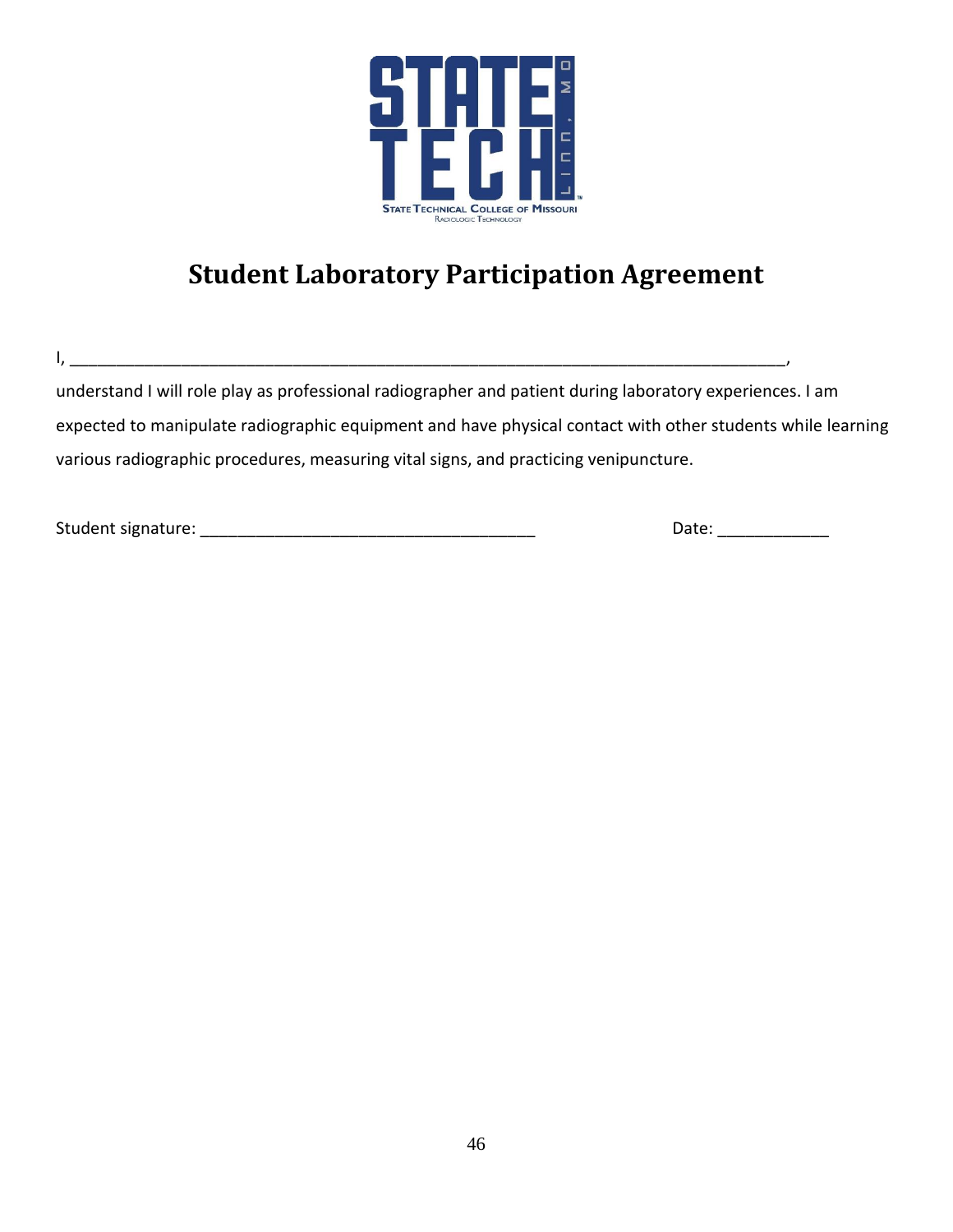

### **CLINICAL INFECTION CONTROL COMPLIANCE STATEMENT**

<span id="page-46-0"></span>I, \_\_\_\_\_\_\_\_\_\_\_\_\_\_\_\_\_\_\_\_\_\_\_\_\_\_\_\_\_\_\_\_\_\_\_\_\_\_\_\_\_\_\_\_\_\_\_\_\_\_\_\_\_\_\_\_\_\_\_: Print Name

- understand participation in clinical education carries inherent risk of exposure to infectious diseases, which may include, but are not limited to, seasonal flu, COVID-19, Tuberculosis (TB), Methicillinresistant Staphylococcus aureus (MRSA), and clostridium difficile (C-diff.).
- understand clinical education is an essential component of my professional education that cannot be replaced with laboratory experiences, virtual simulations, or other remote experiences.
- will complete instruction in infection control practices and the use of PPE prior to clinical placement.
- agree to follow safe infection control practices in the clinical setting and to adhere to any additional safety guidelines, policies, and procedures established by clinical education centers and my professional program. I understand that failure to follow these guidelines may result in dismissal from a clinical site.
- understand following these procedures and guidelines does not eliminate the risk of contracting these diseases and only reduces the probability of transmission to myself and others.

 $\Box$  I have read the above guidelines and agree to being placed into clinical settings at this time.

 $\Box$  I have read the above guidelines and DO NOT agree to being placed into clinical settings at this time. In accordance with the program's accreditor, I understand that I may not graduate on time and/or may need to forfeit my position in the program.

Student Signature

Date \_\_\_\_\_\_\_\_\_\_\_\_\_\_\_\_\_\_\_\_\_\_